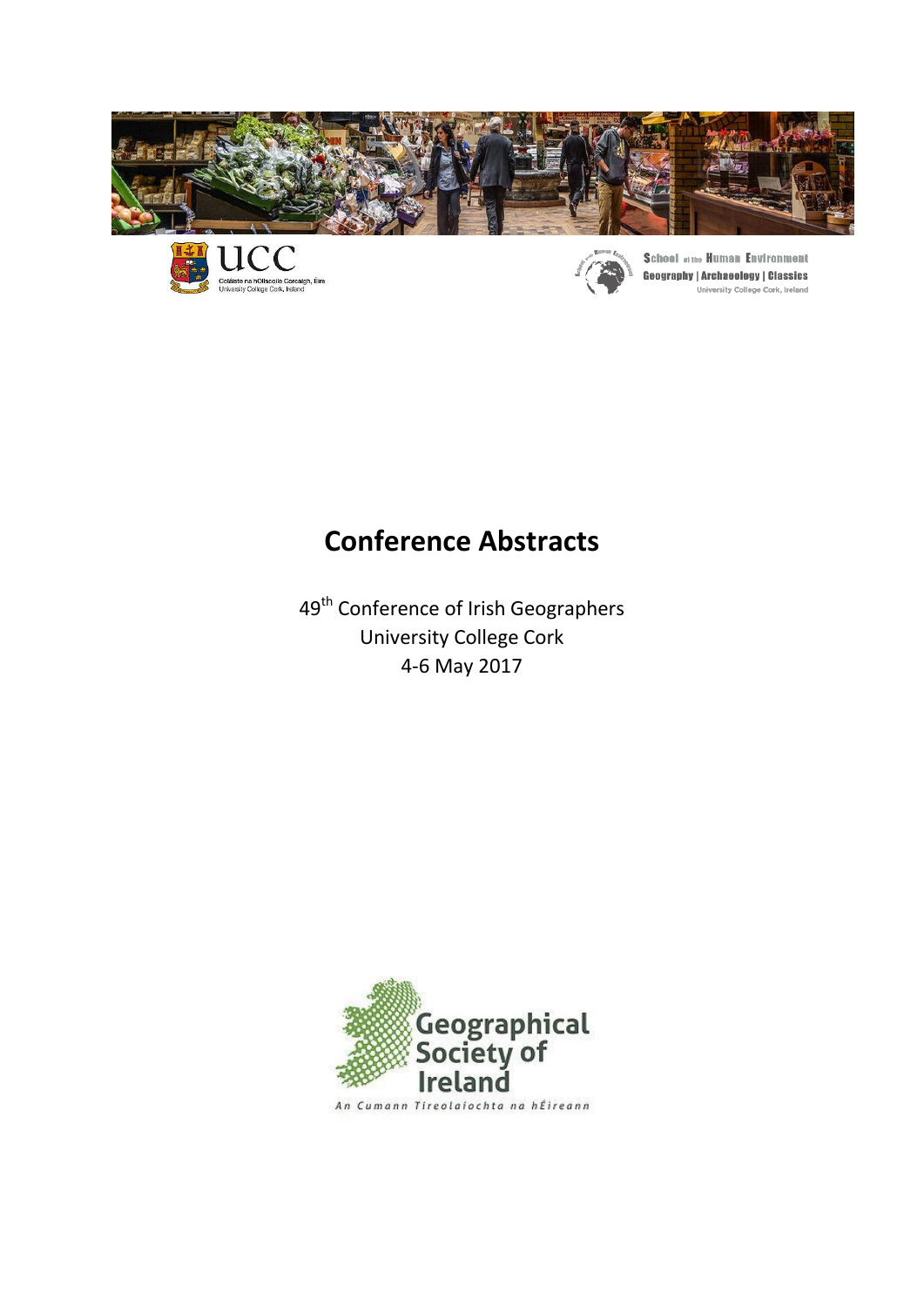# **Session Page**

| <b>Session 1a:</b> | Housing crisis, neoliberalism and the right to the city                                                                | $\overline{2}$ |
|--------------------|------------------------------------------------------------------------------------------------------------------------|----------------|
| <b>Session 1c:</b> | Regimes of energy citizenship: Thinking beyond market driven paradigms                                                 | 4              |
| <b>Session 1d:</b> | Trespasses: Disruptive religious-spiritual movements and spaces                                                        | $\overline{7}$ |
| <b>Session 2a:</b> | Temporality in the city                                                                                                | 6              |
| <b>Session 2b:</b> | Art and Geography (1): Navigating Spaces of Transgression                                                              | 9              |
| <b>Session 2c:</b> | Regimes of energy citizenship: Thinking beyond market driven paradigms (2)                                             | 11             |
| <b>Session 2d:</b> | <b>Upland Environments: Drivers of Change</b>                                                                          | 13             |
| <b>Session 3a:</b> | Temporality in the city (2)                                                                                            | 15             |
| <b>Session 3b:</b> | Art and Geography (2): Disruptive Practices: Occupying Difficult Spaces                                                | 17             |
| <b>Session 3c:</b> | Community energy transitions: Shifts in perceptions, consumption and                                                   | 19             |
|                    | control                                                                                                                |                |
| <b>Session 3d:</b> | Rewilding                                                                                                              | 21             |
| <b>Session 4a:</b> | Infrastructural States (1)                                                                                             | 23             |
| <b>Session 4b:</b> | Legal Geographies in Ireland                                                                                           | 25             |
| <b>Session 4c:</b> | Denial, deception and disruption: addressing the challenges and potential                                              | 27             |
|                    | solutions to fix a broken food system (1)                                                                              |                |
| <b>Session 4d:</b> | Earth Observation developments in physical geography                                                                   | 29             |
| <b>Session 5a:</b> | Infrastructural States (2)                                                                                             | 31             |
| <b>Session 5c:</b> | Denial, deception and disruption: addressing the challenges and potential<br>solutions to fix a broken food system (2) | 33             |
| <b>Session 5d:</b> | Disruptive Hazards, Weathers and Climates                                                                              | 35             |
| <b>Session 6a:</b> | Infrastructural States (3)                                                                                             | 37             |
| <b>Session 6b:</b> | Art and Geography (3): Alternative Engagements: Counter-Mappings                                                       | 39             |
| <b>Session 6c:</b> | Rural Revitalisation: Valuing Local Heritage Communities (1)                                                           | 41             |
| <b>Session 6d:</b> | <b>Coastal Geomorphology</b>                                                                                           | 43             |
| <b>Session 7a:</b> | Formatting urban policy: Urban policy mobilities in Ireland and beyond                                                 | 45             |
| <b>Session 7b:</b> | <b>Healthy Natures</b>                                                                                                 | 47             |
| <b>Session 7c:</b> | Rural Revitalisation: Valuing Local Heritage Communities (2)                                                           | 49             |
| <b>Session 7d:</b> | Disrupting Imagined Geographies: Media, Power and Representation                                                       | 50             |
| <b>Session 8a:</b> | Lived Spaces of Austerity (1)                                                                                          | 52             |
| <b>Session 8b:</b> | Innovating and Disrupting Geographical Research Methods                                                                | 54             |
| <b>Session 8c:</b> | <b>Electoral Geography</b>                                                                                             | 56             |
| <b>Session 8d:</b> | Disruptions and the Urban Environment                                                                                  | 58             |
| <b>Session 9a:</b> | Lived Spaces of Austerity (2)                                                                                          | 60             |
| <b>Session 9c:</b> | <b>Contemporary Geographies</b>                                                                                        | 62             |
| <b>Session 9d:</b> | River science towards the management of freshwater systems                                                             | 64             |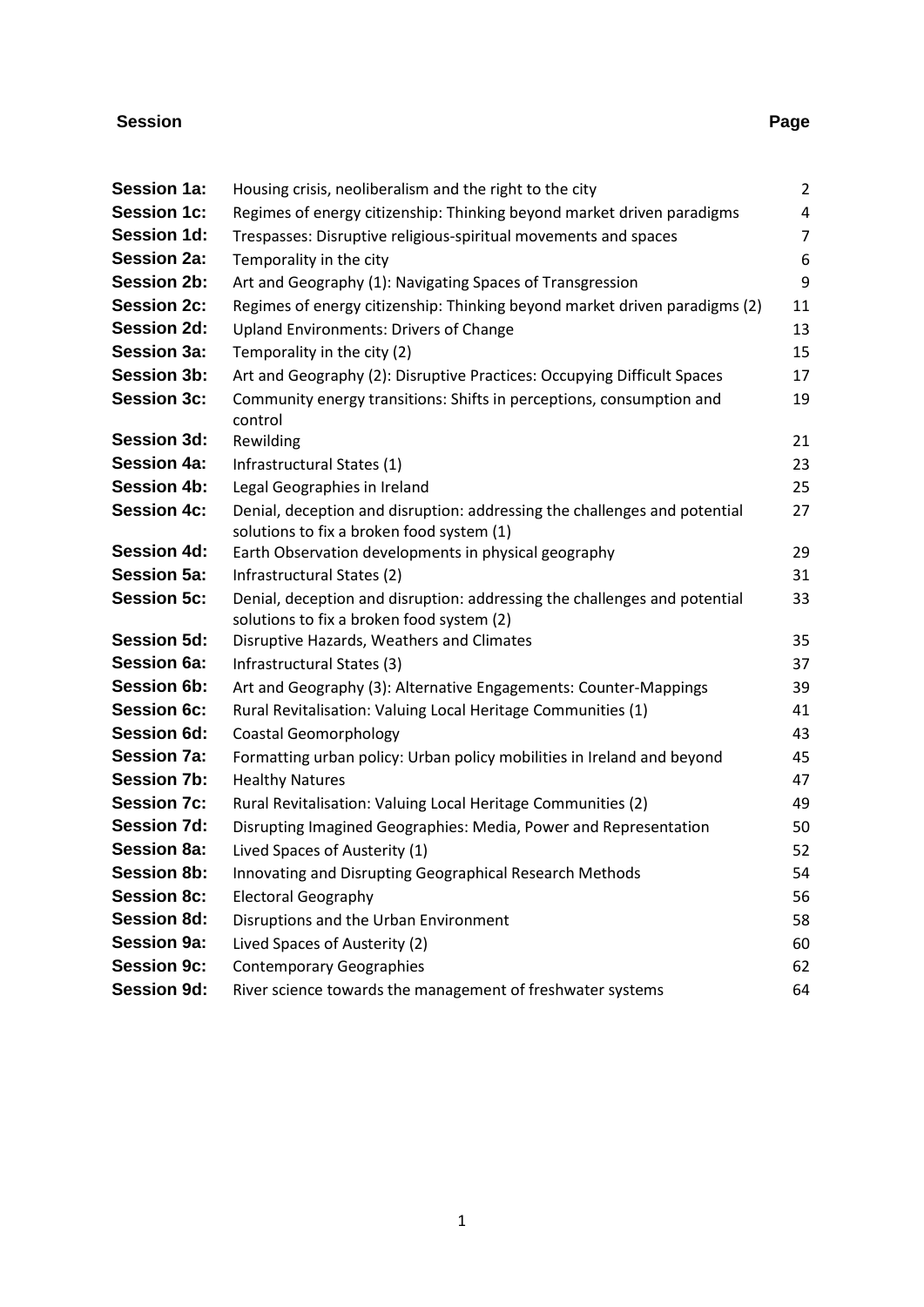### **Session 1a: Housing crisis, neoliberalism and the right to the city**

Thursday May 4th 11:00-12:30 ORB Room 156

### **Financing and planning the suburbs in post crash Ireland**

Michael Murphy *Maynooth University (michael.b.murphy.2011@mumail.ie)*

International private equity companies, vulture funds and hedge funds have all sought to capitalise on the collapse of Ireland's residential and commercial property markets by purchasing cheap and distressed loans and then developing them. This paper seeks to examine the impact and influence of these global financial actors on the suburban landscape. To that end, this paper will draw upon a master planned development called Cherrywood in South Dublin, Ireland, the first new Irish urban centre initiated in the post-crash era. This paper will illustrate how these global financial actors in conjunction with national financial and development actors have been facilitated by the local and national state through special planning zones namely strategic development zones which create an inherently pro development planning environment thereby giving a significant comparative advantage to the financial and property development sector.

#### **Post-crisis financialisation and the Right to the City in Dublin**

Rory Hearne

*Maynooth University (Rory.Hearne@nuim.ie)*

This paper traces the evolution of post-crisis and 'recovery' financialisation of housing in Ireland. It provides an overview of a number of the mechanisms and process by which post-crisis economic and housing policy in Ireland promoted and facilitated the financialisation (and 'accumulation through disspoession') of housing and urban space in Dublin such as the development of a new form of PPP using public land on three estates (two of which were failed PPPs previously), NAMA, Real Estate Investment Trusts, the marketisation of social housing through the private rental sector and also through what was not done – such as the construction of social housing through exchequer or new de-commodified housing models (rather than tax breaks), the introduction of rent control and tenant security in the private rented sector. Drawing on research being undertaken as part of the Horizon 2020 funded Re-Invest project it focuses on the trends in relation to the financialisation, marketisation and commodification of social housing and their impacts on the human rights of homeless families in Dublin. It also explores how the financialisation of housing is being shaped and challenged by new forms of grassroots housing activism. It thus contributes to understanding how the Right to the City is being affected by on-going forms of particularly placed neoliberalism and being re-imagined and struggled for through movements for social and spatial justice.

#### **Spaces of the looming ghetto: O'Devaney Gardens and the marginalisation of public housing** Eoin O'Mahony

*UCD (eoinomahony@gmail.com)*

European cities are being reshaped by financialisation. This decades-long process of accumulation is now deeply embedded in the everyday life of millions of people through specific socio-spatial formations. Using the example of O'Devaney Gardens in Dublin, this paper shows how urban and suburban spaces are being reshaped by set of ideas reflective of and useful to this process of accumulation.

Housing in Dublin city, under severe strain at the far end of a prolonged economic crisis, is being drawn further into global networks of finance. At the same time multinational funds are being facilitated into place as a resolution for this crisis. The provision of public housing in particular is being made infeasible through a set of discursive formations about ghettoization. The paper examines the deployment of a discourse of 'public housing as ghetto' as a way to politically marginalise the provision of public housing.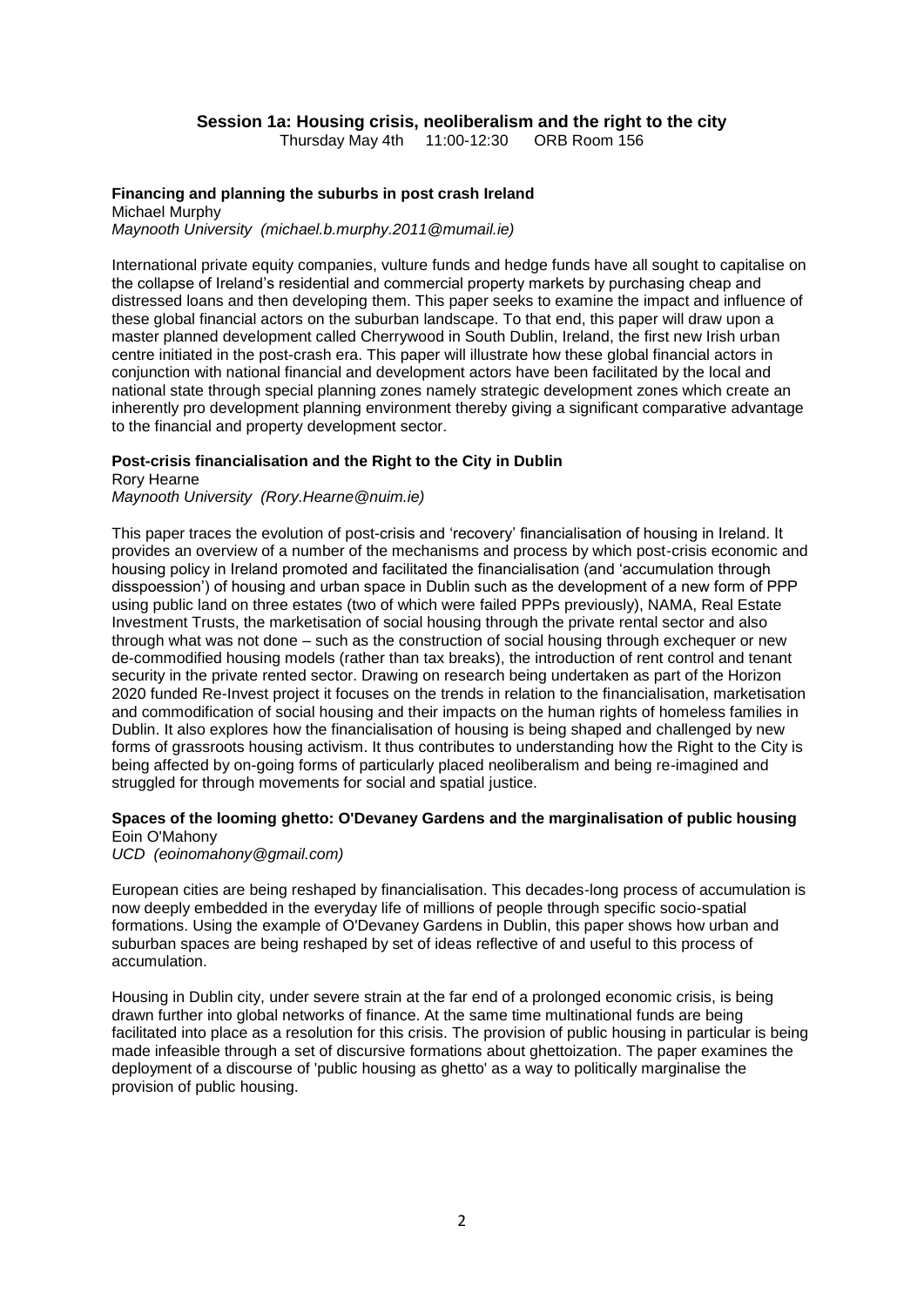#### **Respecting the traditional use of gathering places in 'Place Making'**

Mary Broe

*Maynooth University (mary.broe.2010@mumail.ie)*

The terms 'urban renewal' and 'urban regeneration' are used to refer to the imagined improvement of a city. Dublin's south inner city has seen pockets of massive regeneration. The old industrial areas are now the site of new foreign technical companies such as Google, Facebook and Airbnb. A social housing complex, 'Pearse House' (1930's) with 345 units is 'the largest municipal housing structure in Ireland' (Dublin City Council, 2016). At present, approximately 60 percent of the residents of Pearse House are the third and fourth generation to live in the complex. In 2006 Pearse House was given an outdoor face lift costing €7.5 million as part of a south inner city regeneration project. I argue, providing evidence through interviews, newspaper reports, online and social media sources, that this regeneration did not consider the traditional gathering opportunities of the playground and common court yards. The changing of these gathering places and the loss of community control that the locals had of the common areas, changed the mental 'mazeways' of the local population and caused elements of 'root shock'.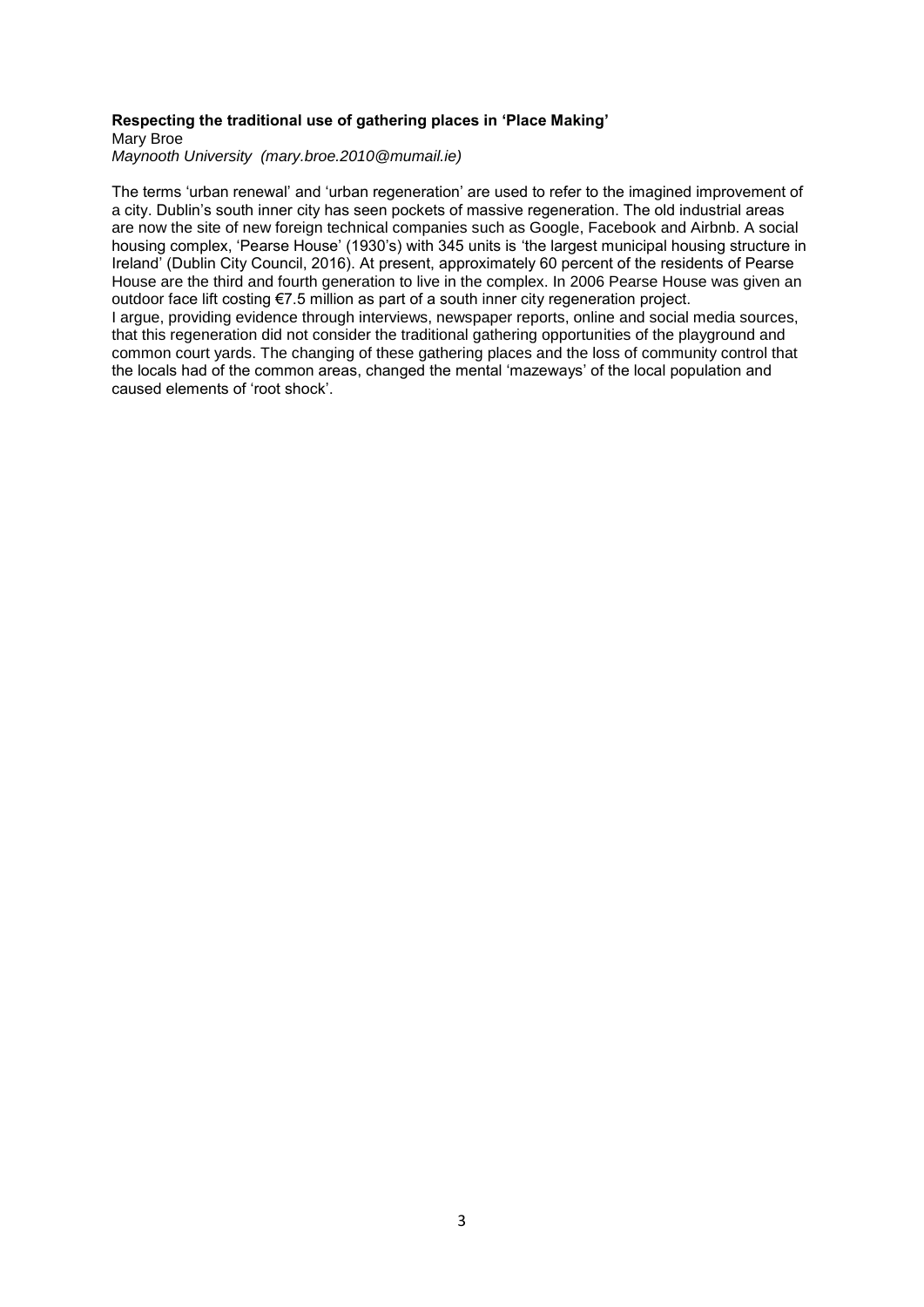### **Session 1c: Regimes of energy citizenship: Thinking beyond market driven paradigms**

Thursday May 4th 11:00-12:30 ORB Room 255

### **Empowering the Energy Citizen? Experience and Perspective at the Interface of the Energy Transition**

Breffni Lennon, Niall Dunphy *University College Cork (blennon@ucc.ie)*

While it is widely accepted that we are witnessing an ongoing and profound technological transformation of the European energy system, to date there has been a tendency towards what can only be described as rather top-down, technocratic solutions. Usually, initiatives designed to promote this transition have incorporated human expectations and experiences in rather superficial ways, emphasising a need to change people's behaviours to specific technologies over addressing the very real and fundamental challenges that are required. Since people are essential to the energy transition, this diversion in focus presents a significant potential weakness to those efforts. Therefore, this paper will explore how ideas of citizenship inform local people's responses to the energy transition and how their experiences do not always coincide with the narratives from those driving the transition. It presents the perspectives of people living in six quite different communities from across Europe, with each community facing its own considerable challenges as they embark on their energy-transition pathways. The intersectional experiences of individuals within those communities, as they negotiate those very same challenges, are also considered. In reality, local people often occupy more (re)active, participatory and sometimes conflicted spaces than the over-simplistic, neoliberal and consumerist paradigm would suggest. The "energy citizens" within these communities have expressed contested notions of agency in individual decision making, a deeper understanding of the efficacy of public policy than one would otherwise presume, and the socio-environmental parameters that are thrown up by these dynamic interfaces.

#### **Home is where the energy citizen lives**

Christine Gaffney, Niall Dunphy

*Cleaner Production Promotion Unit, UCC (christine.gaffney@ucc.ie)*

Citizenship is indelibly connected to place. It is by virtue of our location in, or connection to, a nation or state that our right to citizenship there is established. Yet, despite the intimate connection between citizenship and place, the place that we call home – that every day space where we live our every day lives – remains a place apart from citizenship, both literally and conceptually.

Home is at a remove from the public sphere – the space where citizenship is enacted. Home has always been a place apart — the private domain to which the citizen can withdraw. But it is in this space – home – that the everyday practices that produce home take place. It is here where we carry on the intimacies of living, the work that makes our lives liveable, and, ultimately, enables our participation in the public sphere; indeed, home is necessary for there to be a public sphere. Home is the place where we enact the every day practices that facilitate our participation in both private and public spheres. And it is these practices that deeply enmesh us within the energy system. How then do we bring home into energy citizenship, and energy citizenship into home? How do we reconcile the centuries long disconnect between citizenship and home in order to make energy citizenship meaningful? How do we conceptualise an energy citizenship that brings rights and responsibilities to all?

#### **Community energy: case study research of Comharchumann Fuinnimh Oileáin Árainn** Robert Wade

*LUCSUS (Lund University Centre for Sustainability Studies), Lund University, Sweden (robert.e.s.wade@gmail.com)*

Community energy is being heralded as a solution to Ireland's energy transition; but what logic underpins community energy co-ops and what implications does this have for relations between society, environment and economy in Ireland? Through case study research of Comharchumann Fuinnimh Oileáin Árainn (Aran Islands Energy Co-Op) I find that energy co-operatives can indeed be a way of 'embedding' economic decisions around renewable energies (particularly wind) in society. Through a deliberative process, collective values (social, environmental and economic) can be weighed up and the 'common good' can be decided upon. Taking social acceptance (as socially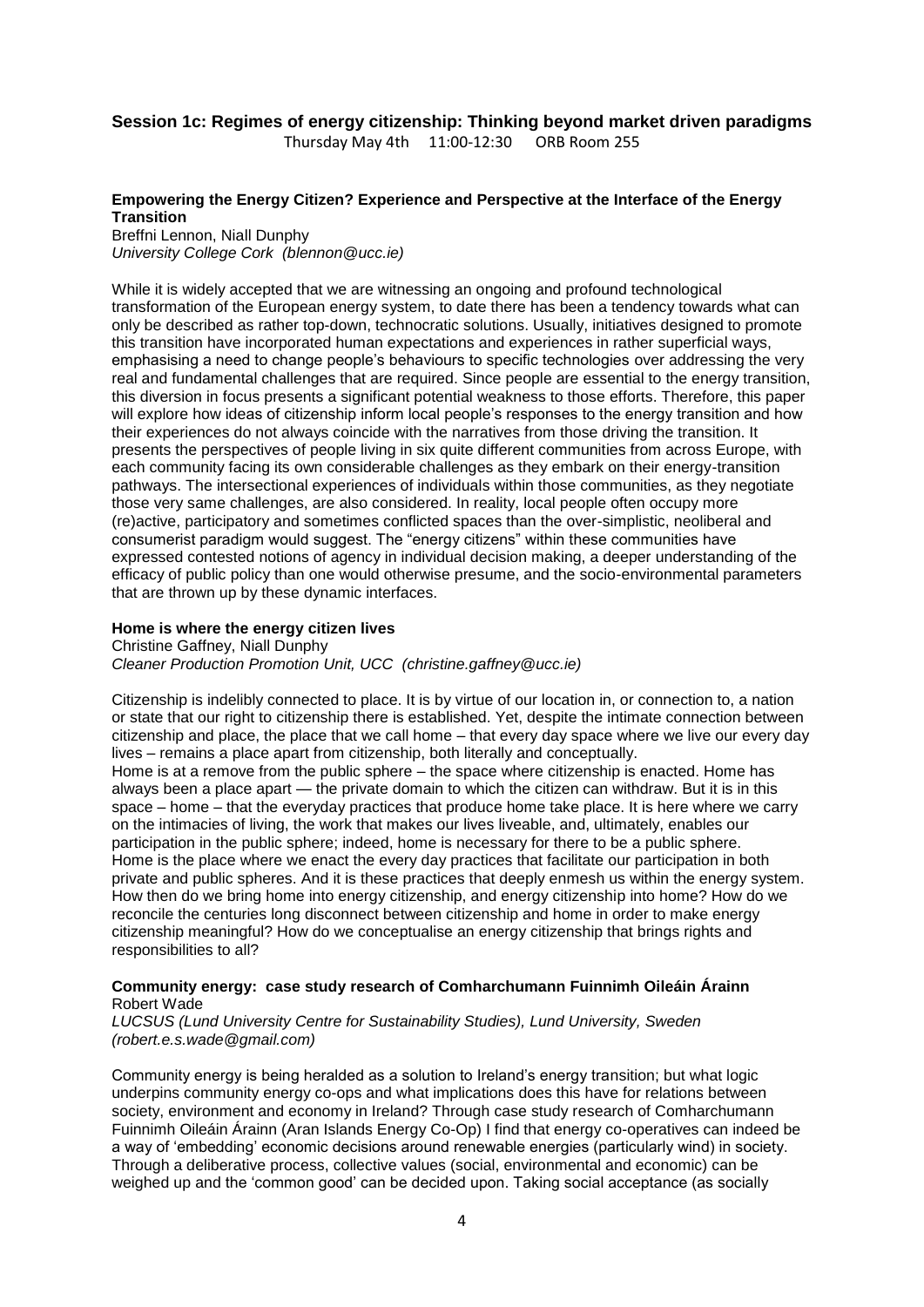negotiated values) as the starting point rather than something to be achieved ex-post has advantages in terms of fairness, democracy and uptake of renewables. However, it has limitations at the community level in terms of extent of community engagement and at regional and national levels with the need for coordination and joint-up thinking. My research provides some recommendations for addressing these.

Lastly, there is a danger of what Jamie Peck calls the 'parasitic' nature of neoliberal logic infiltrating energy co-ops. This involves the assumption of rational, selfish subjects who are instrumentalised for achieving the goal of decarbonisation by offering economic returns. Indeed, this logic presented itself at times during my fieldwork. Although this might help to achieve decarbonisation, it risks depoliticising and neutering any ethical questions surrounding climate change mitigation. My research then offers a warning that the constitution of 'energy citizens' is an ongoing process that reflects broader battles between competing ideologies and logics.

### **Low Carbon Energy Communities in Irish Islands: A Transdisciplinary Approach** Eimear Heaslip

#### *NUI Galway (eimear.heaslip@nuigalway.ie)*

At the community level, there are different understandings of, and attitudes to, sustainability and energy use. Demand and perceptions of energy are place-based, thus island situated energy knowledges and community knowledge networks differ epistemologically from the typically ubiquitous approaches of technology and policy. This paper discusses how predominant technical approaches to community energy planning further marginalise periphery or island communities where, typically, local knowledge is highly valued. These findings were developed through an island-based case study analysis of Inis Oírr Island, in the Aran Islands, in the West of Ireland. Drawing on a socialconstructivist perspective embedded in a post-normal science approach this research examines how current generic approaches to community consultation can be redefined to be inclusive of all knowledge in the complex energy issue. This research further argues that the complex issue of community low carbon energy transitions requires investigation from multiple disciplinary perspectives. The innovative transdisciplinary methodology developed, applied and analysed in this research enabled a holistic investigation of the role of situated energy knowledges and community knowledge networks in successful community low carbon energy transitions. Overall the research aims to create new knowledge of the role of situated energy knowledges and community knowledge networks through the application of a transdisciplinary methodology that combines social scientific and engineering techniques to create a holistic picture of appropriate low carbon energy transitions for Inis Oírr island. The innovative methodological approach developed for this research revealed the participants' capacities to engage successfully in designing their own low carbon energy future.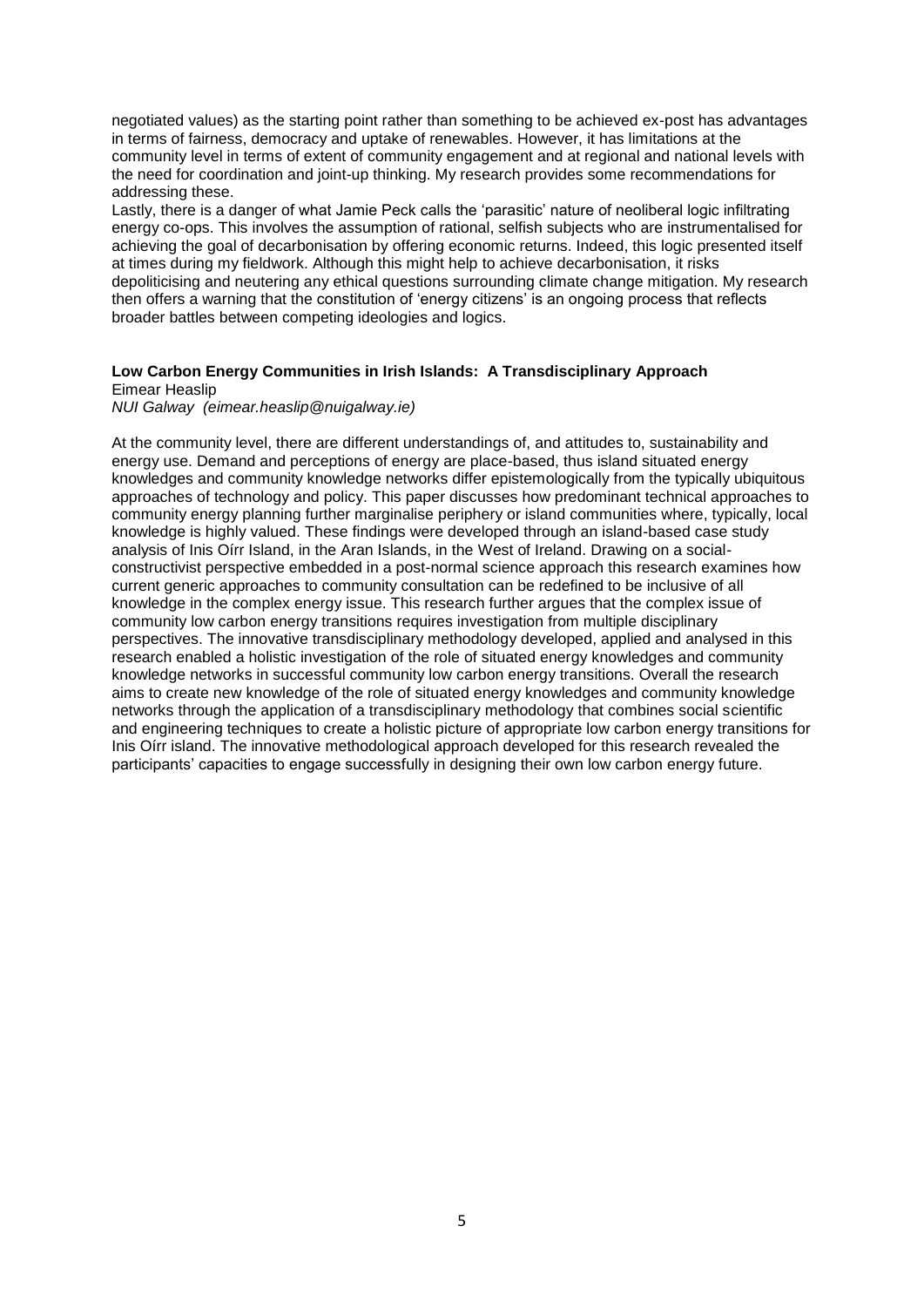### **Session 1d: Trespasses: Disruptive religious-spiritual movements and spaces**

Thursday May 4th 11:00-12:30 ORB Room 132

### **Geography and The Quest for Paradise**

Gerry O'Reilly *DCU, SH&G (gerry.oreilly@dcu.ie)*

The Judaeo-Christian and Islamic prophetic traditions and narratives, and key activists serving as agents of social, political and cultural disruption and change, or becoming established with institutional certitude have left lasting geographical and historical legacies. Included in these heritages are concepts of paradise and hell, good versus evil, 'god's word' and where Utopian ideals can foster positive change and progress, or engender greater negative conflict and dystopias as can be witnessed with fundamentalisms. Transitivity between root-religious cultures and secular ideologies is a recurring phenomenon necessitating socio-political and cultural accommodations, and especially in liberal democracies. Here, Ireland's geographical relationships with the Islamic world and more recently, Muslim migration into Ireland will be explored.

#### **Layout and L(Attitude): Reformed Church Evolution in Nineteenth Century Ireland** David Butler

*UCC and University of Leicester, UK (d.butler@ucc.ie)*

The paper aims to provide insights, through the lens of historical geography and architectural history, into the continuing importance of faith-based innovation and application to the (re)structuring of the layout of various Reformed Christian (Protestant) churches in Ireland. Protestants have always placed a special emphasis on a dignified order, which can often be interpreted as austere at first glance but which, upon closer investigation, may hide often quite elaborate detailing. This is equally true of architecture and form: from ceremonial furnishings - ranging from pew and gallery format – to the location and provision of pipe organs and choir stalls, to the presence (or absence) of optional add-on structures such as vestries, apses and ambulatories.

In Ireland, there was (some would contend, still is) the added complication of 'Self' and 'Other' or, more familiarly, 'Them' and 'Us', whereby these communities, particularly the Church of Ireland (Episcopal), went to great lengths, as late as the final quarter of the twentieth century, to downplay the catholic elements in its ritual and liturgy, for fear of being categorised as overly (Roman) Catholic. Architecture and ceremony open to similar denominations in a majority population context – such as the Church of England, or the Lutheran Church in areas of Europe – was not an option in Ireland. It is hoped that this illustrated paper will assist understanding of the complexities of Protestant faith dynamics in the Irish urban context.

### **Pro-life Pilgrimages: the intersection of politics and religion at Irish pilgrimage sites**

Richard Scriven *University College Cork (r.scriven@umail.ucc.ie)*

This paper examines how the pilgrimage spaces of Croagh Patrick and Knock are mobilised as sites of pro-life activity. In response to increased discussion of constitutional restrictions surrounding abortion in Ireland, Roman Catholic and other pro-life groups are running active campaigns to prevent any liberalisation of laws concerning medical terminations. Pilgrimages, as one of the more prominent and well-attended aspects of religious life in contemporary Ireland, are being utilised to promote this message. I draw on recent disciplinary discussions that examine pilgrimage as a multi-faceted practice that is both sacred and profane by highlighting how contemporary political agendas and religious concerns intermix at devotional sites. Using the examples of Croagh Patrick and Knock, Co. Mayo, I discuss how through organised ceremonies and events a distinct political dimension is being added to the pilgrimages by casting them as pro-life spaces. Moreover, I consider how these movements reinforce social Church teachings, especially around gender and sexuality.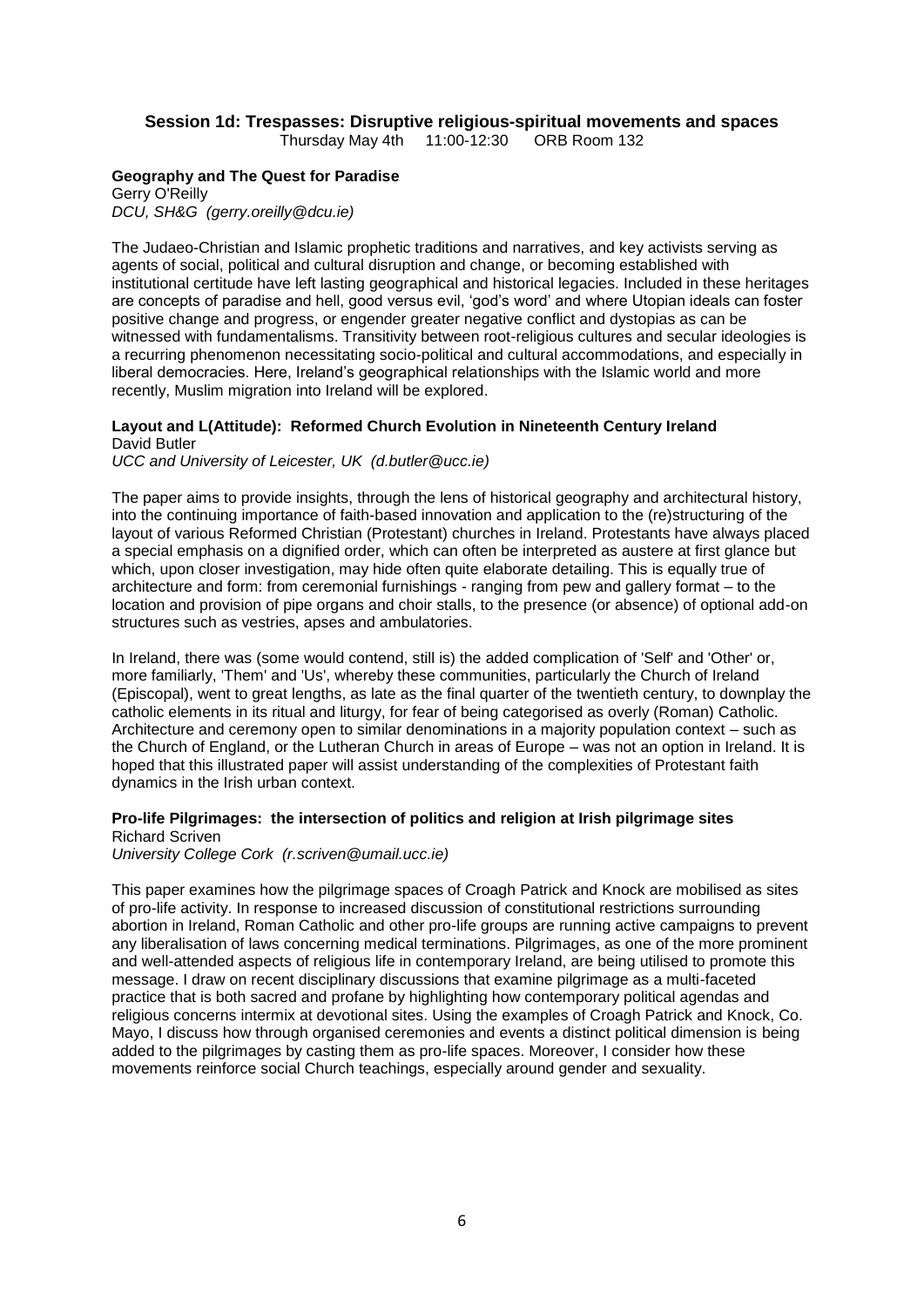### **Session 2a: Temporality in the city**

Thursday May 4th 13:40-15:10 ORB Room 156

#### **Temporality and emergencies**

Rachel Mc Ardle and Aoife Delaney *Maynooth University, The Programmable City and Irish Research Council (aoife.delaney.2011@mumail.com)*

The term 'emergency' is simultaneously a term of crisis and hope, a vehicle for action and change and a mechanism of governing and response. This paper will argue that although emergencies are usually temporary, they have permanent consequences on the urban, political and infrastructural environment and how the city is governed. The very dichotomy between temporary and permanent is put into question in this paper. Two short but differing case studies will be offered as a way of understanding this. The first case study is responding to the traditional idea of an emergency being temporary. The Irish Emergency Management system responds to traditional emergencies, contextualised within a continuous shift between temporary policy, governance and technological solutions and maintained through permanent institutional memory. The second case study explores the idea of an untraditional "emergency" that is permanent but deemed temporary. Apollo House, as a response to the homelessness emergency, is a temporary solution to a more permanent problem. These two case studies problematize the term "emergency" twisting what we already know about the permanency and temporariness of these events to highlight a need for new understandings of how we use and understand emergencies in urban spaces.

#### **The temporalities of solidarity: London and the 1984-5 British miners' strike**

Diarmaid Kelliher

*University of Glasgow (d.kelliher.1@research.gla.ac.uk)*

In 1984 over 150,000 British miners went on strike to protest against plans for widespread pit closures. Alongside the year long dispute developed a large and diverse solidarity campaign. Building upon recent work in social movement and labour geography (Antentas 2015; Cumbers et al 2010; Mott 2016), this paper will think about the temporalities of translocal solidarity in the context of the miners' support movement in London. David Roediger has borrowed the concept of 'revolutionary time' from historians of the French revolution to explain periods when 'the pace of change and the possibility of freedom accelerated the very experience of time' (2014:9). The coming together through the solidarity campaign of London and coalfield activists during a period of intense industrial struggle allowed people, according to Yorkshire miner Dave Douglass, 'to think unthinkable things, to embrace impossible ideas, to overcome the most entrenched of stereotypical notions and cautions' (Douglass 2010:484). The solidarity between city and coalfields was in this sense a generative and transformative relationship (Featherstone 2012). Yet this process of accelerated change depended upon networks and cultures of mutual solidarity between London and the coalfields developed over decades, from the 1926 General Strike to the Grunwick dispute of 1976-8. This paper will explore how such histories of common struggle were memorialised and invoked in 1984-5 to catalyse the support movement. Further, it will consider the process by which the 1984-5 strike and the solidarity campaign itself has been constructed as a 'usable past' to inspire activism up to the present.

#### **The Past is Never Dead: Bloody Sunday after the Inquiry**

Joe Robinson *Maynooth University, Dept. of Geography (jsrobinson2311@gmail.com)*

In the aftermath of political violence, the questions of how violence will be remembered and inscribed into a spatial landscape are of signal importance. The bodies of the dead are emotive and resonant objects whose memory can transcend chronologic history and interrupt linear temporality. In Northern Ireland, nowhere is this more visible than the case of Bloody Sunday in Derry.

Scholars have traced the evolution of Bloody Sunday public memory over time. However, existing analyses do not take into account the temporal disruption of the Report of the Bloody Sunday Inquiry (RBSI) in 2010. In this article, I argue that the 'carefully-controlled' consensual memory of Bloody Sunday has been fractured by the RBSI. I argue that no consensual memory of Bloody Sunday still exists in Derry, rather, the 'partial' justice supplied by the RBSI has diversified control over the public presentation of the dead and the injured. Fundamentally, memory curators in Derry are now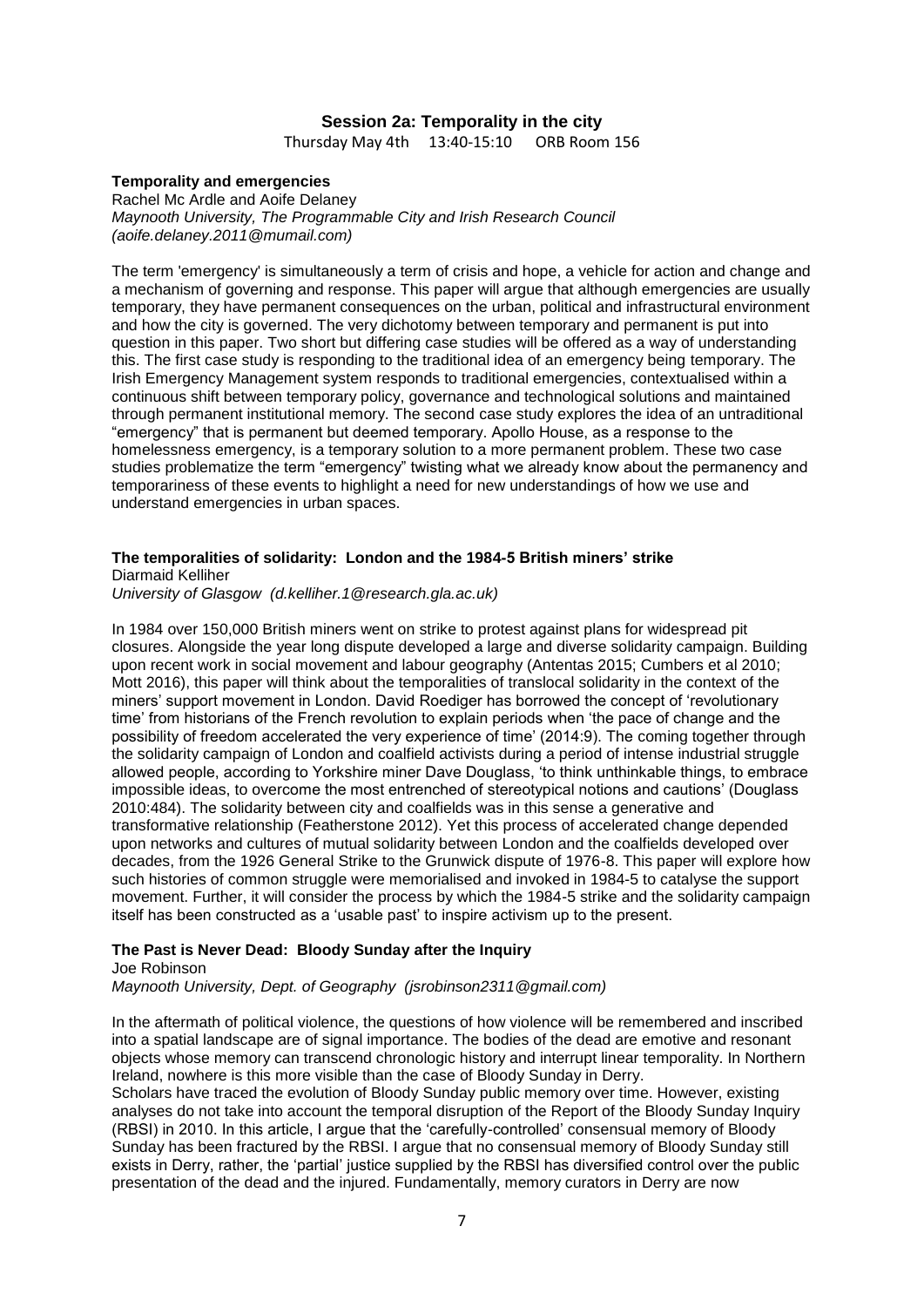contesting publicly who [still] has the right to speak for the bodies of the dead and the appropriate narratives their deaths should symbolise. I argue that this fracturing illustrates that still-present pasts cannot be easily closed off or resolved in transitional space. Additionally, Bloody Sunday offers a compelling portrait of contested urban temporalities: Whose past can be mobilised and for what purpose? And how is that contestation inscribed into the material and imaginative landscape of Derry?

### **Pop-up Homes: Resident Insights from PLACE/Ladywell, London** Katherine Brickell

*Royal Holloway, University of London (katherine.brickell@rhul.ac.uk)*

In the past decade pop-up has taken cities by storm. Pop-ups temporarily occupy vacant sites and are celebrated for their ephemeral, unpredictable 'animation' of the urban landscape. Until recently popup has been largely commercial; typified by pop-up bars, restaurants, cinemas and shops. However, in the UK the concept is being extended into the welfare sector in part as a consequence of ongoing and entrenched austerity measures. This extension has included proposals for pop-up legal aid clinics, libraries and courtrooms. Prominent within this emerging landscape is pop-up social housing. Indeed, a report from the Greater London Authority recently pitched pop-up housing as "a London solution". Against this backdrop, this paper examines interview findings from an ongoing research project (2016-2017) examining Lewisham Council's 'pop-up' housing scheme 'PLACE/Ladywell'. The local authority is pioneering pop-up social housing, temporarily housing people on the borough's homelessness register in pre-fabricated units that can be moved around the borough to make use of periods of vacancy that precede regeneration projects. The scheme has been widely celebrated since its launch in summer 2016, winning two awards at the New London Architecture Awards, and largely hailed as a means of mitigating the impacts of London's housing crisis at a time of drastic cuts to local government funding. And yet, there has been little effort to understand the everyday experiences of those living in pop-up housing has on the everyday lives of PLACE/Ladywell's tenants. Addressing this knowledge gap is the focus of the paper.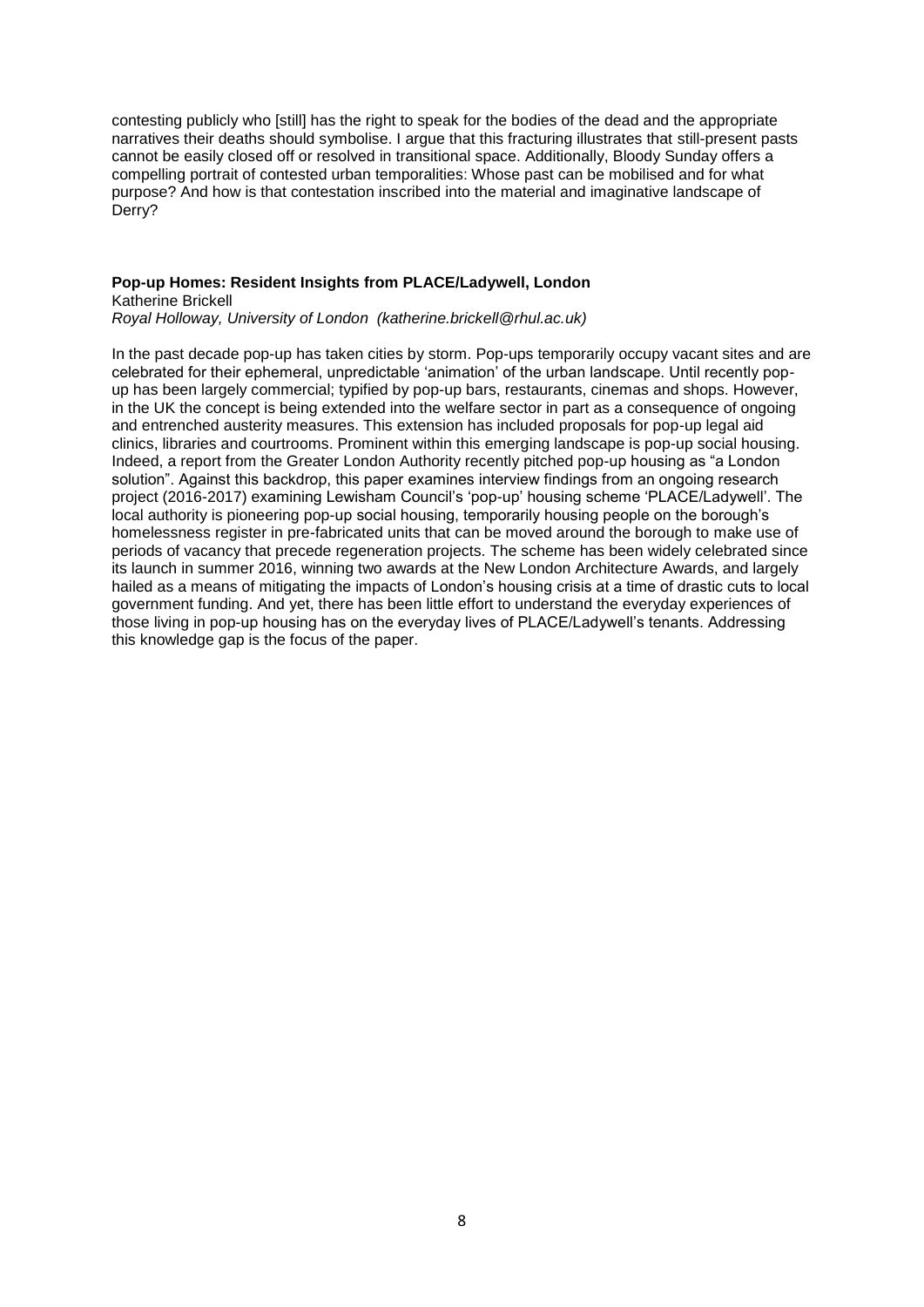### **Session 2b: Art and Geography (1): Navigating Spaces of Transgression**

Thursday May 4th 13:40-15:10 ORB Room 101

### **Following the Forgotten Path**

Emma Houlihan *Independent artist (Centre for Irish Studies, NUI Galway Artist Bursary Recipient)* 

During the Summer of 2010 I undertook a Per Cent for Art public art project for Galway County Council. The work took the form of a hike in the Aughty mountains encompassing East Clare and Galway. For the duration of the journey I carried a flag which read RURAL FUTURES. The idea was to open up conversations through chance encounters about what it means to live and work in rural Ireland and how people might think about the future of rural life. It was during this project that I encountered the story of an old mass path that has in recent years become impassable due to Coillte pine forestation. For the Art and Geography conference, I propose to make a new piece of work with the working title: Following The Forgotten Path. The basic premise of the work is to map the aforementioned old mass path linking two villages - one located in East Clare, the other in East Galway. This route has been impassable for last 50 years due to a Collite spruce plantation. For this project I would firstly like to map the path and talk to locals about the path and chart its history in what way I can. Secondly, I propose to gather a small team of skilled navigators/adventures together and walk the mass path through the Coillte plantation. This will of course be difficult to navigate as due to the type of forestation we will be under the cover of darkness, with no landmarks visible, in a forest that supports little or no life/ vegetation. The journey will be documented using video and photography, writing, perhaps drawing but ideally I would like to film with go-pro helmet cameras. Following the Forgotten Path incorporates notions of pilgrimage (through the mapping and walking of the old mass path), 'disruptive practice' (through digging up old rights of ways, trespassing on Coillte land) for the purpose of drawing our attention to old ways in which two villages/communities that are linked closely together as the crow flies have become separated and isolated from one another; not only through the Clare/ Galway county border, but through the forestation practices of Coillte on what used to be commons and now have now come under public private ownership. The project in essence will map a changing landscape by revisiting an old path and revelling how it looks today, 50 years since it was last walked.

### **The Politics of Narrative - speaking back as a disruptive practice**

Pauline O'Connell

*University of Amsterdam, AHM; CIG Cork Artist Bursary Recipient (info@paulineoconnell.com)*

In, of, about, across and through 'the rural' aims to investigate the rural discourse as a system of representation: a landscape, a place, a people, a subject and philosophy through an ongoing artistic practice. Reframed as an animating metaphor liberates it from any rigid definition geographically tamed by representation and is best reconsidered in terms of the 'postrural' (Murdock and Pratt). The rural therefore acts as a vehicle for many subjects – a means through which to examine the variability, contradiction and variety of representation and articulation - providing a wider context in which the politics of narrative and the cultural politics of identity can be analyzed and deconstructed.

As a work in progress I focus here on an Irish travelogue from 1840's, 'Ireland: Its Scenery and Character, etc.' by Samuel Carter Hall and his wife Ann Marie Hall, my research reveals the inherent politics of representation; heterogeneous textual and visual articulations aimed to promote tourism and future investment in Ireland and by so doing create an illusion of equilibrium upholding and justifying the Union. The broader economic and political context was not articulated - The Potato Famine gets no mention.

The uneven power relations formed by these heterogeneous articulations historically afforded an agency to those who employ it, whilst maintaining hegemony over those who are subjected to it. Which leads me to question whether the marginalised subordinate their individual perspectives to the consensus of the powerful and if so, why? The reframing of this travelogue opens a 'space' whereby a new agency from 'within' can be creatively explored through 'lay narratives' - the 'vernacular voice' disrupts the continuity and patriarchy of history.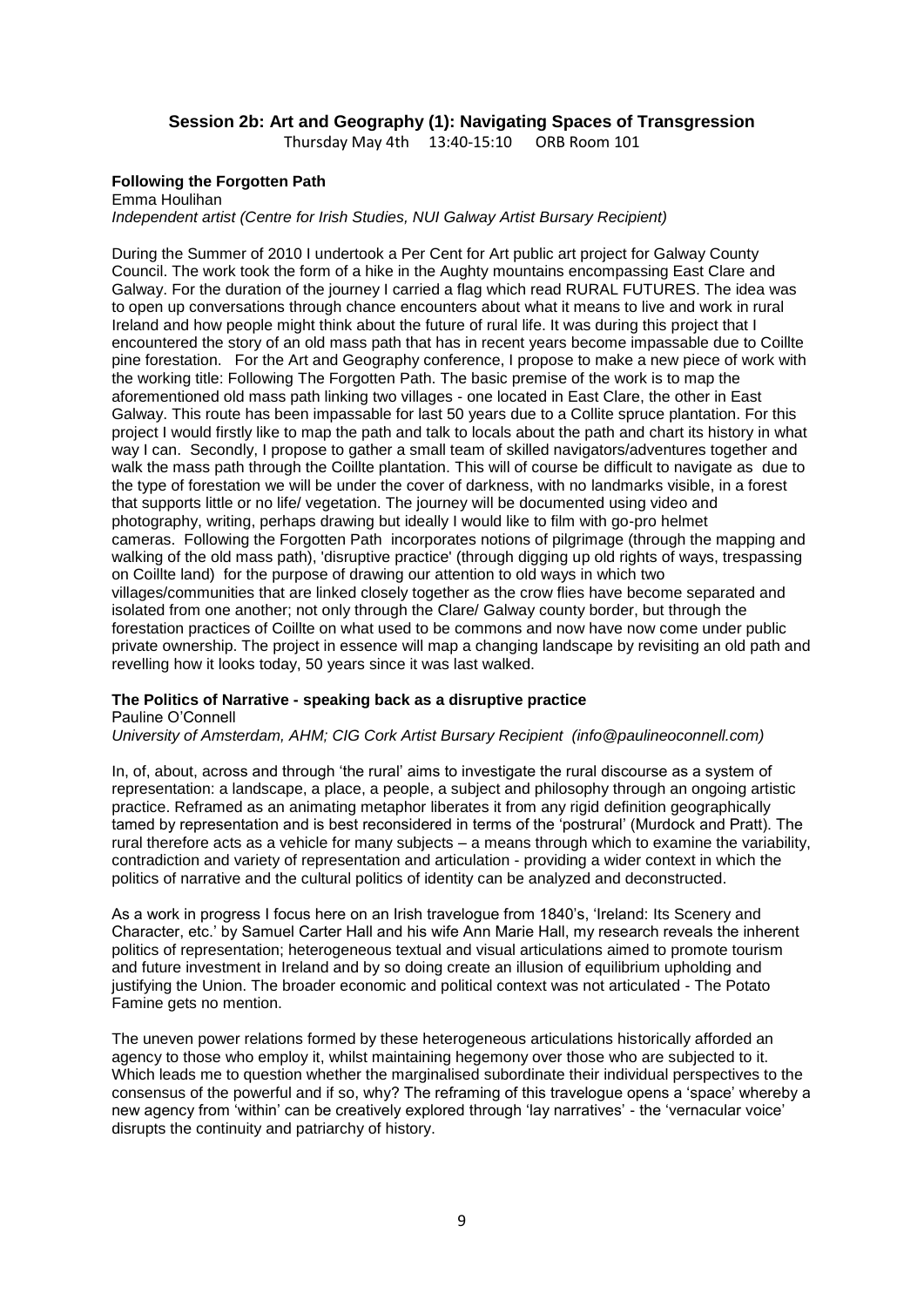#### **Building, Sustaining and Navigating Musical Ecologies of Place in Irish Towns'** Aoife Kavanagh

*Department of Geography, Maynooth University (aoife.a.kavanagh@nuim.ie)*

This paper explores the on-the-ground experiences and practices of musical practitioners and participants in two small Irish towns, Carlow and Wexford. Drawing on larger on-going PhD research on music- and place-making in these towns (as well as Kilkenny) the paper considers some of the emerging themes of this research. These centre around building and sustaining day-to-day musical practice, negotiating challenges to practice, and capitalising on available resources in such contexts, monetary and otherwise (e.g. Finnegan 2007, Kenny 2016, Pitts 2005 and others). This contributes to the building of a 'musical ecologies of place' framework to understand musical practice in these settings, or 'music's many modes of being in the world' (Watkins 2011). In keeping with the proposed themes of the session, the paper attends to the ways in which these actors build networks and connections, form musical and artistic fields of care (Tuan 1977), innovate existing artistic and other infrastructures already in place, and shape their practice to navigate not only policy and funding frameworks (for instance The Arts Council's 2015 'Making Great Art Work' strategy), but also economic, business and tourism interests in these smaller town settings.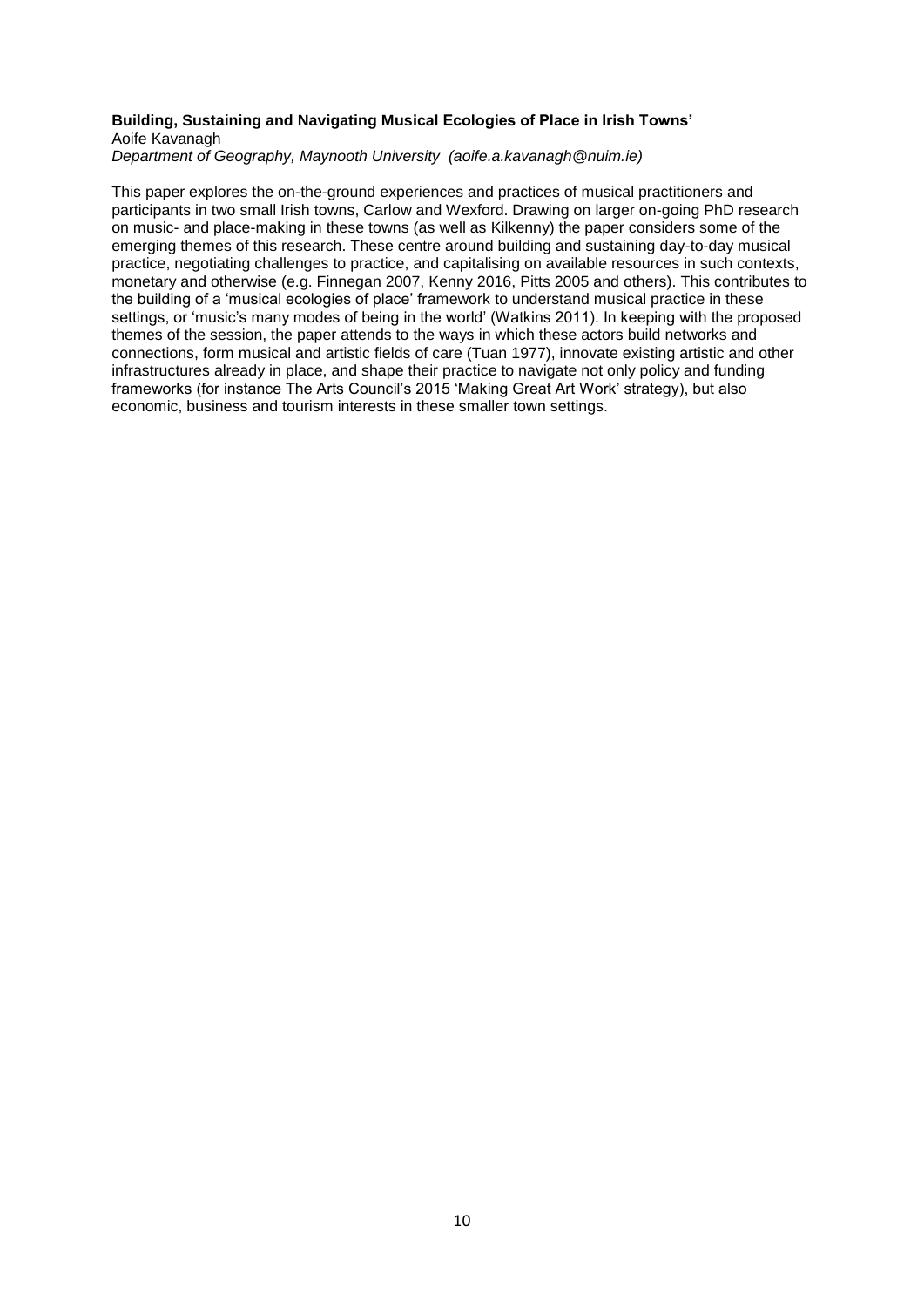### **Session 2c: Regimes of energy citizenship: Thinking beyond market driven paradigms (2)**

Thursday May 4th 13:40-15:10 ORB Room 255

#### **Designing citizens' forums for active and inclusive energy citizenship**

Clodagh Harris, Niall Dunphy, Gerard Mullally *University College Cork (clodagh.harris@ucc.ie)*

Deliberative theorists argue that it is not majoritarian support that renders a political decision legitimate but that it can be deemed legitimate if it withstands scrutiny by those bound by it. In the last decade or two, deliberative citizens' forums (such as mini-publics) have been used in a variety of policy and constitutional processes to bridge the gap between theory and praxis and meet the democratic (inclusion and popular control), epistemic (knowledge and learning) and ethical (mutual respect, accommodating diversity) goals of deliberative democracy. Their levels of 'success' have rested in no small part on how they've been designed.

Such deliberative forums are but one way to promote and facilitate active and inclusive citizen involvement in sustainable energy transitions. However when compared with other modalities such as practice and social movements their use in this space is relatively new and under examined. This paper explores their potential in this field. Drawing on critical and contested conceptions of energy citizenship, it makes the case for their use in this space. It then examines a series of design options (including recruitment, communication mode, decision-making rules, agenda setting powers, group composition, expert selection, facilitation methods and framing), that will be used to engage 6 different communities across Europe as part of a multinational initiative involving citizens in envisioning their energy future(s).

Particular attention is paid to addressing the impact of the intersection of gender, age and socioeconomic status on inclusion and popular control. It is hoped that these citizen forums will add to the debate on how to re-imagine 'new forms and regimes of energy citizenship which promote more active and equitable outcomes' (Dunphy and Revez, 2017).

#### **Local Energy: The Role of Belonging, Place and Identity in the Energy Transition** Paul O'Connor, Niall Dunphy

*Cleaner Production Promotion Unit, University College Cork (pauloconnor@ucc.ie)*

Discussions of energy transition are often framed by a technocratic and market-driven perspective which renders questions of belonging, place and identity either invisible or irrelevant. Yet the burgeoning anti-wind movement, with hundreds of protest groups active across Europe, is partly driven by just such concerns, while other initiatives, such as Transition Towns and civic energy communities, draw on a sense of place and belonging to underpin the shift to a more sustainable lifestyle. The fossil fuel era was characterised by the displacement of energy production from localised contexts of social action into large-scale, centralised systems. An energy transition based on distributed renewable sources of energy will involve the re-emplacement of energy production, whether in the form of commercial or community-owned developments or household microgeneration. One potential impact is to give a renewed prominence to place, and the relation between the inhabitants of a locality and its energy resources. This (re-)localisation of energy production – and the specific forms it might take – has implications for landscapes, local economies, social relationships, community development, and everyday practices. The energy transition therefore promises to reshape experiences of belonging, place and the identity, at the same time as it is potentially both supported and threatened by them. This in turn suggests that conceptualisations of 'energy citizenship' should pay more attention to the local contexts within which many of the critical debates, conflicts, and transformations that will shape the energy transition will occur.

#### **Community perspectives: local voices on energy transition**

John Morrissey, Stephen Axon, Rosita Aiesha, Joanne Hillman *School of Natural Sciences and Psychology, Liverpool John Moores University, United Kingdom (j.e.morrissey@ljmu.ac.uk)*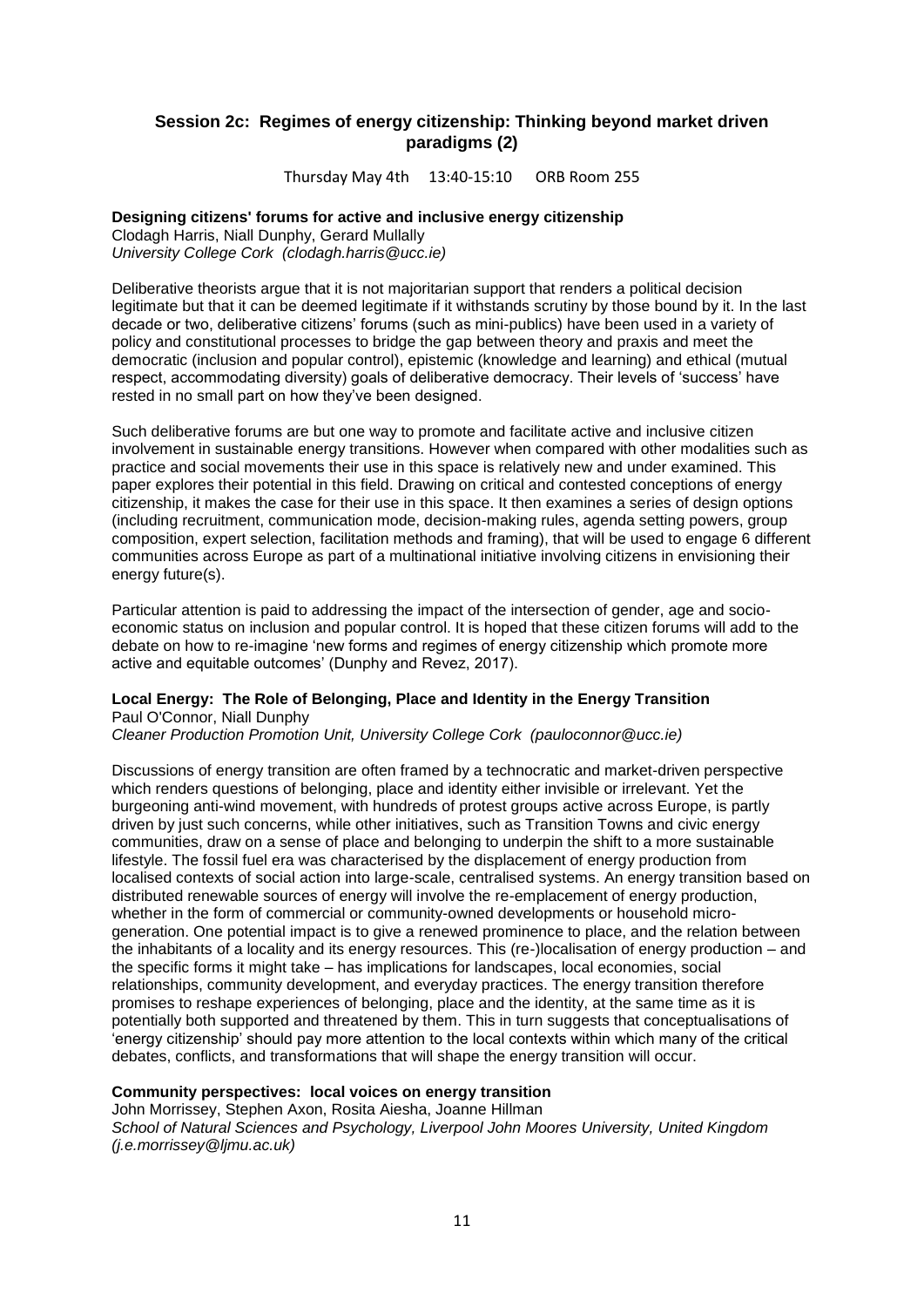Operationalising a 2°C conducive carbon emissions target presents a challenge of unprecedented scale. From a policy and decision making perspective, efforts to date have primarily been characterised by top-down, technocratic approaches. For meaningful energy transition within the requisite time-frames, a reconfiguration of the human dimension of the energy system is needed. At the community level, the capacity to engage in large group deliberations, and the development of consensus on, and support for, strategies to achieve future visions constitute valuable local capacity and agency development. However, stakeholder oriented studies on energy transitions have to date tended to elicit expert stakeholders, with limited examples of studies which have explored local resident and community perspectives on the direction and nature of energy transitions. This paper report on outcomes from a series of envisioning exercises, including scenario development and community workshops, conducted with a low-income community in the North-West of England, in 2016-2017. Envisioning exercises are important as they can be used to highlight the need for mechanisms for the long-term evaluation of policies and strategies, particularly in the context of preparing society, institutions, actors and infrastructure for lasting change. To date, transitions literature has largely focused on lessons learned from past, historical transitions and has developed a range of theoretical frameworks and typologies to explain the processes which underpin sociotechnical transitions. This paper presents unique community perspectives on current, ongoing transitions. The paper provides breadth and depth of understanding of how individuals and communities make sense of low-carbon energy system configurations.

### **Environmentalities and the spatial impacts of residential energy policies on Ireland's energy landscape**

Irene Morris *Maynooth University (irenepmorris@gmail.com)*

Reducing energy consumption and increasing efficiency within the residential energy sector has become a key focus in achieving policy goals in relation to climate change and in Ireland policy instruments are increasingly responsibilising the citizen as the driver for change through market actions. Through these market based instruments the state is attempting to govern from a distance by through a mixture of technologies of subject formation and by attending to the 'conduct of conduct'. Specifically, the Irish state is seeking to craft both markets and market actors; in the first case by using regulations to construct new market rules, grants to stimulate retrofitting markets, and a Building Energy Rating (BER) system to improve market intelligence and surveillance.

This paper outlines a spatialised analysis of state policy and its reach, identifying some of the key instances where the current regimes of practice have created a gap in policy impact. It also indicates that an understanding of socio-economic and demographic conditions at the local scale may help in the design and delivery of more nuanced residential energy efficiency policy measures. The thesis concludes that resting the governance of Ireland's building stock on a mode of neoliberal environmentality which ties market behaviour to progressive environmental actions has its merits as well as its limitations.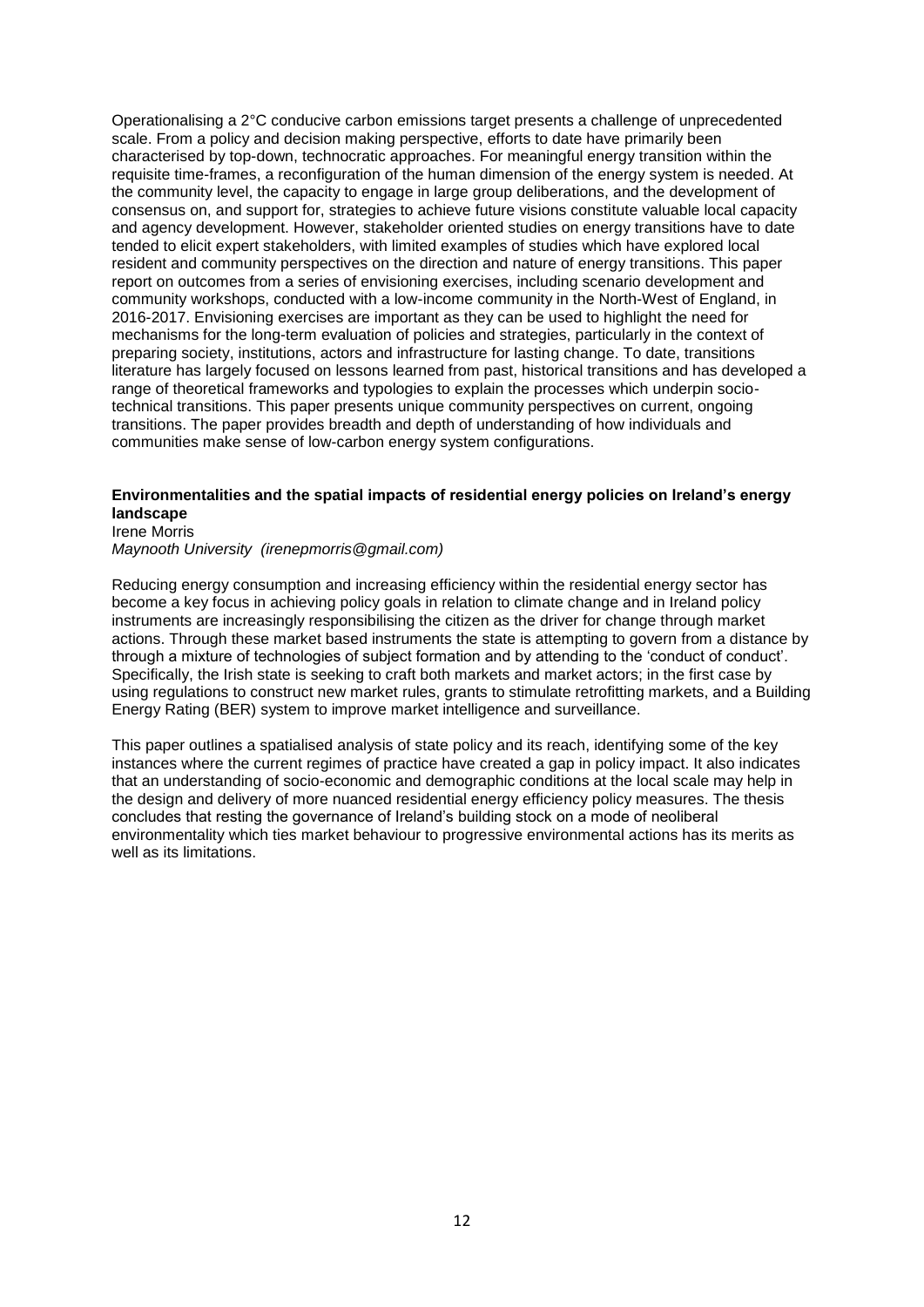### **Session 2d: Upland Environments: Drivers of Change**

Thursday May 4th 13:40-15:10 ORB Room 132

### **Socioeconomic profile of Upland areas.**

Caroline Crowley & Brendan O'Keeffe *Mary Immaculate College (Brendan.OKeeffe@mic.ul.ie)*

There are 57 upland ranges across the island of Ireland, the vast majority in the Republic of Ireland. For the purpose of this research, the authors worked in collaboration with the Irish Uplands Forum (IUF). The Forum had identified for analysis, electoral divisions (EDs) from 17 of these ranges based on mapping criteria for land cover and habitation characteristics to identify inhabited rural areas with agricultural activity. This research adopted a two-stage analysis. The first stage provides a summary of the characteristics of the upland ranges and a comparison with national data. The second stage compares key indicators across the individual upland ranges to highlight local variations. This paper highlights many of the socio-economic and demographic features that are shared among Ireland's uplands. These include more extensive farming practices, below average levels of connectivity, more traditional industrial structures and stronger gender-based divisions of labour than is the case elsewhere. The profile also suggests a bottoming-out in population decline in most upland communities and a demographic upturn in many areas. In identifying the factors and features that bind Ireland's upland communities, this research notes commonalities between upland areas and many other parts of rural Ireland, notably coastal and island communities.

#### **High Nature Value Hill Farming on the Iveragh Peninsula and its Landscape implications.**

Eileen O'Rourke

*UCC (e.orourke@ucc.ie)*

#### Abstract

European uplands are important repositories for biodiversity, scenic beauty and recreation, as well as being home to millions of people. Low intensive farming systems, in particular grazing practices, have played a defining role in shaping upland landscapes, ecology and livelihoods. The term High Nature Value (HNV) farming was coined to describe traditional farming systems that are inherently high in biodiversity, landscape value and other ecosystem services. This paper presents case study research of a HNV hill sheep farming system on the Iveragh Peninsula, Co. Kerry, a disadvantaged area of high nature conservation value. These low input, low output farming systems may be ecologically sustainable, but they are challenged in terms of social and economic sustainability. We explore the complex linkages between farming systems, biodiversity, social capital and the policy environment. We also address key drivers of change in upland environments and acknowledge the interdependence of ecological and social resilience as critical to future options for the uplands.

#### **Palaeoecology and landscape history in Ribblesdale, Cumbria.** Helen Shaw

*Maynooth University Department of Geography (helen.shaw@nuim.ie)*

This paper will reflect on a study undertaken in Ribblesdale, North Yorkshire UK between 2009 and 2013. The study investigated the changing ecological landscape through the post-medieval period; linking changes in management to changes in the structural diversity and ecology of the landscape over centuries. As with many upland areas the geographical remoteness belies a fundamental link with wider socioeconomic drivers. Manorial and palaeoecological records demonstrate a process of shifts in farming linked to economic drivers over centuries. In contrast with the usual rhetoric for traditional land management, detailed palaeoecological evidence demonstrates a lack of environmental sustainability and a sustained period of incremental biodiversity loss. This highlights some tensions in the rhetoric of culture, identity and heritage in the uplands being aligned with high nature value. It could be argued that shifting baselines and the pressures of socioeconomics have led to some upland areas being designated due to being most natural remaining rather than high nature value.

The paper will argue that future policies will need to avoid entrenchment, and be flexible and innovative in the prescription of HNV systems in order to redevelop structural diversity and ecosystem resilience. Local scale investigations are essential to understand sustainability of cultural systems in context and to validate policy relevance.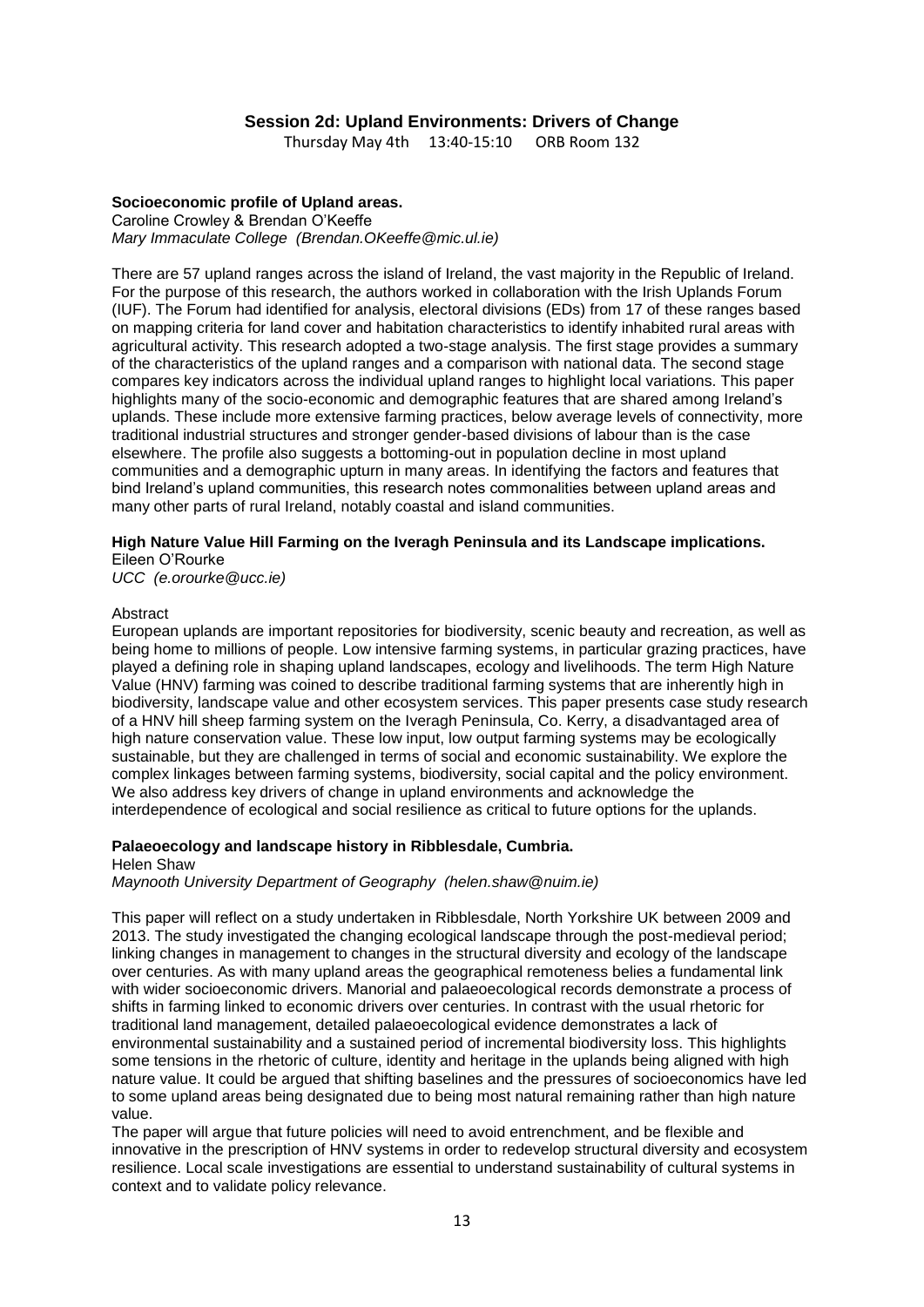#### **Seeing beyond the site: palaeoenvironmental reconstruction in south-east Ireland**

Susan Hegarty, Ben Gearey, Ellen O'Carroll & Suzi Richer *DCU, UCC, University of York (susan.hegarty@dcu.ie)*

Archaeological excavations over the last two decades or so have fundamentally altered the state of knowledge about the Bronze and Iron Age in Ireland. Many sites have started to reveal evidence for people's lifeways in the period between 1200BD-AD400 and at times dramatic changes and shifts between regions and periods. However, often there has been an excessive importance placed on individual sites, with a lack of understanding of the surrounding landscape context. In 2015 a consortium, led by UCC Archaeology, embarked on an INSTAR-funded project to investigate settlement and landscapes in Later Prehistoric south-east Ireland. Since its inception, the project has expanded to include new partners while new data has led to greater understanding of the environmental history of the area during the Holocene. This paper will give an overview of the project and some of the main findings around the palaeoenvironmental reconstruction of the mid to late Holocene.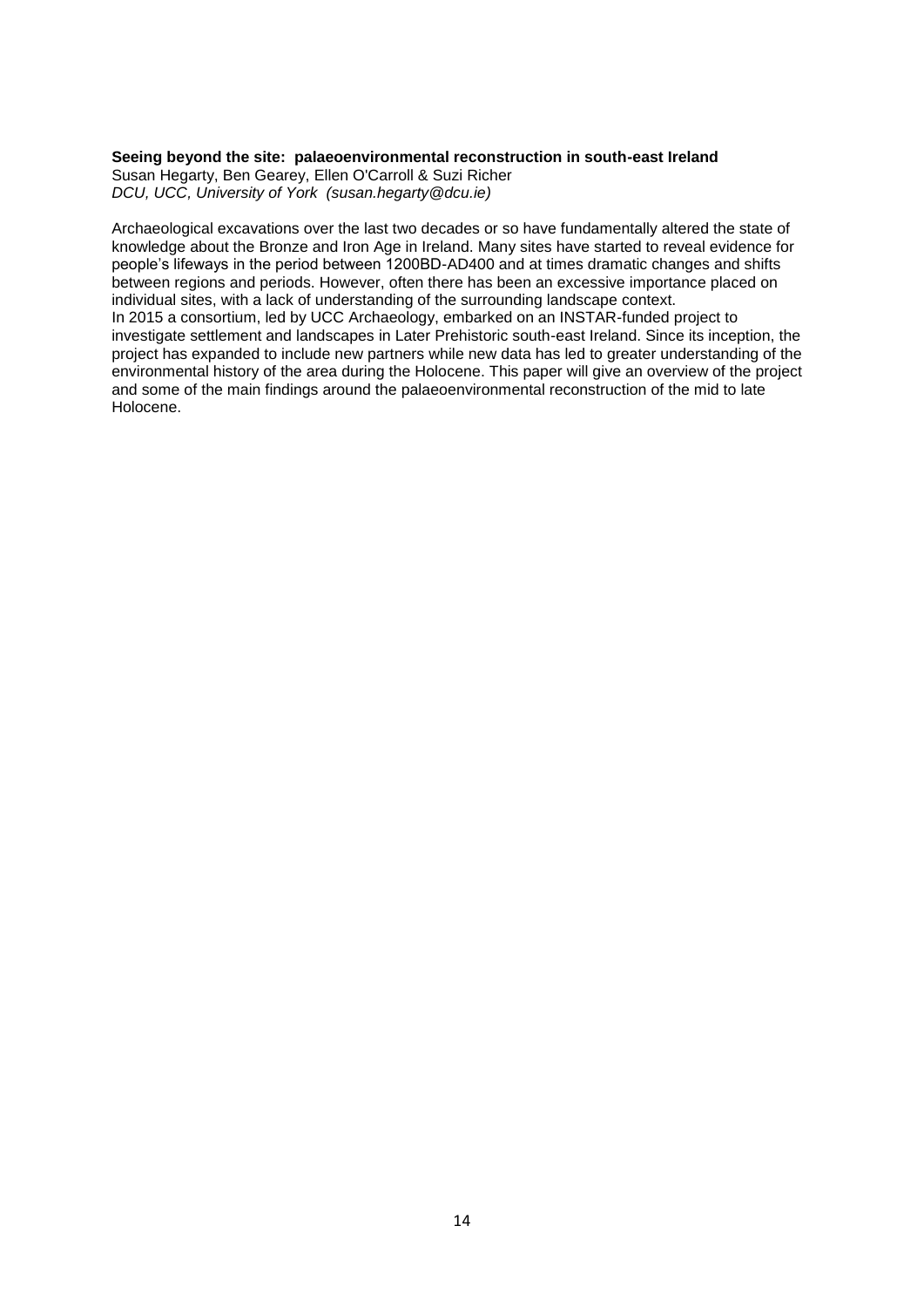#### **Session 3a: Temporality in the city (2)**

Thursday May 4th 15:25-16:55 ORB Room 156

### **Planning and Vacancy in an Irish Housing Estate**

Joanne Ahern *Gran Sasso Science Institute (joanne.ahern@gssi.infn.it)*

Planning received considerable criticism for its role in contributing to the devastation caused by the financial and property crisis experienced by the Republic of Ireland. Unfinished Estates - termed the New Ruins of Ireland by Kitchen, O'Callaghan, & Gleeson (2014) - were, and in many areas remain, a visible scar and reminder of this period of construction. This is an appropriate moment to reflect on the planning system which has been created in Ireland and examine the impact of planning on the local scale. Therefore this paper examines the interaction of Vacancy and the Planning system in the formation of a housing estate in County Cork that has passed from the status of unfinished in 2011 to vacant and now in 2016 is approaching occupancy. New build vacancy represents a different set of issues for an area than an older property that has become vacant after a period of use. Vacant properties are often portrayed as a type of blight in an area; a vacant property can represent a waste of resources, a sign of the inefficient functioning of the real estate market or the beginning of a process of dereliction (Bowman & Pagano, 2004; Planning Research, 1995). However, a certain level of Vacancy is essential for the operation of the property market often referred to as the 'natural vacancy rate' or as part of the "vacancy chain". Thus maintaining appropriate vacancy levels should be a key concern for planning going forward.

#### **Rethinking the temporal politics of urban redevelopment: Moore Street, Dublin and its marketplace at the intersection of livelihoods, planning and heritage** Christine Bonnin and Niamh Moore-Cherry

*University College Dublin (christine.bonnin@ucd.ie)*

Traditional urban markets are public assets contributing substantial social value to cities, yet they are globally coming under threat from urban redevelopment agendas. Their enduring significance in terms of urban livelihoods has made this transition less than straightforward. This paper explores Moore Street, which houses Dublin's famed and longest lasting open-air marketplace. Amidst significant urban regeneration in its wider environs, a long-term environment of disinvestment and inaction coupled with repeated redevelopment proposals has characterised the last three decades on Moore Street, threatening and gradually squeezing the market as an important space for livelihoods. More recently, a large-scale heritage campaign focused not on the market but on national discourses of nation-building has added an additional layer of complexity and precarity to this urban neighbourhood.

Based on qualitative research carried out between November 2015 and September 2016 in Moore Street, we propose a nuanced approach for conceptualising the powerful role that time and temporality plays in the politics of urban development. The temporal politics of the city goes beyond the politics of time or the unfolding of political events over time, and is more aptly captured through an in-depth examination of the formal and informal politics associated with how time is experienced. Our findings show that redevelopment in the city needs to be understood not in terms of the linear, fixed, progress-oriented timeframes of elite and bureaucratic stakeholders, but as shaped by multiple, fluid and contingent temporal framings and temporalities. Furthermore, we contend that despite attempts to the contrary, our research highlights the impotence of planning and the potential ungovernability of both time and urban temporalities.

### **Configuring time in the smart city: the multiple rhythms of urban management and infrastructures**

Claudio Coletta *Maynooth university (claudio.coletta@nuim.ie)*

While urban studies literature largely addressed how time is used and experienced in cities, included its multiple digital rhythms (Willis, 2016), scant attention has been paid to how these rhythms are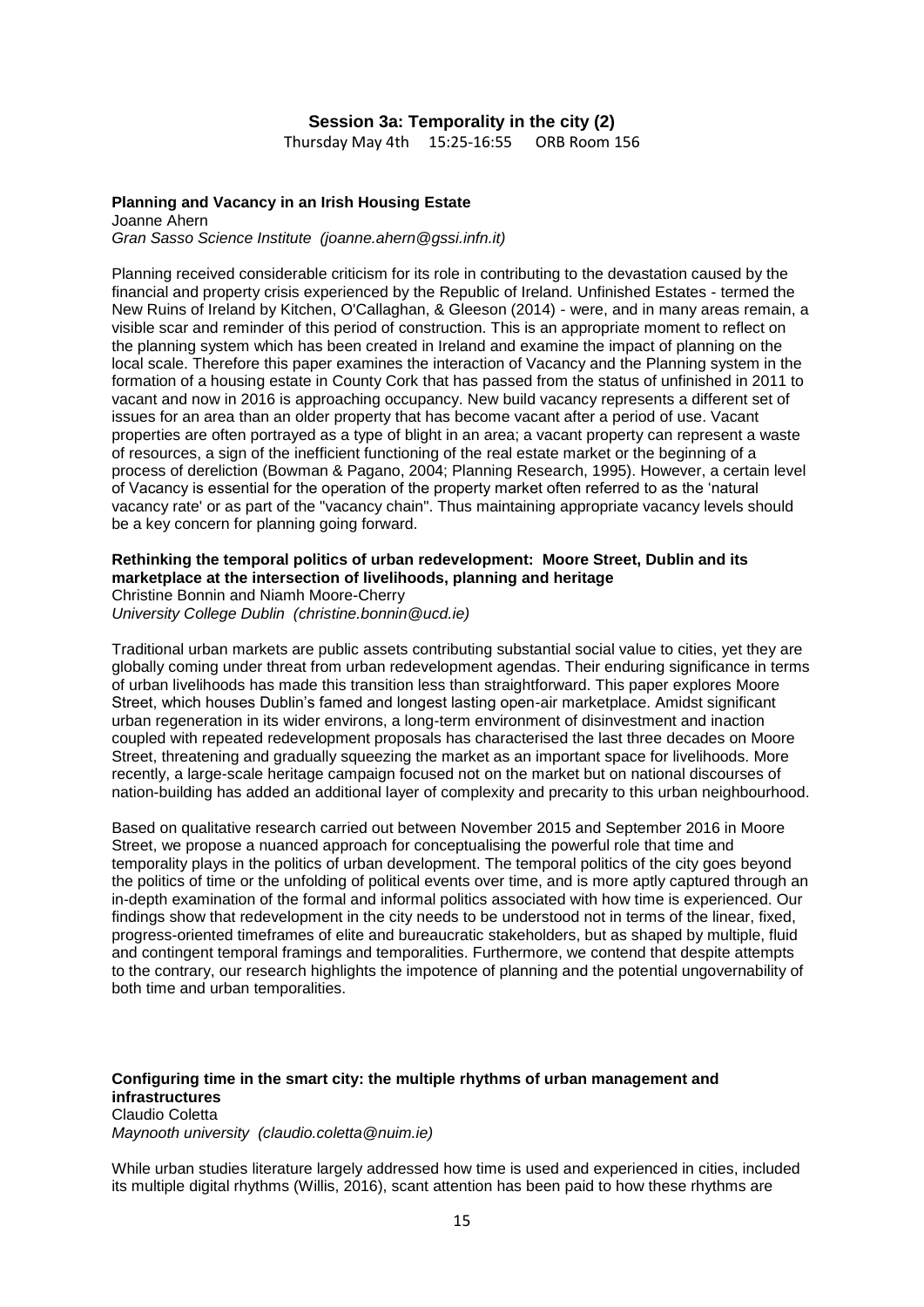configured and performed through management and infrastructures. Moreover, the research itself has its rhythms and temporalities that interact with the temporalities of the fieldwork. Drawing on an actualized reading of Lefebvre's rhythmanalysis, the paper looks at the way heterogeneous time and temporalities are performed in practice and how the different heartbeats of the city are tuned together through working practices, management processes, and cyberinfrastructures, as well as policy, planning and governance processes, such as procurement and testbedding. The empirical focus is on traffic management and sensing devices as tools that shape urban knowledge and life through "rhythmaking". In particular, I will describe the activities in the Traffic and Incident Management Centre in Dublin City Council and in environmental monitoring, emphasizing the temporal connections at different scales between devices, algorithms, management and policies, also taking into account the temporalities and rhythms of larger processes and projects of smart city development. Finally, I will conclude with a methodological note on how qualitative approaches and particularly ethnography could help to account for the multiple time and space settings which compose the (smart) city.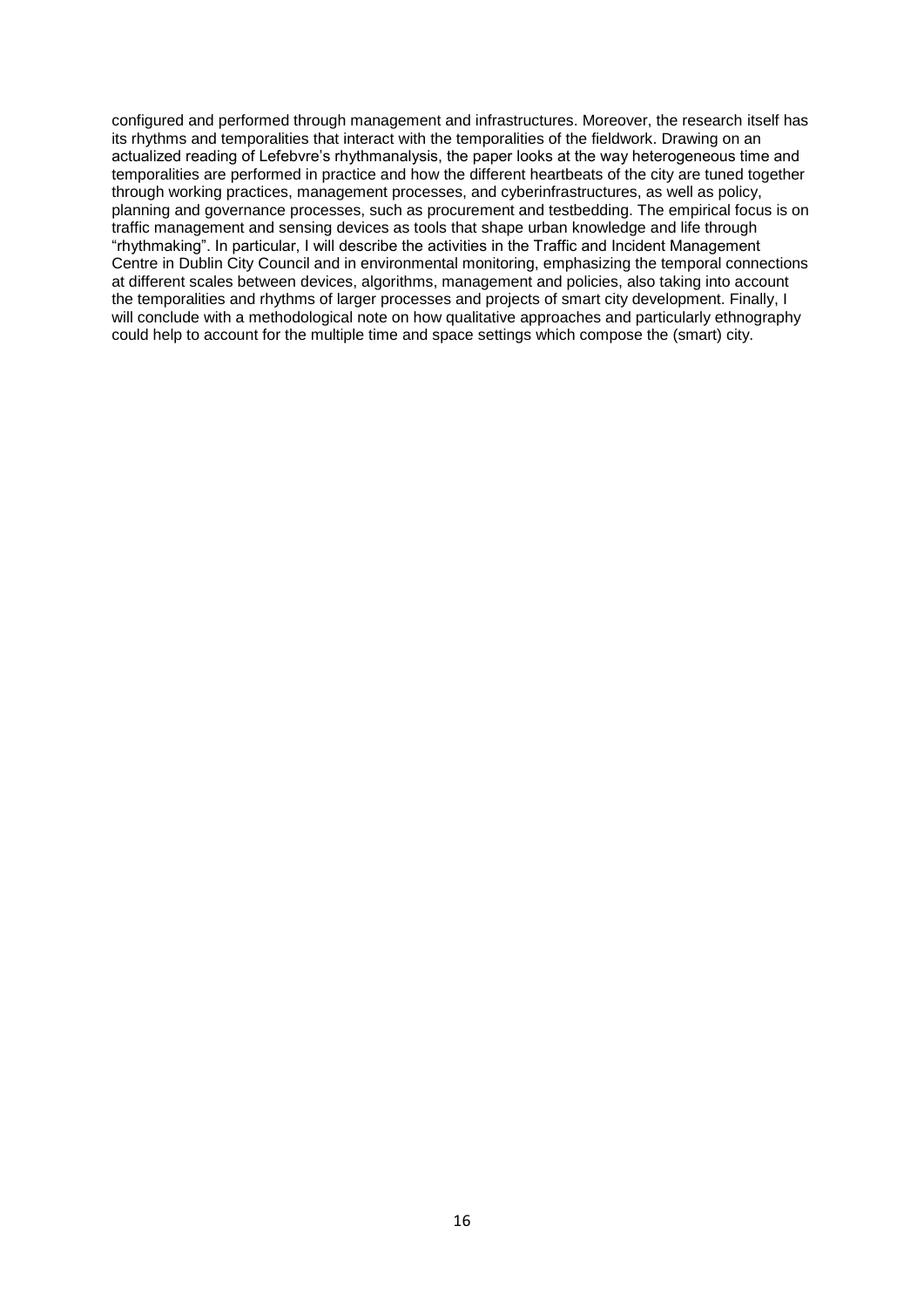### **Session 3b: Art and Geography (2): Disruptive Practices: Occupying Difficult Spaces**

Thursday May 4th 15:25-16:55 ORB Room 101

**A Platform for Art** Gerry Kearns *Maynooth University (gerry.kearns@nuim.ie)*

National commemoration produces commissions for art. This paper asks what sorts of spaces are opened up or closed down by such commissions and focuses in particular on Proclamation, curated by Andrew Duggan and commissioned by Culture Ireland. I set the commissioning process within the political moment of 2016 together with the consequences for arts funding of austerity policies. Proclamation had a number of different iterations and I ask what was produced through the travelling of these works in this way. The use of art for promoting the state overseas has a troubled history and I set this latest set of initiatives in the context of earlier trials. I conclude by taking up the government's recent arts policy, Creative Ireland, and ask if anything can be learned for policy development from the experience of arts funding in 2016.

### **Asylum Archive: an Archive of Asylum and Direct Provision in Ireland'**

Vukasin Nedeljkovic *Maynooth University (gisele.oconnell.2013@mumail.ie)*

ilt a paradigmatic marker of spatial relations. This paper challenges the underlying geographical assumptions of the Quilt, by elucidating the powerful potentialities of the unorthodox, but nevertheless legitimate 'place-specific' response to the AIDS crisis. In particular, this paper aims to bring artistic practice into conversation with emergent work on 'counter-mapping' (see; Katz 1998; Harris and Hazen, 2005; Dalton and Deese 2012; Louis et al 2012) to examine how the artistic practice of community quilting in Rialto, Dublin, has acted as a counter-cartography of place, by using the Quilts mnemonic properties and capacious medium of expression to write against the neighbourhood's scopophilic spatial constructions in the Irish media. Drawing on archival footage, informant interviews and aesthetical properties of the Quilt itself, this paper will elucidate how geographical imaginaries of the Quilt essentially 'produce,' 'perform' and 'practice' the place of Rialto as residents come to perceive, conceive and live it in the everyday. As Irish citizens find themselves 'em-placed' within the decade of centenaries, the question of our AIDS crisis become all the more pertinent, as the ways in which we imagine and commemorate the Quilt, undoubtedly impacts in how we materially intervene in its memorialized subjects.

### **Counter-cartographies of "Place" in a community AIDS Quilt'**

Gisele Eugenia Connell *Maynooth University* 

The global circulation and commodification of the US NAMES Project has, to date, rendered the AIDS Quilt a paradigmatic marker of spatial relations. This paper challenges the underlying geographical assumptions of the Quilt, by elucidating the powerful potentialities of the unorthodox, but nevertheless legitimate 'place-specific' response to the AIDS crisis. In particular, this paper aims to bring artistic practice into conversation with emergent work on 'counter-mapping' (see; Katz 1998; Harris and Hazen, 2005; Dalton and Deese 2012; Louis et al 2012) to examine how the artistic practice of community quilting in Rialto, Dublin, has acted as a counter-cartography of place, by using the Quilts mnemonic properties and capacious medium of expression to write against the neighbourhood's scopophilic spatial constructions in the Irish media. Drawing on archival footage, informant interviews and aesthetical properties of the Quilt itself, this paper will elucidate how geographical imaginaries of the Quilt essentially 'produce,' 'perform' and 'practice' the place of Rialto as residents come to perceive, conceive and live it in the everyday. As Irish citizens find themselves 'em-placed' within the decade of centenaries, the question of our AIDS crisis become all the more pertinent, as the ways in which we imagine and commemorate the Quilt, undoubtedly impacts in how we materially intervene in its memorialized subjects.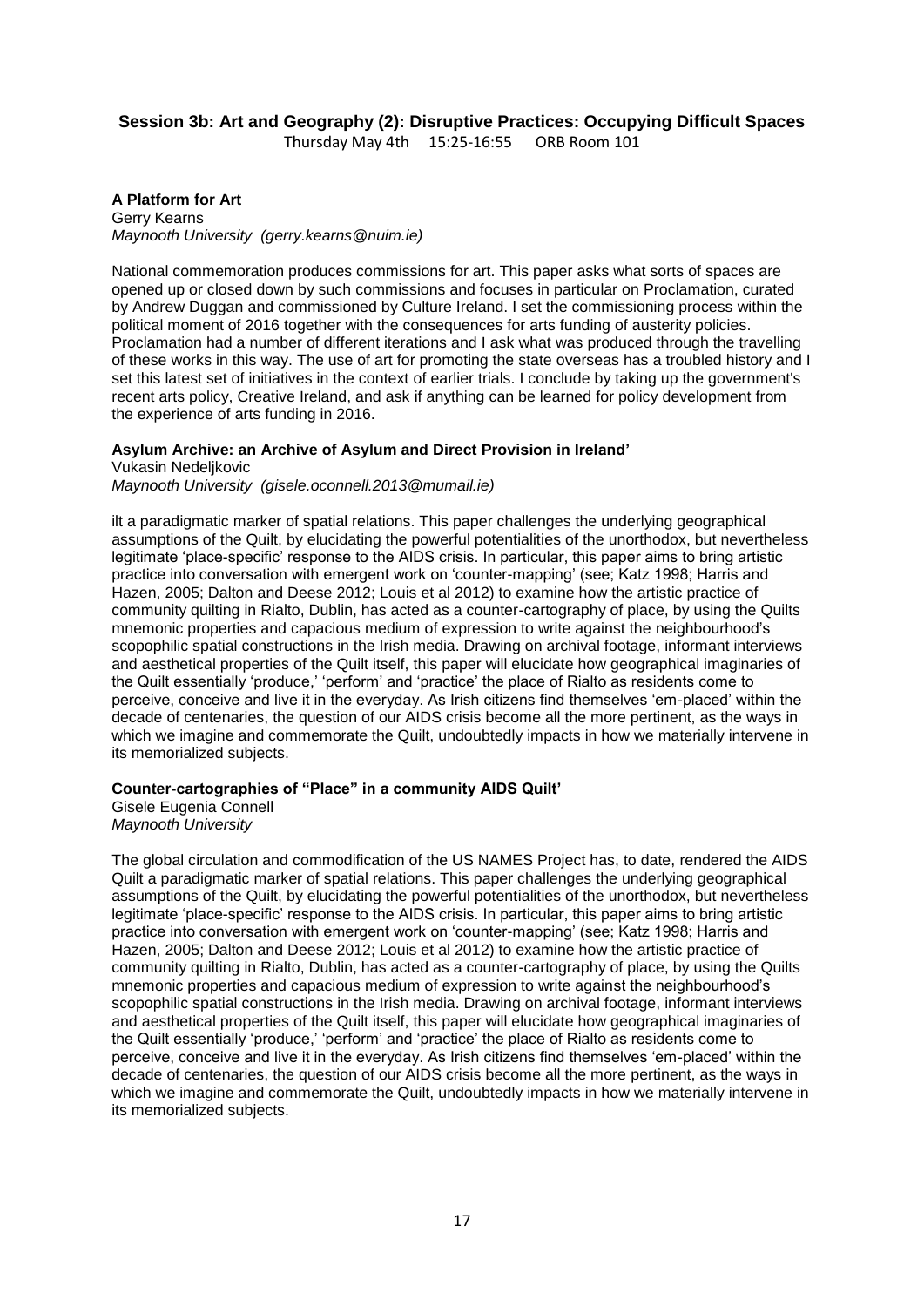### **Who Draws the Map?: Tracing Community (social and institutional) Through Art Making and Audio Cartography'**

Michael McLoughlin *Artist and UCD School of Sociology* 

Ethics in participatory art practice has focused on the participant/artist relationship and specifically on the point of their initial interaction/exchange. Outcomes from these engagements are represented and repositioned within curatorial practice of the hosting repository. The gallery, the collection, the museum, traditionally sees itself as dealing in objects and artworks rather than people and their ideas. The inquiry in this paper and the artwork discussed has come from art making in social contexts, particularly in the last 15 year. The relational positions and participant/institutional interactions are often seen as problematic. This artwork discussed here is in itself a provocation to open dialogues. The paper will discuss ethics within institutional manifestations of participatory art practice with particular respect to authorship, co-authorship and ownership as proposed by a series of audiocartographic spatial installations (ref: Cumann, Limerick City Gallery of Art, Sept-Nov 2016 & Droichead Arts Centre, Drogheda, Apr-Jun 2016). This art making process involves mapping place through the interactions and relationships between the communities of interest who in turn define that place. It is an art making process that creates choreographed moments of exchanges through agreed, staged, multi-channel recordings of unmediated conversations between small groups of individuals who share some commonality.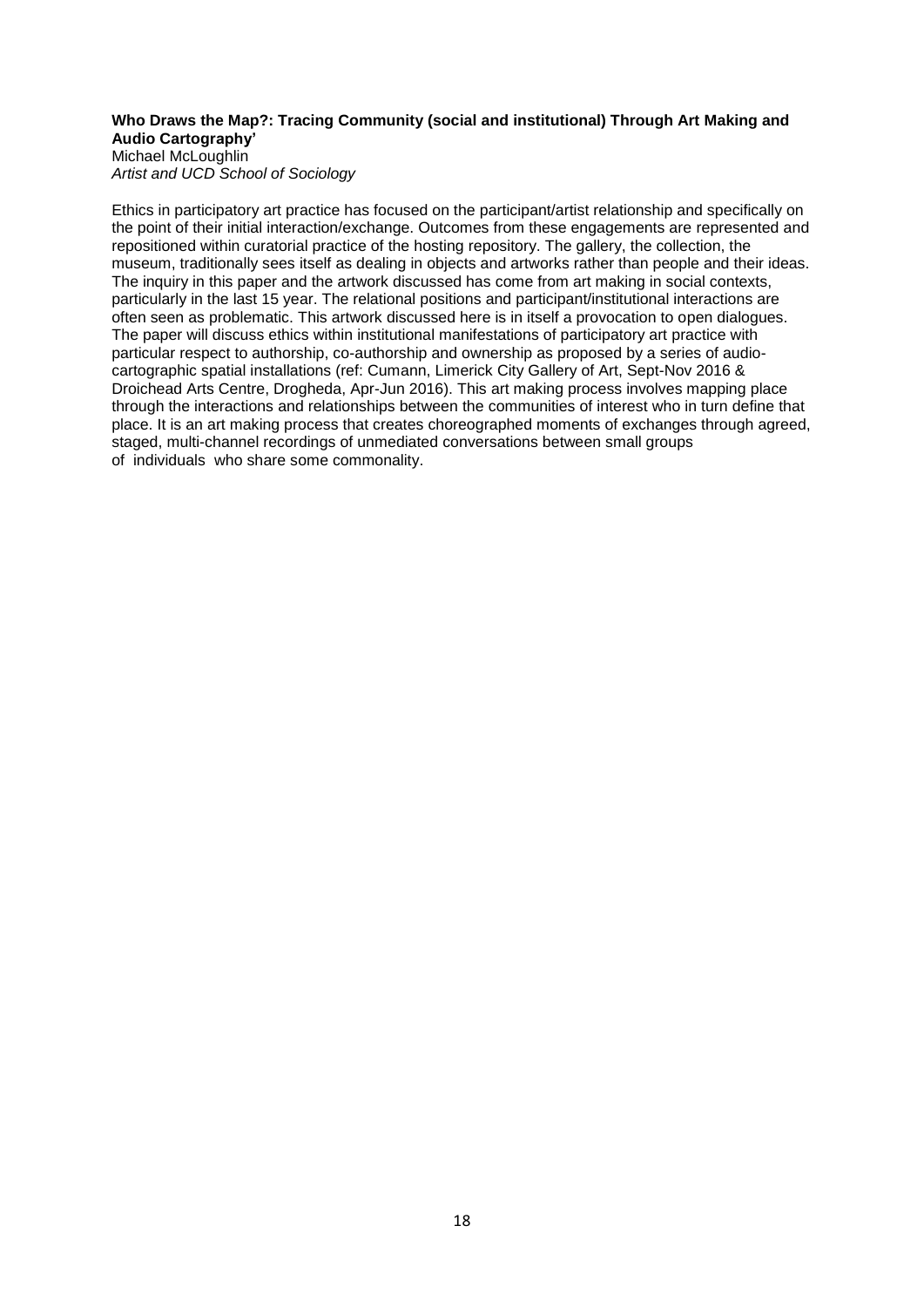### **Session 3c: Community energy transitions: Shifts in perceptions, consumption and control**

Thursday May 4th 15:25-16:55 ORB Room 255

#### **Generational aspects of energy behaviour: energy practices among university students in University College Cork, Ireland**

Alexandra Revez & Niall Dunphy

*Cleaner Production Promotion Unit, School of Engineering, University College Cork, Ireland (alexandra.revez@ucc.ie)*

Energy transitions towards sustainability have disparate implications for different generations. A generational perspective is a valuable means toward studying the social complexities within the energy system, it can represent different perceptions of energy use, unique views of participation with the energy system as well as illustrating the manner in which specific life-stages affect energy use. The focus of this study is to explore the processes through which a cohort of students makes choices and interact with the energy system. Empirical research is based on a mixed-method approach which consisted of eight interviews, two focus groups and ten time-use surveys. The research sample consists of undergraduate students between the ages of 18 to 40 years old.

Our findings are broadly divided into three categories: i) material culture; ii) energy awareness; iii) future and transitions. Overall the findings identify a number of behavioural patterns and attitudes towards the environment which highlight the need to develop policies that consider the social specificities of the population as opposed to developing general instruments that target as broad a cohort as possible. We identify existing policies such as awareness campaigns and economic instruments in the form of grants and we suggest ways in which these could improve in light of our findings.

#### **Recruitment, decision-making and experiences of an energy retrofit scheme in a rural community**

Gary Goggins, Richard Manton, and Jamie Goggins *NUI Galway (gary.goggins@nuigalway.ie)*

This paper examines the development and implementation of a Better Energy Communities scheme in a rural community in the West of Ireland. Better Energy Communities (BEC) is a Government of Ireland funded programme which aims to reduce greenhouse gas emissions, fossil fuel use and energy costs by retrofitting buildings to high standards of energy efficiency. The scheme, administered by the Sustainable Energy Authority of Ireland (SEAI), encourages sharing of knowledge and resources between public, private and community organisations to deliver energy improvements for local areas. The objective of the research was to better understand motivations for participating in the BEC scheme, decisions taken in relation to the type of work carried out, experience of the retrofit works and subsequent changes to energy practices. Data was collected through 20 semi-structured interviews with householders, a local community officer and a construction manager, all of who had an involvement with the scheme. The study found that several factors including formal and informal community networks, levels of grants available and lack of bureaucracy drove participation in the scheme. Decision-making in relation to retrofitting options was primarily informed through word-ofmouth among members of the community and technical advice from the building contractor. Comfort and economics were the major drivers behind changes to energy-related practices, however concern for the environment was not a prominent factor in influencing householders' decisions. Nonetheless, the research demonstrates the value of community-based approaches for promoting climate mitigation strategies, including retrofitting of existing homes.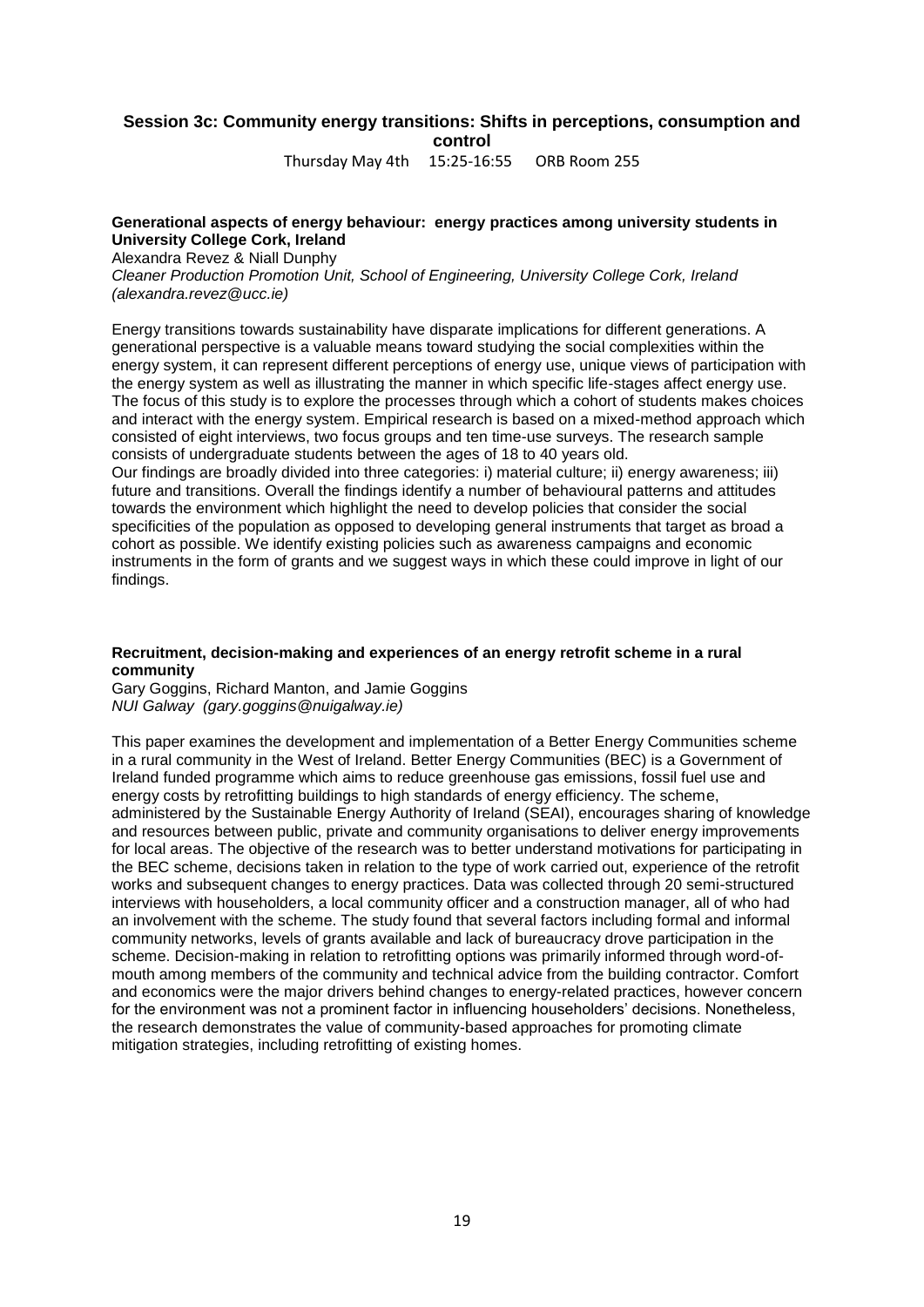#### **ENERGISE: Developing an Energy Cultures Framework for Europe?**

Frances Fahy

*NUI Galway (frances.fahy@nuigalway.ie)*

Energy practices adopted by households and communities reflect prevailing energy cultures, that is, social and cultural factors that influence collective energy demand and create variations in energy use within and between countries. Drawing on and extending existing work on energy cultures, the ENERGISE project focuses specifically on shared norms and conventions and related forms of energy governance that shape and reflect energy consumption practices in households. By appropriating and modifying the concept of energy cultures, ENERGISE explicitly recognises cultural change as a key ingredient of successful energy sustainability transitions, including reductions in household energy consumption and the prevention of subsequent rebound and 'backfire' effects. Understanding energy cultures and their potential modification is also central to advancing EU energy policy.

Combining an emphasis on energy cultures with a focus on the wider societal context of energy practices, this paper examines the socio-cultural and systemic factors that influence efforts towards reducing energy use. Moving beyond much conventional sustainable energy consumption research, the paper presents an innovative conceptual framework connecting individual-level, organisational and institutional and societal influences on household energy practices. Importantly, the paper explores options for changing the quality and quantity of energy use through individual-level and community-based initiatives that recognise the role of both routines (e.g. daily habits around heating and electricity use) and ruptures (e.g. accidental & deliberate energy blackouts) in shaping household energy consumption. Possible variations in the (in)effectiveness of these initiatives both within and between countries will receive particular attention.

### **Socio-technical transitions and dynamics in domestic energy practices** Mary Greene

*National University of Ireland, Galway (mary.greene@nuigalway.ie)*

In Ireland and beyond momentous changes in socio-technical infrastructures and landscapes have radically transformed the way in which energy is performed in daily life. However, to date little is known about how wider socio-technical transitions have been experienced in the context of lived lives. This paper seeks to explore the value of a retrospective approach for revealing the multiple dynamics already existing in the world. It asks what can looking backward on already existing social change inform us about the processes and mechanisms shaping transitions in everyday energy practices? Drawing on practice-theoretical and socio-historic lifecourse concepts, this paper investigates how individuals' everyday energy practices, including food, mobility and laundry practices, have intersected with processes of biographic and socio-technical change. In a European context, Irish exceptionalism in terms of the rate and pace of recent structural change offers a unique context in which to explore the processes under examination. A multi-modal reconstructive biographic-narrative methodology was employed with a sample of Irish participants to advance a holistic, contextual and experiential means of analysing processes that have hitherto been overlooked by deductive and temporally limited research designs. Findings reveal that the socio-technical processes shaping dynamics in energy practices over biographic time are complex, operating at a range of interacting scales. Energy policies, economic contexts, technological developments, spatial planning, work and health institutions, and gender and family policies are all implicated in the complex web of contextual processes shaping how energy is demanded in the home. These factors haver intersected to steer practice towards increasing resource intensity. The paper concludes that these findings have important implications for policy, suggesting sustainable consumption requires a much more fundamental challenge to social contexts than is recognised by current approaches.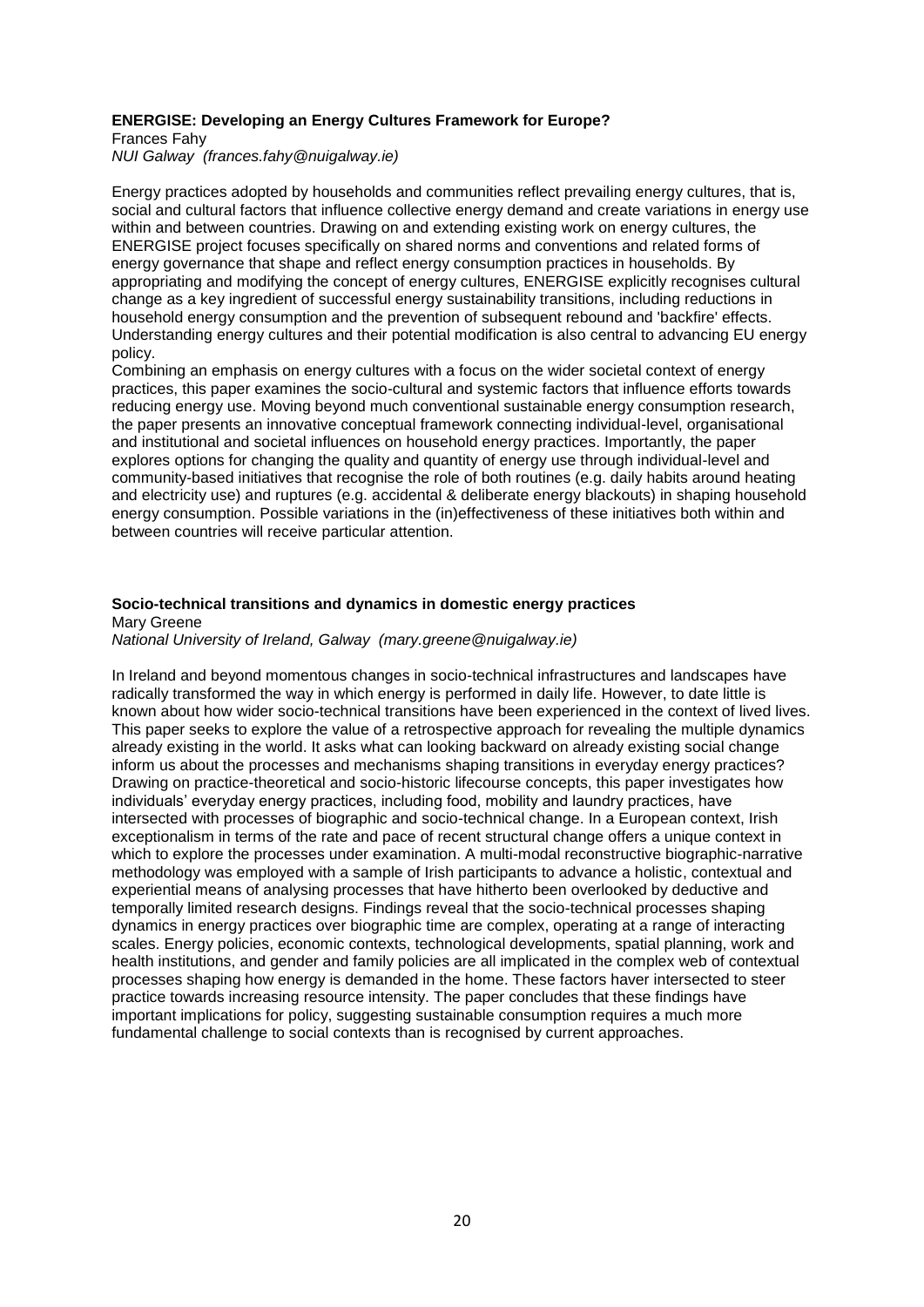### **Session 3d: Rewilding**

Thursday May 4th 15:25-16:55 ORB Room 132

#### **Insights into the cultivation of environmental values in Irish peatlands conservation** Margaret O'Riordan, John McDonagh, Marie Mahon

*GMIT & NUIG (M.OR) and NUIG (J.McD), NUIG (M.M) (margaret.oriordan@gmit.ie)*

In this paper Q Methodology is used to dissect local environmental knowledge and attitudes to the implementation of the EU Habitats Directive in Ireland on raised bog Special Areas of Conservation. A naturalistic approach to statement generation for the Q set was adopted by conducting twenty-one semi-structured interviews with stakeholders. The Q sort was conducted by sixteen turf cutters, followed by post-sort interviews. Q sort results were subjected to principal components analysis and varimax rotation. The results offer insights into the cultivation of environmental values on peatland conservation and legitimacy at ground level. Alignments and gaps between local cultural and ecological knowledge and the science and governance of peatlands are revealed across three discourses namely (a) Cultural Resistors (b) Market Pragmatists and (c) Compensation Seekers. The results demonstrate how local environmental subjectivities respond to perceived inequities and inconsistencies in peatlands regulation. The integration of bottom-up practices and local knowledge into relocation policy through more adaptive governance demonstrate a more positive attitude to conservation of SACs, but also reveal ambivalence towards the conservation potential of non-SAC peatlands. The paper provides insights into the potential for the cultivation of more transformative environmental values on peatlands conservation.

### **Rewilding a West of Ireland Landscape – an interim report on rewilding the Nephinbeg Wilderness area for future generations**

John O'Callaghan

*National University of Ireland, Galway (NUIG) (ocallagjohn@gmail.com)*

Wild Nephin' (Néifinn Fhiáin in Irish) is a long-term (up to 50 years) wilderness creation project, which will involve some elements of rewilding, underway since about 2010. The project is a joint initiative by Coillte, an Irish state-owned, commercial forest company; and the National Parks and Wildlife Service (NPWS), part of the Heritage Division of the Department of Arts, Heritage, Regional, Rural and Gaeltacht Affairs, that manages, maintains and develops State-owned National Parks and Nature Reserves. The area set aside comprises some 14,000 hectares of mountain, forest, bog, lakes and rivers that make up the Ballycroy National Park and Coillte lands. It is planned to rewild this landscape over the next 15 years to allow it to develop as a wilderness area, a free willed landscape, free from human intervention as far as possible. As Ireland's first designated wilderness it is contributing to the European Wilderness agenda which has an objective of setting aside over one million hectares by 2020. While not a restoration project, the landscape and ecology that are in place today will be allowed to develop untrammeled by humans.

This paper will describe how the current landscape has been re-imagined into what it will look like in the future; provide an interim update on the planning and design that has already gone into the process of rewilding the area and will discuss some of the challenges faced by the current stakeholders in transforming the present landscape.

One of the key factors is how to influence the EU to update existing draft guidelines in order to include 'modified landscapes' such as the Wild Nephin Wilderness Project in its formal criteria of designated areas. Ballycroy National Park, which includes the Owenduff-Nephin Special Area of Conservation (SAC); Special Protection Areas (SPA); is also in 'Natura 2000' network whereby all EU states are obliged to protect (and manage) habitats of scientific interest – an immediate dilemma for the development of a free willed landscape.

The project has received endorsement from An Taoiseach, Enda Kenny, TD, Prime Minister of Ireland; Toby Ackroyd (Wild Europe); Zoltan Kun, European Wilderness Society; Peter Hynes, Mayo County Manager and was the brainchild of Bill Murphy, former head of Recreation and Environment with Coillte. It is currently being managed by a management team comprising both Coillte and the NPWS, chaired by Denis Strong of the NPWS. The author wishes to gratefully acknowledge their assistance in the compilation of this paper.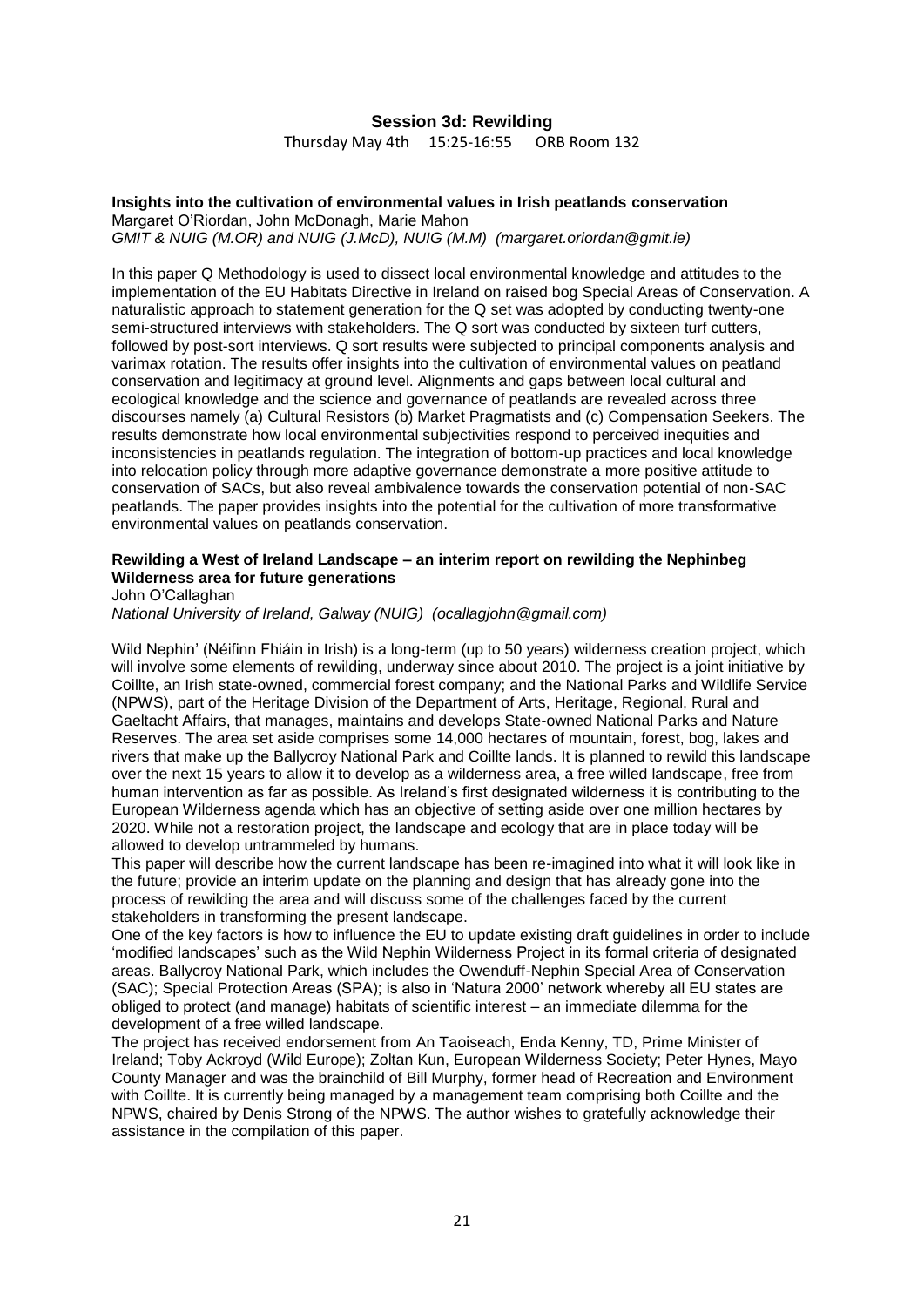#### **An Assessment of the feasibility of reintroducing the wolf Canis lupus into Ireland** Kieran Hickey

*University College Cork (kieran.hickey@ucc.ie)*

Ireland is devoid of big predators but this was not always the case, with evidence of brown bears, lynx and wolves occurring in the Holocene. The wolf (Canis lupus) was only exterminated from Ireland in the late 18th century. The last reasonably reliable documented killing of a wolf was in 1786 on Mt. Leinster on the border of the counties of Carlow and Wexford. Claims of wolves in Ireland even extend down to the 1830's. This paper will assess the feasibility of reintroducing the wolf into Ireland and the many difficulties this would present including the physical requirements of wolves to survive successfully, their relationship with humans and ethical considerations.

**From the Mountain, 2014, single channel HD video, black+white, sound**

Michael John Whelan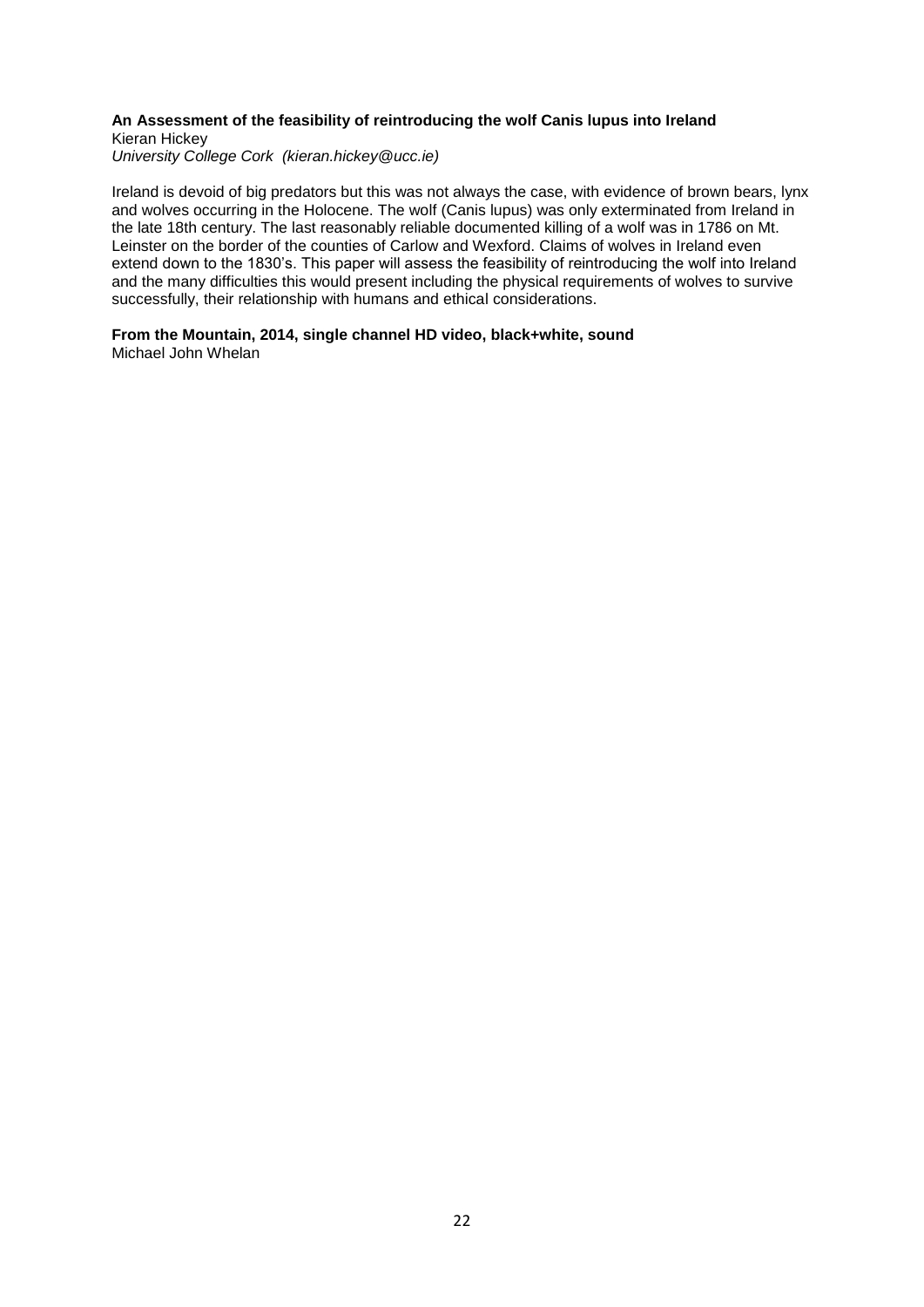### **Session 4a: Infrastructural States (1)**

Friday May 5th 9:00-10:30 ORB Room 156

#### **Rural Housing as End of Infrastructure**

Karen Keaveney *UCD (karen.keaveney@ucd.ie)*

One off housing in the countryside tends to be viewed through the lens of rural change; subsequently it is treated as a rural issue alone. In the Irish context, agricultural change, rural decline, and latterly, regional development, set the context for debate and policy for rural housing. Since the 1970s, one off housing or ribbon development in the countryside has been presented in the context of utilising, or more negatively, exerting pressure on, infrastructure rather than being an infrastructure in and of itself. This paper attempts to contextualise rural housing differently by examining housing as infrastructure, and placing it outside 'the rural'. Housing in the Irish countryside has re-emerged in the past two to three years as a 'problem' for spatial planning, and yet there have been limited changes in policy approaches in the past number of decades. This paper will investigate rural housing as spaces for negotiation, tension and resistance, evaluating how living in the countryside can be (re)imagined in order to engage more meaningfully with policy and power.

#### **The smart meter in parenthesis: the ontological politics of the device**

Caspar Menkman

### *National University of Ireland, Maynooth*

For the majority of EU-membership states a target has been set that mandates 80% of electrical power connections to be outfitted with a smart meter in 2020. While there have been plenty reflections on their imagined effects, remarkably little attention has been given to the materials of the technologies involved. This paper addresses this gap by shifting the narrative from the dominant imaginaries like privacy and (dis)empowerment to the metering infrastructure itself. Particular attention is paid to the distinctiveness of smart meters as information and communication technologies and its ability in renegotiating traditional social and material relations. The consulted materials for this research are national and EU manuals on standards and policy with regards to the technical reference architecture of smart meters as well as a series of expert interviews. While smart metering deployments differ across national contexts, some generic technological capacities can be gleaned from these. A focus is subsequently put on what the technology does, how it relates to its immediate environment, and what it makes possible. This shows that the smart meter as a networked and calculative technology is not only a modern technology of address, but acts as a scaling device that has the capacity to renegotiate and put tension on the traditional relation between electricity grid and household. As such it is a powerful geographic technology inscribed with an ontological politics that allows for the household to show up differently dependent on context.

#### **Governing Infrastructure values**

Ralitsa Hiteva *University of Sussex*

The 2017 *Building our Industrial Strategy Green Paper* recognised that there are big disparities between the ability of different areas in the UK to attract necessary levels of infrastructure investment. However, securing infrastructure investment on its own is not a guarantee for creating, capturing and monetizing value from the investment. So, a big infrastructure governance challenge is not only how to create value from infrastructure but also how to capture value within specific places and groups of actors. Value speaks to the ways infrastructure is imagined and engaged with and by different publics; and can be used to reveal and represent the infrastructural interface with the environment, place, locality and landscape. The paper argues that the ability to create, capture and monetize a diverse set of values is dependent on 1) the ability of place to translate investment in infrastructure assets into quality infrastructure services (e.g. not roads but mobility); and is underpinned by 2) the modes, mechanisms and processes of infrastructure governance. Conceptually, the paper brings together two different strands of literature: infrastructure governance and business models, to critically examine how the two are linked. How do business models innovations effect change in the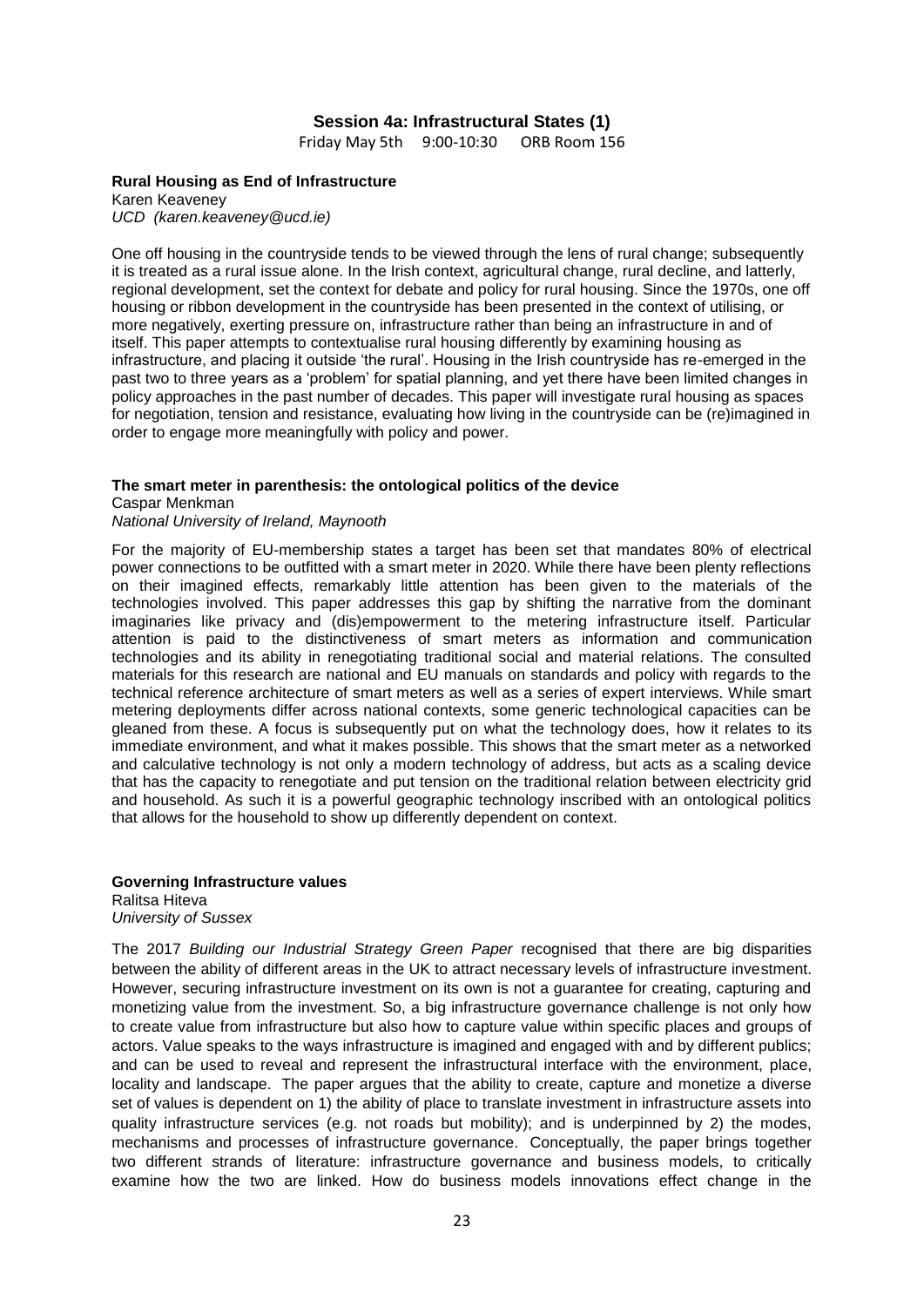governance of infrastructure? What modes, mechanisms and processes of infrastructure governance can increase the value that is created, captured and monetised throughout the whole life of infrastructure? Thus, this paper aims to examine the connections and disjunctures between infrastructure governance mechanisms and processes; and the creation, capture and monetization of value from infrastructure services, and their dependence on place. And the role that these play in the production of diverse infrastructure value geographies across nation states. This includes unpacking the role of business models for infrastructure services as a specific and dominant form of infrastructure governance.

#### **Infrastructure governance and the emergence of a 'not for profit' utilities sector in the UK** Alan Patterson

#### *Sheffield Hallam University*

A dominant trend in the form of provision of local public services and public utilities in the UK has been the transfer of functions, powers, and responsibilities away from democratically-elected locallybased public-sector bodies and towards larger, typically regional-scale, private-sector organizations. This trend has also been accompanied by explicit political attempts to reconceptualise these services as marketable commodities. However, in some sectors a new experiment is under way that involves the creation of 'not for profit' companies to take over responsibility for services previously managed by privatised utilities. Considerable public attention has been paid to the transfer of ownership of the railways in the UK with the creation of Network Rail, but this paper focuses on another sector that was at the centre of the privatisation debate during the 1980s: the management of water services. With much less public attention, this sector, a key player in the provision of regional infrastructure and therefore strategic economic planning, is also undergoing significant organisational change. Through a case study of Glas Cymru, the 'not for profit' company specifically created to take over the water supply and sewerage responsibilities of Welsh Water/Dwr Cymru, this paper addresses the significance of the emergence of a new form of regional service provider and considers the implications for regional governance and regional economic development.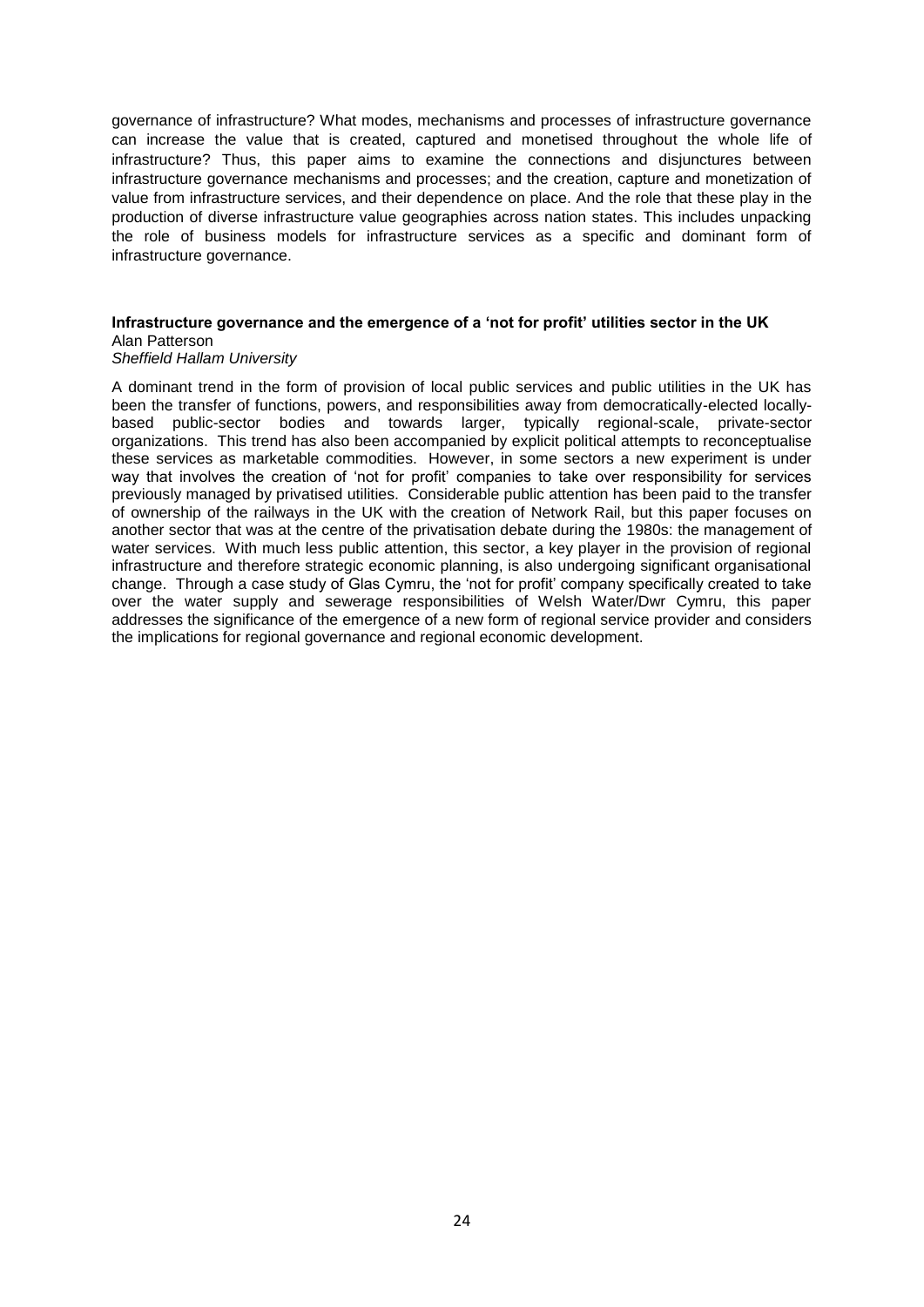### **Session 4b: Legal Geographies in Ireland**

Friday May 5th 9:00-10:30 ORB Room 101

#### **Owning Outer Space?: The Emerging Legal Geographies of Extra-Planetary Extraction.** Rory Rowan

*University of Zurich (rory.rowan@geo.uzh.ch)*

Ten years ago Fraser MacDonald argued in Progress in Human Geography that outer space should be a mainstream concern of critical geography, and although the human presence in extra-planetary space has rapidly expanded and transformed in the intervening years it nonetheless remains marginal to the discipline. This paper argues that given the extent to which human activities in outer space are now a constitutive element of many earthbound social processes and the profound legal and political stakes of recent changes in the nature and scope of these activities MacDonald's call should be taken up. Indeed from the perspective of legal geography it is clear that the interface between the spatial and the legal has for a long time extended beyond Earth's atmosphere. However, this paper argues that recent developments mark a fundamental transformation of spatio-legal relations that deserves critical attention.

The US SPACE Act of 2015, recognizing the right of US citizens to engage in the commercial exploitation of 'space resources,' marked the first attempt to lay legal foundations for the development of off-Earth extractive industries. Although some consider the law to contravene existing international legal agreements other states, eager to claim a stake in this speculative bonanza, are developing their own legislation. Notably Luxembourg recently drafted its own law in an attempt to position itself as a hub for private space industries. This paper will explore some of the questions around property and sovereignty in outer space that these developments raise and argue that their stakes are potentially profound.

#### **Evidence and Absence in Investigating the Irish Refugee Appeals Tribunal Archives**

Sasha Marks Brown *Maynooth University (sashadbrown@gmail.com)*

Feminist geopolitics scholars have called for additional research into how states produce and perform the enforcement of borders and territory. In this paper, I delve into archives of the Irish Refugee Appeals Tribunal to investigate the state practice of determining status for asylum seekers in Ireland. Little work has been done into the role of state archives of border enforcement, and I argue that investigations into these archives can reveal the practices of civil servants and the cultures of state institution.

I conclude that the Refugee Appeals Tribunal members (re)produce and (re)perform the narratives of asylum seekers into threats to the security of states. This investigation of the refugee and asylum process also reveals a landscape of clarity and shadows: some qualities of the asylum process and the practices of the state agencies become clear, and some remain hidden. I discuss how mapping the evidence and the absence of evidence in the archives provides fills important gaps in our understanding of the judicial, legal and practical frameworks of border enforcement.

#### **Echoing through the years: an exploration of the lasting legacy of the Offences Against the Person Act, 1861**

Louise Sarsfield Collins *Maynooth University (Louise.SarsfieldCollins@nuim.ie)*

Exploring the ways in which law and space are co-constitutive and these processes often hidden from view, this paper seeks to explore the legacy of the 1861 Offences Against the Person Act. Despite being more than 150 years old, this law remains the basis for key aspects of criminal law in the UK and Ireland, albeit that certain sections have been repealed or amended in the different jurisdictions in the intervening period. In particular, I am concerned with aspects of this law that sought to govern the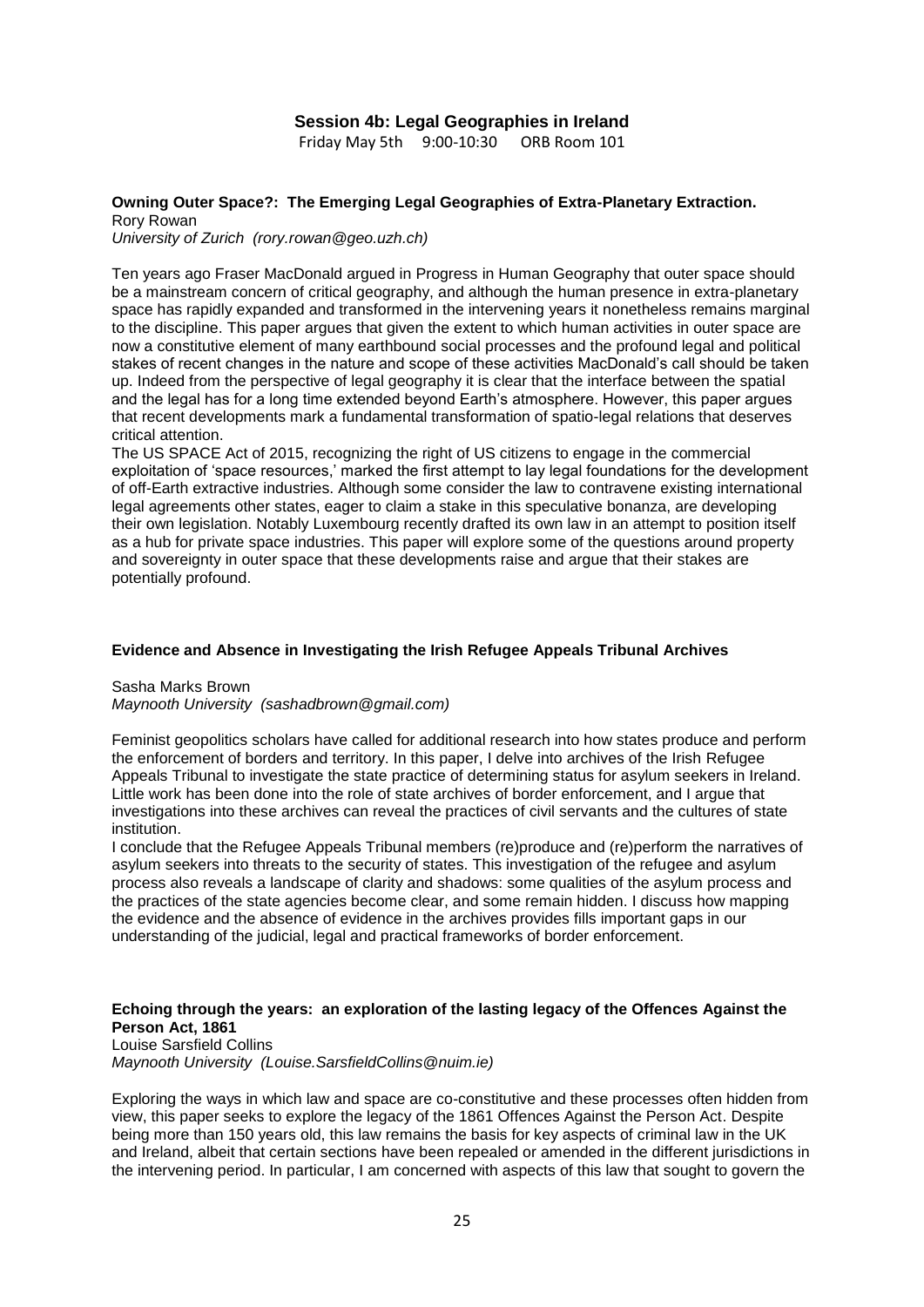most intimate aspects of people's lives.

Delaney (2010) argues that the legal practices of naming, cataloguing and ruling are imbricated in the production of social space. To ascribe legal signifiers to an act or an object situates them within networks of power. Furthermore, I would argue that the 1861 Act and subsequent related provisions not only criminalised particular acts but sought to criminalise particular identities. Thus foreclosing opportunities for certain classes of people to have 'a place' within civilised society and by extension sought to make their very 'being in space' unlawful. Through examining the relationship between the socio-spatial and the socio-legal I attempt to render a queered legal geography reading of the Offences Against the Person Act, 1861 and the places it travelled to better understand the ways in which the traces of this law continue to be woven into the production and reproduction of social space today.

#### **Feminist Geolegalities**

Katherine Brickell and Dana Cuomo *University of Reading and UCC (m.k.goodman@reading.ac.uk)*

Feminist geolegality interrogates the connections between gender, law and space and their geopolitical and geoeconomic machinations. Our advancing of feminist geolegality aims to carve out a distinctive stream within legal geographies that begins to redress the lack of engagement between the intellectual projects of legal geographies, feminist geography and feminist legal studies. We do so by bringing together research focused on the geolegal home and body including issues of wartime sexual violence, contestations over reproductive rights, and revenge pornography to domestic worker abuse, domestic violence and women's imprisonment. The importance and timeliness of taking forward a feminist geolegal agenda is marked not only by this review of existing literature but explored through our respective research on domestic violence law in Cambodia and the United States and attention given to geolegal events and growing existential challenges facing the human rights project that carry acute gendered repercussions for women across the world.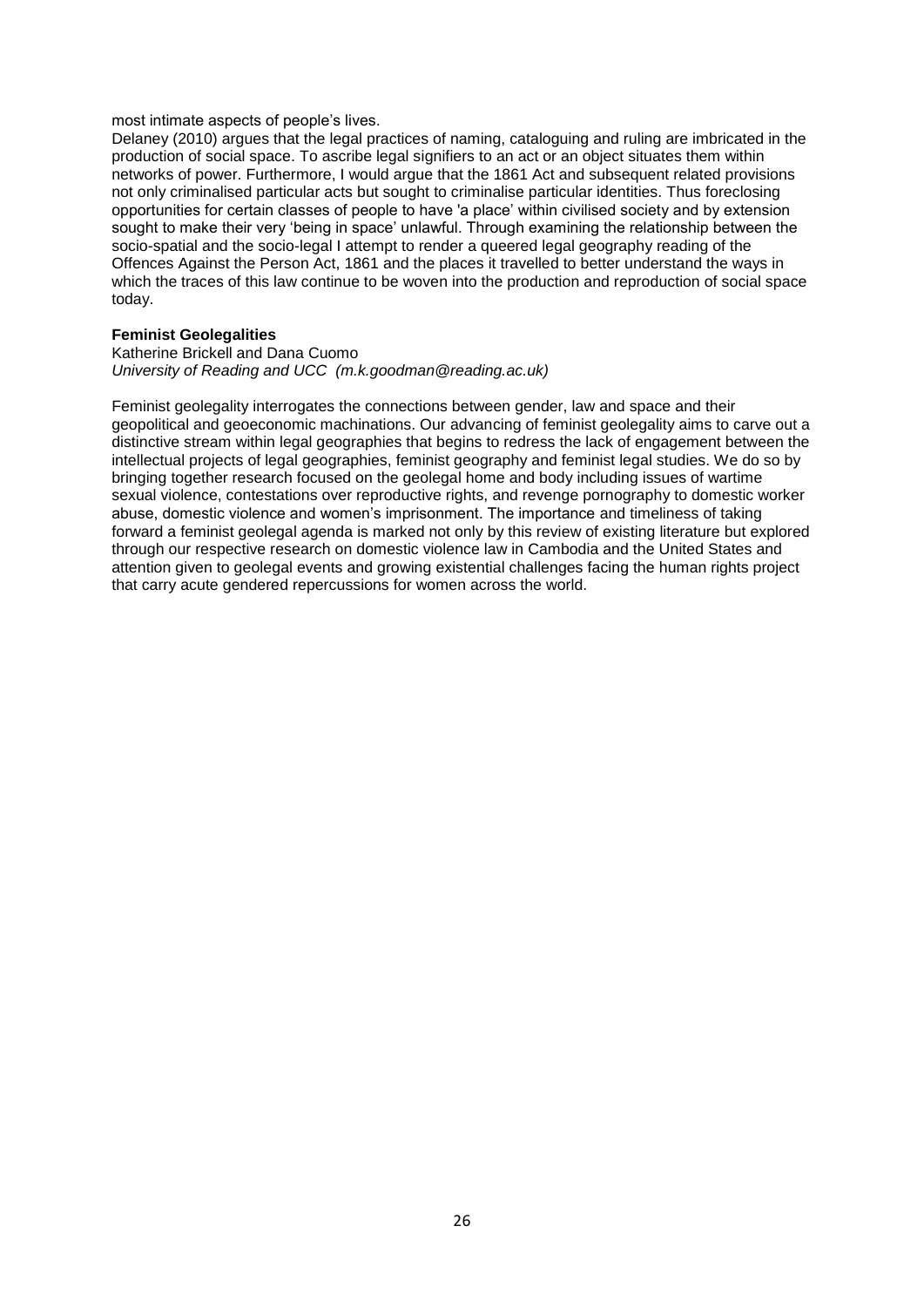### **Session 4c: Denial, deception and disruption: addressing the challenges and potential solutions to fix a broken food system (1)**

Friday May 5th 9:00-10:30 ORB Room 255

#### **The new era of food poverty: commodification and corporatisation**

Tara Kenny *University College Cork (tara.kenny@umail.ucc.ie)*

Food insecurity, in its bimodal context, is a significant human tragedy; and in a food system where supply dictates demand, it is increasingly difficult to justify the enduring focus on 'empowering' the consumer to make the right choice. Across the globe inadequate diets affect one in three people, and while opportunities within the system to intervene exist, government inaction is commonplace-- even in situations where choice is clearly not an afforded luxury. In Ireland food poverty is an issue rooted in socio-economic inequality; and is increasingly becoming a problem championed and disputably maintained and exacerbated by charitable and individual/business philanthropic endeavours. Charitable food provisioning is now part of the general foodscape in Ireland, and has occurred in the absences of any critical debate or long-term visioning as to the human efficacy of such an arrangement. Based on the experience of other developed economies it is likely that the current stateof-play will remain the dominant approach to food poverty for the foreseeable future. Accordingly, statutory and non-statutory organisations, institutions, businesses, and individuals have key role to pay in shaping the lives of thousands of people daily. This paper provides an overview of the of the current poverty landscape in Cork and theorizes that conceptual impressions around what constitutes food poverty has acted as a catalyst for the current landscape. These issues will be explored by examining the circumstances surrounding charitable food provisioning in Cork, with the intention of disrupting the current discourses.

#### **Denials and deceptions: disrupting the myth of food as waste**

#### Mags Adams

*Geography and Environmental Management, School of Environment and Life Sciences, University of Salford (m.adams@salford.ac.uk )*

The wastage of food brings about a moral outcry that is further fuelled by rising household food insecurity and austerity. Links are being made between the tonnes of food that are wasted in the UK and Ireland (WRAP, 2010) and the increasing proportion of income being spent on food, especially in low-income families (Defra, 2014). Concomitant with this there has been an escalation of organisations and practices to redirect wasted food to hungry people. And yet the terminology of food waste, food surplus, and wasted food linked to hunger can obfuscate the contingencies that lie behind its production and proliferation. In this paper I argue that using an industrial symbiosis approach in conjunction with supply chain thinking enables the narrative of food as waste to be disrupted, the deceptions within that narrative to be opened up and inspected, and the denial that food is food to be refuted. Taking as its starting point the contested configuration of food as waste, the paper argues that a supply chain approach helps with identifying the points of intersection at which food takes on various guises, as food, surplus and waste. I examine the ways in which such 'material' is reconfigured at these various points on its journey from food to surplus back to food, and argue that it maintains its character of food all the while. The paper thereby argues that all food that circulates within such 'redistribution' systems should not be considered waste or surplus, but rather we should reconfigure our conceptualisation of the food distribution system itself to incorporate the organisations that redistribute 'wasted' food within a circular economy framework.

#### **Disruptive technologies? Scaling relational geographies of ICT-mediated surplus food redistribution**

Anna Davies, Marion Weymes *Trinity College Dublin (daviesa@tcd.ie)*

ICT has long been seen as a disruptive and empowering tool for improving food systems. This interest in 'smart' food includes attention to ICT-mediated surplus food redistribution, but detailed analysis of the practices and impacts of such mechanisms is limited. In this paper we counteract this paucity of information by first mapping the landscapes of initiatives employing ICT to address food waste across 100 cities and five continents, and then categorising their location, scale, form, function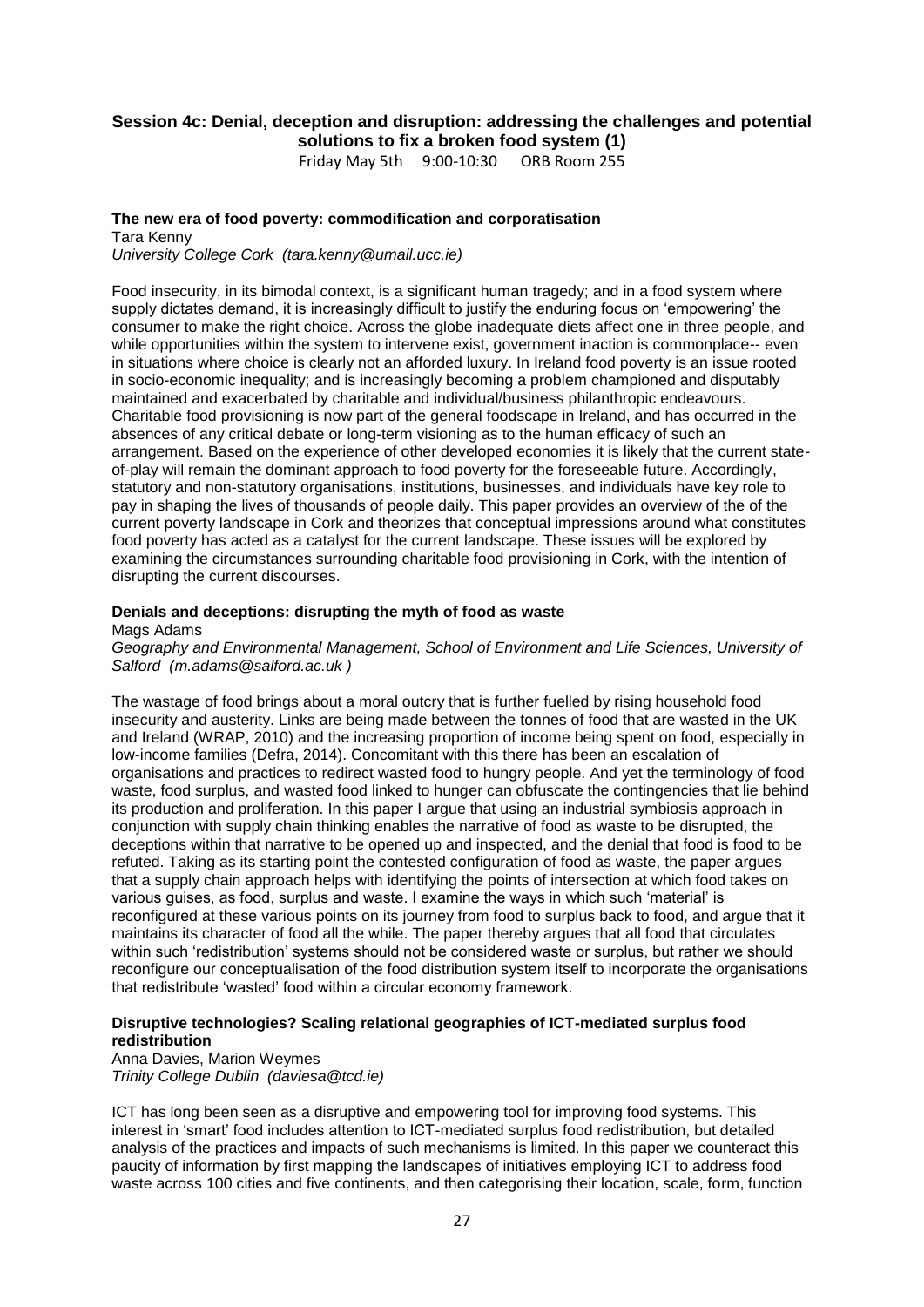and governance. One case study of ICT-mediated surplus food redistribution - FoodCloud -which operates as an intermediary, linking up organisations with excess food with charitable organisations is then examined in detail. Initially facilitating these relationships in just one locale, FoodCloud now operates internationally, managing relationships between hundreds of food retailers and charities. Drawing on interviews with key stakeholders, this paper critically examines the areas of disruption and continuity around surplus food generation and its redistribution. While the landscape of surplus food redistribution internationally is highly variegated and requires more in-depth and comparative research, it is clear that FoodCloud operates very much 'in the meantime' (Cloke et al., 2016); neither claiming to be the silver bullet for food waste reduction nor the solution to food poverty, rather working provisionally towards a much more humble goal to raise awareness and reduce edible food going to landfill. Importantly, while technology has permitted an upscaling of activity, the effectiveness of the initiative still depends significantly on the management of relations between sharers, intermediaries and governing stakeholders.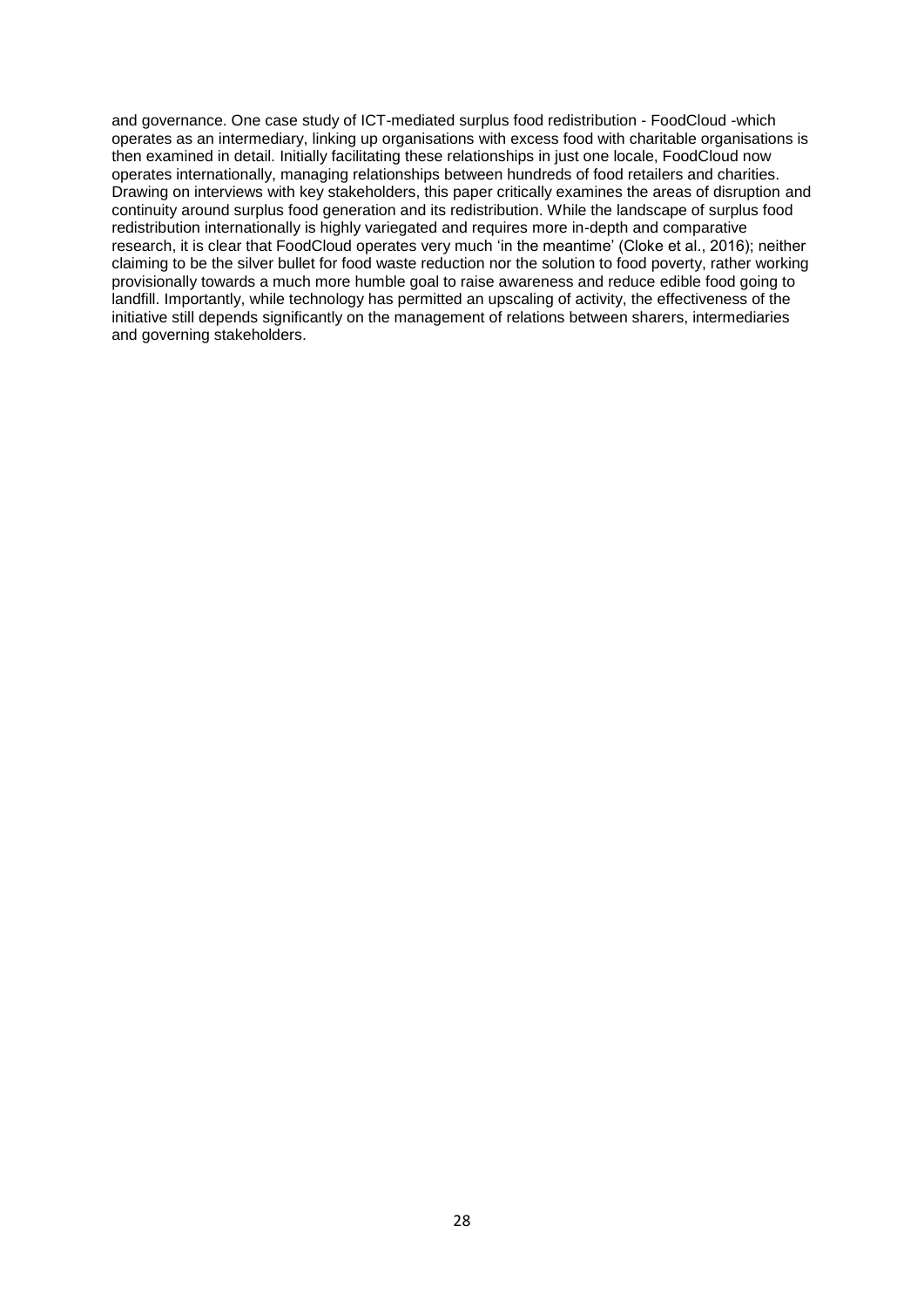#### **Session 4d: Earth Observation developments in physical geography**

Friday May 5th 9:00-10:30 ORB Room 132

#### **Mapping Peatland Drains**

John Connolly *DCU (john.b.connolly@dcu.ie)*

Peatlands play an important role in the global carbon cycle. They provide important ecosystem services including water storage, and carbon sequestration and storage. Drainage disturbs these ecosystem services. Traditional mapping of drains is difficult and expensive task. Their spatial extent is, in many cases, unknown. An object based image analysis (OBIA) was used to extract and map drains on a blanket bog in the west of Ireland. A very high resolution satellite image (Geoeye-1) was used. A key part of this study was the accuracy assessment methods. Two methods were used here: Error matrix and the completeness, correctness and quality (CCQ) the assess the accuracy of the extraction. A second part of the work was to assess the cost of this extract method versus manual digitisation and field survey.

#### **Slick Feature Mapping**

Conor Cahalane, Dáire Walsh & Tim McCarthy *National Centre for Geocomputation, Maynooth University (conor.cahalane@nuim.ie)*

Earth Observation technologies enable synoptic, near real-time mapping and monitoring over large areas of our national waters. These techniques have the potential to significantly contribute to the derisking of oil and gas exploration and as a result work is underway to develop an EO methodology for mapping natural and anthropogenic oil-seeps/slicks over Ireland's offshore exploration area. The team at the National Centre for Geocomputation (NCG), Maynooth University are in the process of design, development and evaluation of a scalable, cl

oud-based marine observation platform to support this. This platform incorporates remote sensing and in-situ data and will be accessible by both the oil/gas industry and researcher alike. Imagery from satellites (SAR, multispectral, hyperspectral), light-aircraft and low flying drones are assessed in a processing chain to locate, classify and quantify marine slicks through their surface-roughness and/or their spectral and thermal signatures. Information on weather, geology and oceanic processes are combined with other spatial datasets to help inform the classification of the slicks and assess the impact of different weather and sea conditions on classification accuracy. This project is funded by the Petroleum Infrastructure Programme (PIP) through the iCRAG Marine Spoke.

#### **Integration of high resolution optical and microwave satellite imagery for quantification of small-scale forest disturbance events.**

#### Parvez Rana, Fiona Cawkwell, Preethi Balaji, Stuart Green

*(1) Department of Geography, University College Cork, Ireland. (2)Teagasc, Ashtown, Dublin 15, Irish Agriculture and Food Development Authority, Ireland (parvez\_200207@yahoo.com)*

The use of remote sensing data in understanding the location and effect of forest disturbance is a worthwhile way of investigation. This study is focusing on the different techniques of image fusion between RapidEye and ALOS PALSAR images and compare the results of the different techniques to identify small-scale forest disturbances (e.g., clear-felling, thinning, deforestation, and storm) in Ireland during 2009-2010 and 2015-2016. The key point is that disturbance areas have been identified using ALOS PALSAR (15-meter resolution) but we need to explore what additional information can be gained through the integration with RapidEye image. In addition, ALOS PALSAR data with the integration of high spatial resolution RapidEye image (5-meter) could be useful to detect small-scale disturbances in the three study areas (i.e. Cork, Donegal and Wicklow) in Ireland. This RapidEye-ALOS PALSAR fusion approach could provide additional information in the classification process to identify small-scale forest disturbances. In addition, the study is assessing different forest disturbance detection approaches such as classification (i.e. ordinal logistic regression), transformation (i.e. principal component analysis), and spectral mixture modeling. For the ground truth data, we are using national forest inventory data, google earth imagery, Coillte field data for forest disturbance information. The initial result suggest that wavelet fusion and high pass filtering fusion are the two best fusion approaches. Machine learning approaches (i.e. random forest, extremely randomized trees, and support vector machine) produced forest mask with an overall accuracy of 99%. Forest disturbances classification are still ongoing process of this project.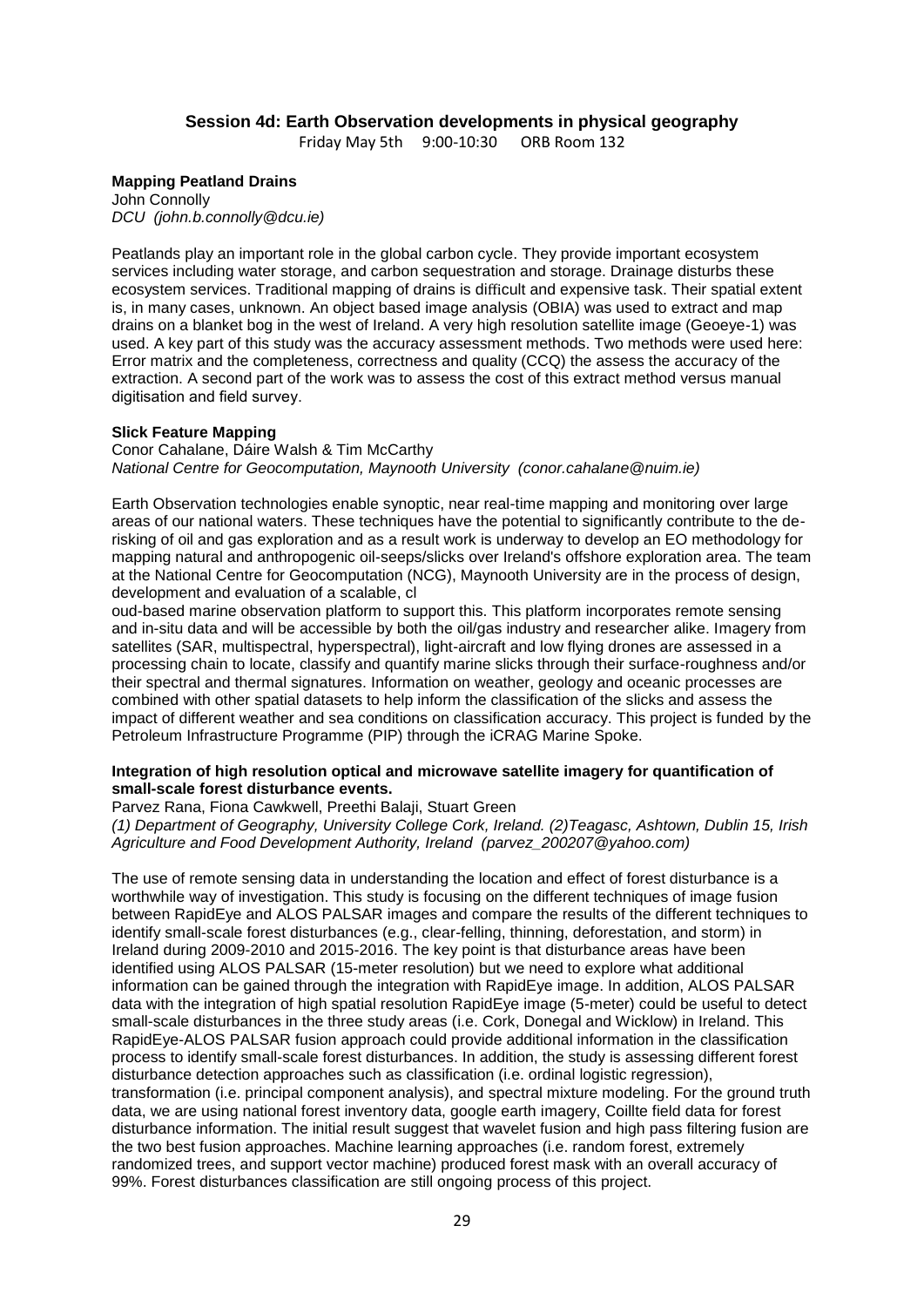#### **Co-ReSyF: Unlocking our potential for innovation in coastal water research**

Rory Scarrott<sup>1</sup>, E. Politi<sup>1</sup>, E. Tuohy<sup>1</sup>, A. Cronin<sup>1</sup>, M. Terra Homem<sup>2</sup>, H. Caumont<sup>3</sup>, N. Grosso<sup>2</sup>, A. Mangin<sup>4</sup>, N. Catarino<sup>2</sup>, F. Cawkwell<sup>5</sup>, M. Cronin<sup>1</sup>, E. O' Rourke<sup>6</sup>

*<sup>1</sup> Centre for Marine and Renewable Energy, Environmental Research Institute, University College Cork, Cork, Ireland; <sup>2</sup> DEIMOS Engenharia S.A., Lisbon, Portugal; <sup>3</sup> TERRADUE, Rome, Italy; <sup>4</sup> ACRI-ST, Sophia-Antipolis, France; <sup>5</sup> Department of Geography, University College Cork, Ireland; <sup>6</sup> Marine Institute, Galway, Ireland [\(r.scarrott@ucc.ie\)](mailto:r.scarrott@ucc.ie)*

Changing coastal processes, and human activity intensification can affect coastal regions in many ways. To fully understand the impacts and associated risks, geospatial approaches which harness both global and regional datasets, are needed. These can help characterise trajectories of change in coastal systems, improving our knowledge and understanding of the complex processes involved. Increasingly, such approaches often require Big Data solutions. Furthermore, they also typically require highly specialised data processing skillsets. Particularly with regard to satellite-derived Earth Observation (EO) data, targeting coastal uses of EO data requires collaborative approaches which involve both non-EO and EO data experts.

The H2020-funded Co-ReSyF project aims to address this need, developing a cloud-based platform which enables EO novices and experts to collaboratively develop algorithms, access, view and process satellite data, and visualise and share their outputs. It is also deploying a series of Research Applications, whose discrete processing steps will be distilled into a set of modules. These can be used independently for data (pre-)processing, or combined with other modules to create novel processing chains. Coastal researchers can collaboratively create processing chains which extract relevant coastal information on the physical environment from EO data. EO experts can also collaboratively develop modules of their own, deploying them using the platform, and make them available to others. Inexperienced users can use the modules as they are, building process chains without needing to understand the underlying programming details. Meanwhile, advanced users will be able to use the Co-ReSyF functionalities to develop their own modules, or adapt configurations of existing ones.

This presentation outlines the approach the Co-ReSyF project is taking, to unlock EO data's potential to contribute to coastal research. It also describes an example Research Application (and the modules to be made available) focused on extracting spatiotemporal ocean information from temporally rich data cubes of Sea Surface Temperature measurements.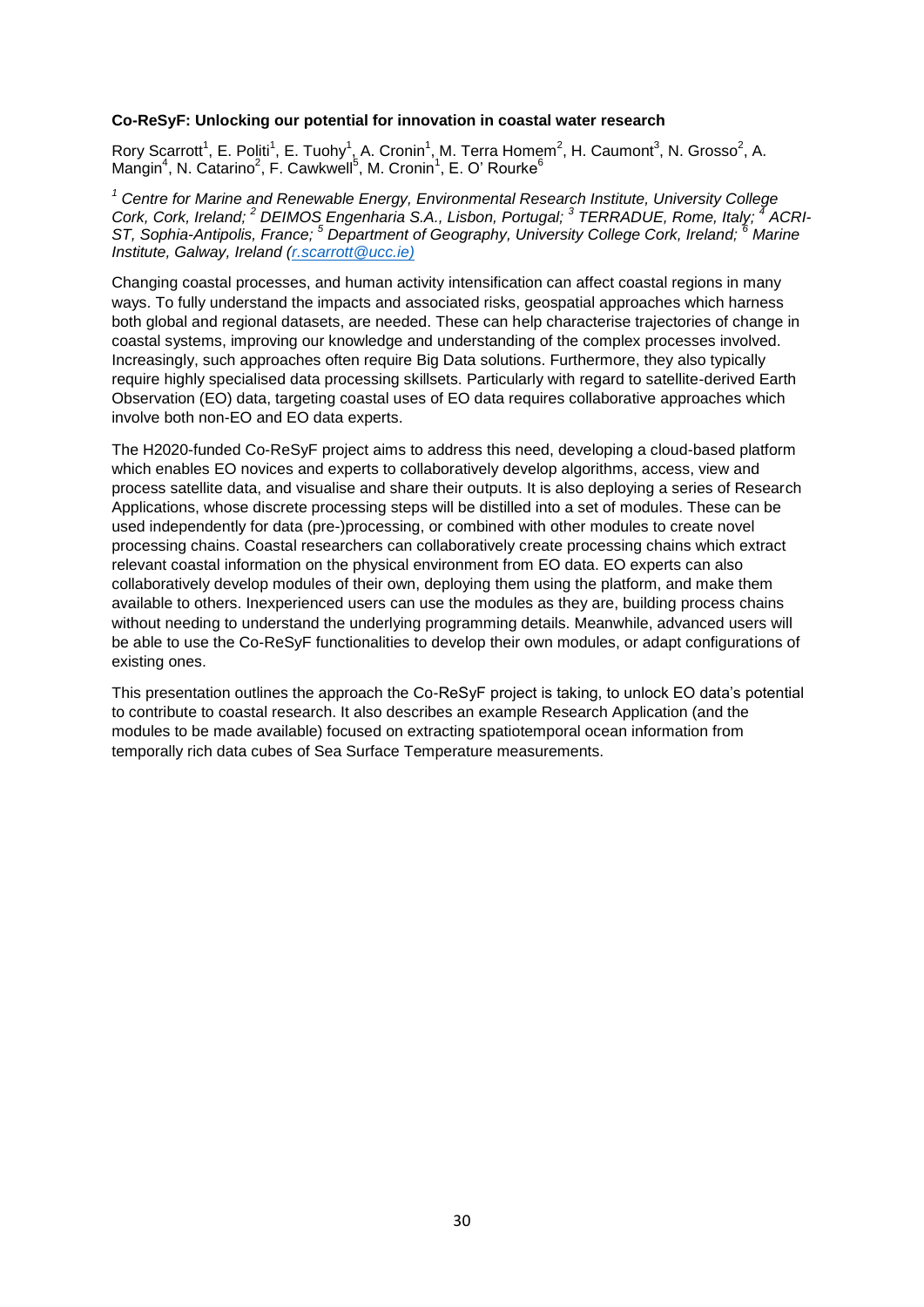#### **Session 5a: Infrastructural States (2)**

Friday May 5th 11:00-12:30 ORB Room 156

### **The contested values which undergird inventorising infrastructure as heritage**

Mark Boyle and Andrew McLelland *National University of Ireland, Maynooth*

In this session we wish to place under scrutiny the contested values which undergird inventorising infrastructure as heritage. Our specific focus is upon the cities whose infrastructural and utility histories are inextricably wound up with imperial projects, past and present. We are keen to explore which infrastructures are valorised and which not, how this comes to be expressed in landscape preservation and heritage management, and the meaning and implications of infrastructure as heritage for collective and contested memories of colonial and post-colonial histories. We develop our account with reference to a study of heritage management in the city of Derry/Londonderry. We introduce and reflect upon the idea of using public-participation GIS methodologies to unearth contested infrastructural heritage values.

#### **Aeolian Enclosures: Wind, Sky and Infrastructural Publics in contemporary Ireland.**

Denis Linehan *UCC* 

The skyline is an involved and entangled thing. The anthropologist Tim Ingold reminds us that from the earliest times, there has been a knotting together of earth and sky. High places, mounds and elevations have been invested with meaning (Ingold, 2007). Drawing upon Heidegger, he notes that there is 'no life, in short, in a world where earth and sky do not mix and mingle' (Ingold, 2010). The skyline is a great meeting place, bringing disparate elements together in lines of sight, prospects, views and panoramas, whose ownership is never entirely fixed. Except of course, with the rapid expansion of wind-energy systems and the energy landscapes they produce, this commons is now subject to enclosure. Drawing upon the concept of Aeolian Extraction devised by Howes and Boyer (2016), this paper will attend to the response of various infrastructural publics to wind energy developments related to national targets for renewable electricity by 2020, where an estimated 5,500- 6,000 MW of wind generation is demanded. The paper proposes that the manner in which these publics have experienced these developments reveal complex infrastructural states, which speak to tensions at the intersection of the body, place, technology and the sky. Simultaneously they represent the edge of contemporary transformation, often meshing places, skylines and communities with vibrant matters related to financialization, mythology, energy regulation, memory and privatization, playing out at multiple and overlapping scales.

### **'Optimizing Water Services': Environmental Accounting, Water Pricing and the Techno-Politics of Water Infrastructures**

Patrick Bresnihan *Trinity College Dublin*

A key focus of scholarly work on neoliberal water governance has been the shifting roles of private and state actors in the re-organization of water infrastructures and resources – from the 'heyday' of water privatization in the 1990s to hybrid pubic-private partnerships, increasing financialization, and the 'corporatization' of state-owned water utilities. However, within this body of work there is less attention paid to the material and discursive shifts in how water infrastructures and resources are represented, accounted for and managed within new regimes of governance. This paper examines such changes with a specific focus on the Irish water sector within the context of the European Union. There are three overlapping tendencies identified. First, the move towards identifying and mapping the many 'services' provided by water systems to better account for them within decision-making, thereby blurring the line between 'ecological' and 'technological' water infrastructures. Second, the need to assess the performance of these water services through quantitative metrics designed to inform data-driven decision-making and infrastructural 'optimization'. Third, the economic valuation of these water services translated into new instruments of governance (water pricing and charges). These tendencies add up to a highly technical, liberal approach to water governance, effectively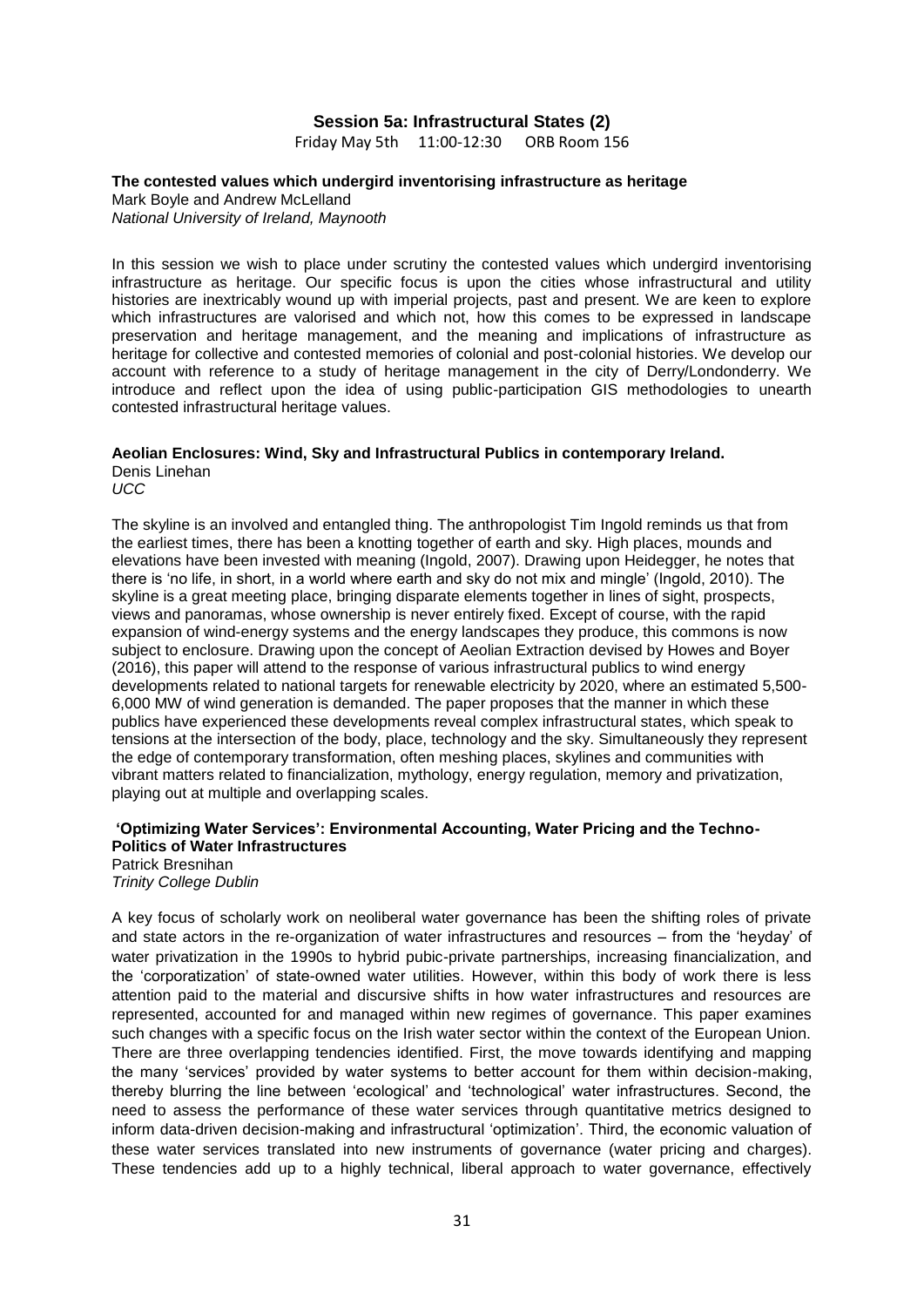displacing existing public institutions and procedures for decision-making with the promise of unbiased data and equitable pricing mechanisms that will not only finance the costs of vital water services but also optimize water use within households, businesses and utilities. The paper draws on the analysis of STS and governmentality scholars to highlight the political dimension of these developments, namely the clash between the economic management (and valuation) of water and the possibility (and demand) for something else. This clash has played out through the unprecedented mobilization of the Irish population against the introduction of water charges (and the re-organization of the water sector) over the past three years, despite pressure from the European Commission, the political parties in power, and 'experts' in the fields of water, economics and government.

#### **Attending to mature infrastructure systems: reconfiguration, contestation and decline.**

Katherine Lovell *University of Sussex, UK.*

Long-established infrastructure systems are common and important features within Western nations. These Large Technical Systems (LTS), such as road and electricity networks, underpin both economic and societal activities helping to shape the cities, regions and countries they support. Although these mature infrastructure systems can be large, complex and appear fixed, in technology, operation, governance, usage, scope and scale these LTS continue to develop and change over time. These are also systems that excite interest of many actors from across society – they are not the preserve of a single industry, profession or class – this makes them key sites for negotiation and conflict. This paper presents and illustrates a framework for conceptualising development and change in these systems. In addition to its position within academic discussions of co-evolution of LTS, this research seeks to inform policy, governance and civil society actors interacting with and seeking to intervene in the operation and performance of mature infrastructure systems. Building on the work of Thomas Hughes, Jane Summerton, Iskander Gökalp and others, this research extends the idea that LTS can be considered to pass through different phases of development as they mature. Moving beyond studies that have focused on how innovation has occurred to enable the establishment and spread of certain LTS, this paper examines the continued existence and innovation within these systems after they have acquired high momentum and established style. This paper introduces new phases of system development that apply to these mature systems, 1) reconfiguration 2) contestation and 3) decline, and discusses important and interacting mechanisms in play within these phases (see Figure 1, below). These phases and mechanisms are illustrated with examples from existing histories of mature infrastructure systems and passage between phases is investigated using the case of the railway system of Great Britain. This framework highlights the complexity and variety present in actors and interactions involved in shaping and re-shaping these systems and, importantly, it acknowledges the many outlets for agency within these structures.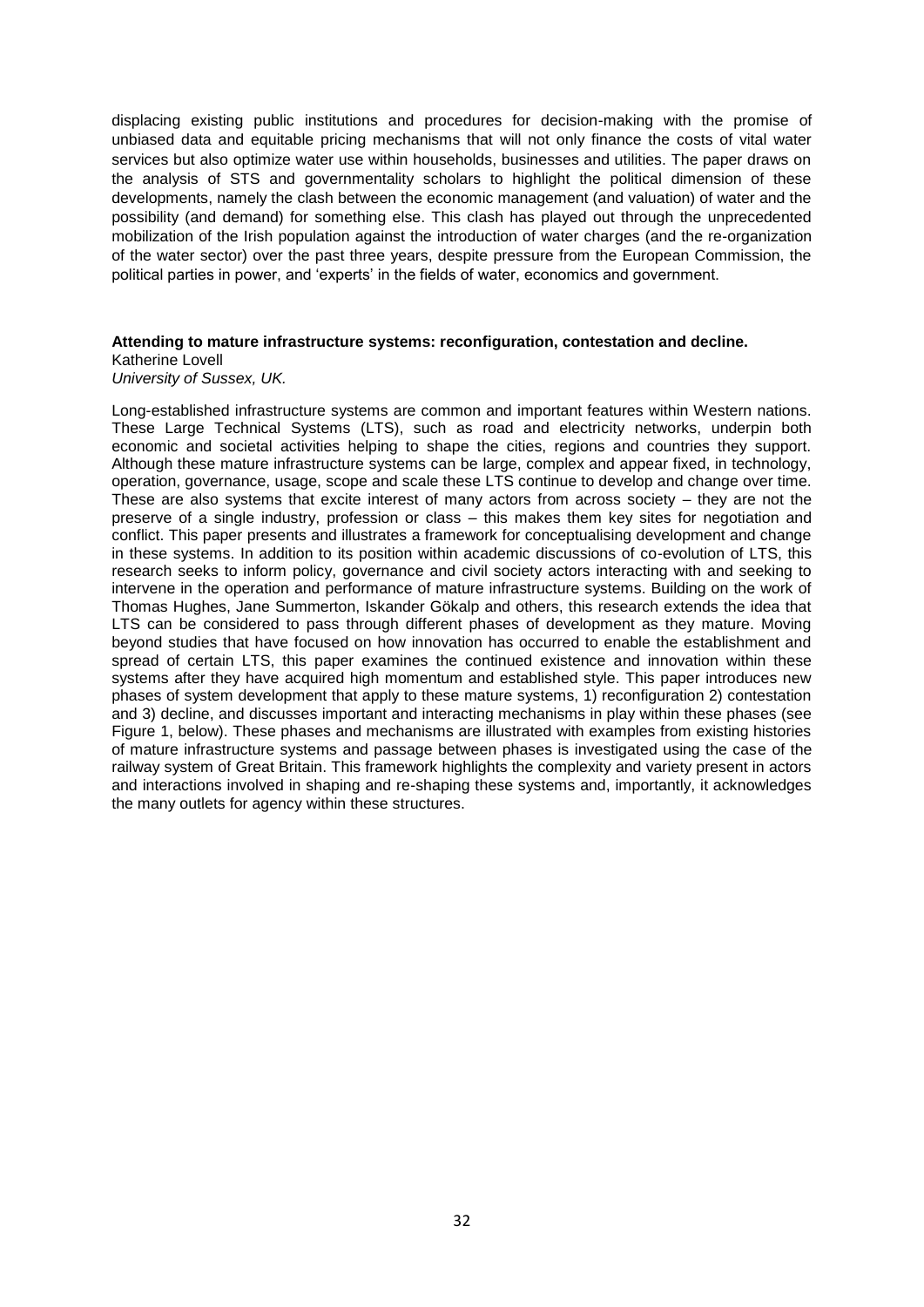### **Session 5c: Denial, deception and disruption: addressing the challenges and potential solutions to fix a broken food system (2)**

Friday May 5th 11:00-12:30 ORB Room 255

#### **Food denialism, climate change sceptics and the politics of (social) science**

Mike Goodman, Colin Sage *Royal Holloway, University of London (katherine.brickell@rhul.ac.uk)*

Sustained scientific work across a range of disciplines has provided us with an overwhelming body of evidence for human-induced climate change as well as the ecologically destructive effects of the industrial food system. Livestock rearing for meat-intensive diets is one way in which these two are interlinked. Moreover, hunger and lack of access to decent food continues to grow, rates of obesity rise, diet-related health care costs soar and carbon and methane emissions continue apace. Yet powerful interests seek to maintain business as usual at all costs. In this paper, we wish to explore the ways that food-related denialism—the equally insidious second-cousin of climate denialism—has worked to obfuscate the evidence that points to the destructive consequences of the industrial food system, working to complicate discourses and misdirect policies around food sustainability. In so doing it serves to shore up the business as usual case and strengthen the current corporatecontrolled arrangements. In a speculative set of arguments and analysis, we wish to explore the ways that food denialism works, drawing parallels with the better known campaigns of climate change scepticism and global warming denialism. One of the core points we wish to make is the way that both nutrition and climate science share an epidemiological approach to the presentation of their findings which leaves considerable 'room for manoeuvre' for oppositional and denialist tropes to flourish, and thus leave room for wildly heterodox perspectives on both climate and food. In addition, we explore the ways that alternative framings—both in the context of green energy and new food networks—have been able to transcend denialist and sceptic tropes through their growing economic leverage and normalisation. Thus, we are left with that enduring question in the context of offering alternative transitions to more sustainable futures: will these initiatives remain marginal or can they work to overcome powerful denialist inertia that seeks to retain the status quo via technical fix and a discourse of reassurance?

### **Reshaping urban political ecologies: An analysis of policy trajectories to deliver food security** Bridin Carroll

*University College Dublin (bridin.carroll@ucd.ie)*

In a context of increasing urbanization, cities have become key sites to transform our current food system in order to deliver good food for all. Indeed, municipal governments around the globe are developing food policies to integrate different sectors and actors implicated in delivering food security outcomes. Despite the acknowledgement of the need to develop integrative plans and food governance approaches, sustainable food transitions are conditioned by specific socio-ecological configurations of individual cities. Furthermore, inclusiveness and integration are discursively deployed but challenging to implement on the ground. In order to understand these policy trajectories we mobilise a political ecology framework to explore how the specific configurations of nature and society express themselves in the process and outcomes of urban food policies. We select three European cities: Rotterdam, Cardiff, and Cork. These cities represent distinct urban foodscapes, with diverse state-civil society relationships and varied food policy trajectories. Our analysis shows how policy opportunities for success are shaped by existing sociocultural dynamics (e.g. social asymmetry, level of engagement from civil society, pre-existing policy environment, and degree of state involvement), as well as particular ecological basis (i.e. availability and access to spaces for growing, share of green spaces, local climate, etc.). Furthermore, the potential of urban food policies to effect change on the city's foodscape hinges on their capacity to leverage place-based assets, and transform the structural processes that create exclusive and food insecure spaces in the first place.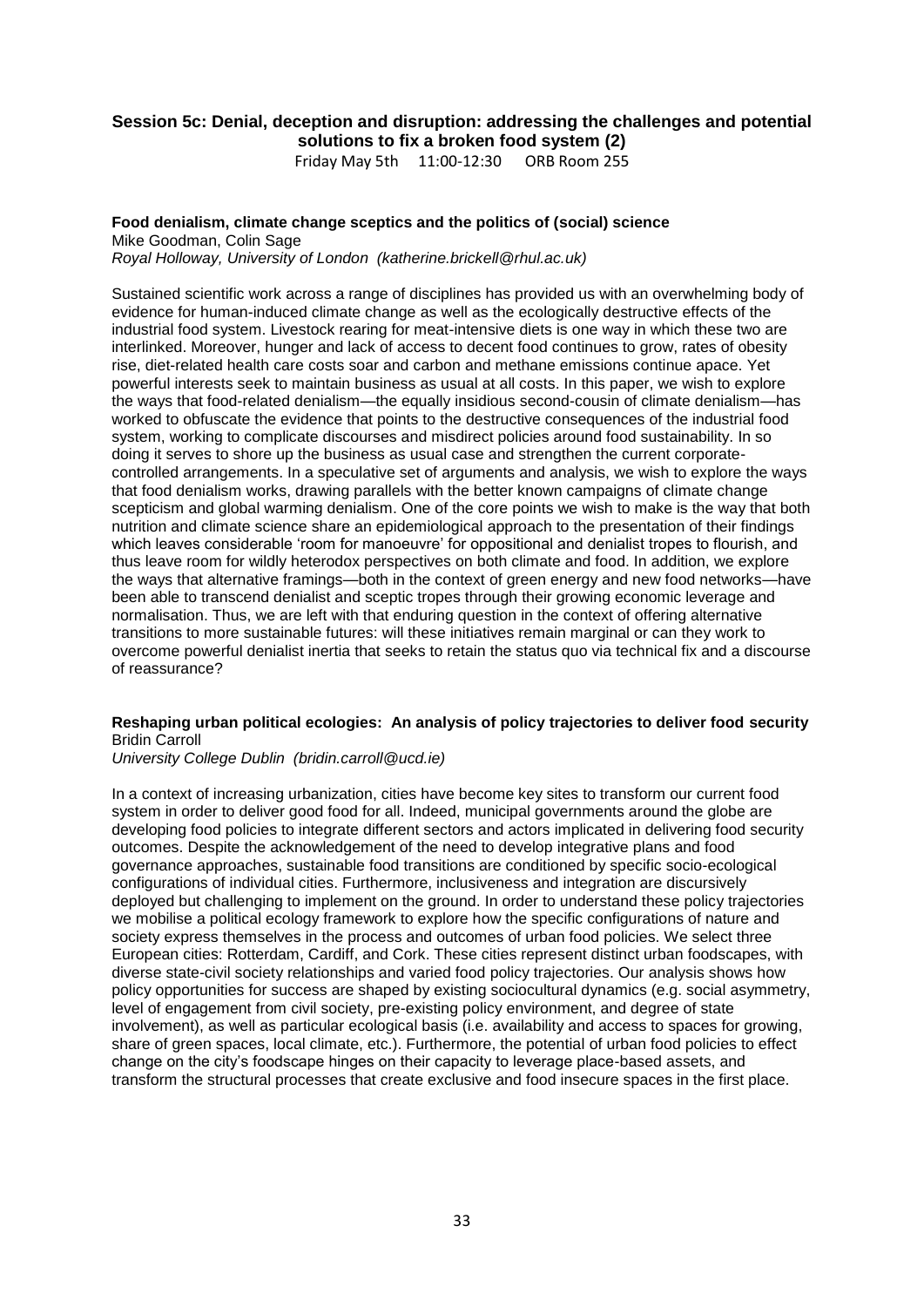#### **Foods from catchment to coast – responsible development of rural foodscapes**

Eifiona Thomas Lane, Rebecca Jones and Jane Ricketts Hein *ADNODD, SENRGY, Bangor University and Cynidr Consulting (eifiona.thomaslane@bangor.ac.uk)*

Within the current chaotic disruptive circumstance of an uncertain rural policy and funding context, significant opportunities exist to strategically and sustainably develop new responsible food-scapes. A unique and changing Welsh governance framework includes a legislative commitment to sustainable development and future well-being goals, demands the production of both staple healthy foods and also foods of heritage and local provenance to feed a growing market for seasonal rural gastronomic experiences.

By drawing out the commonalities and challenges from a range of empirical case studies as well as focus group research, the experiences of rural stakeholders who are deeply involved in the food supply chains of both upland livestock production and fish based gastronomy are presented. These are different voices that describe very similar experiences.

The future impacts of changing Fisheries and Agricultural policies, further compound the urgent need for supporting new forms of coastal and upland food production as well as touristic and recreational offers. The potential to couple strategic food development with social entrepreneurship aimed towards promoting responsible development of livelihoods, social inclusion and resilience building is discussed within a policy direction increasingly emphasising ecosystem services focussed around climate risk management. Founding criteria for supporting new landscapes of responsibly harvested foods are explored along with possible innovations for maximising local value from fairly traded supply of foods from both the upland areas of Wales and its slow fished coastal and inland fisheries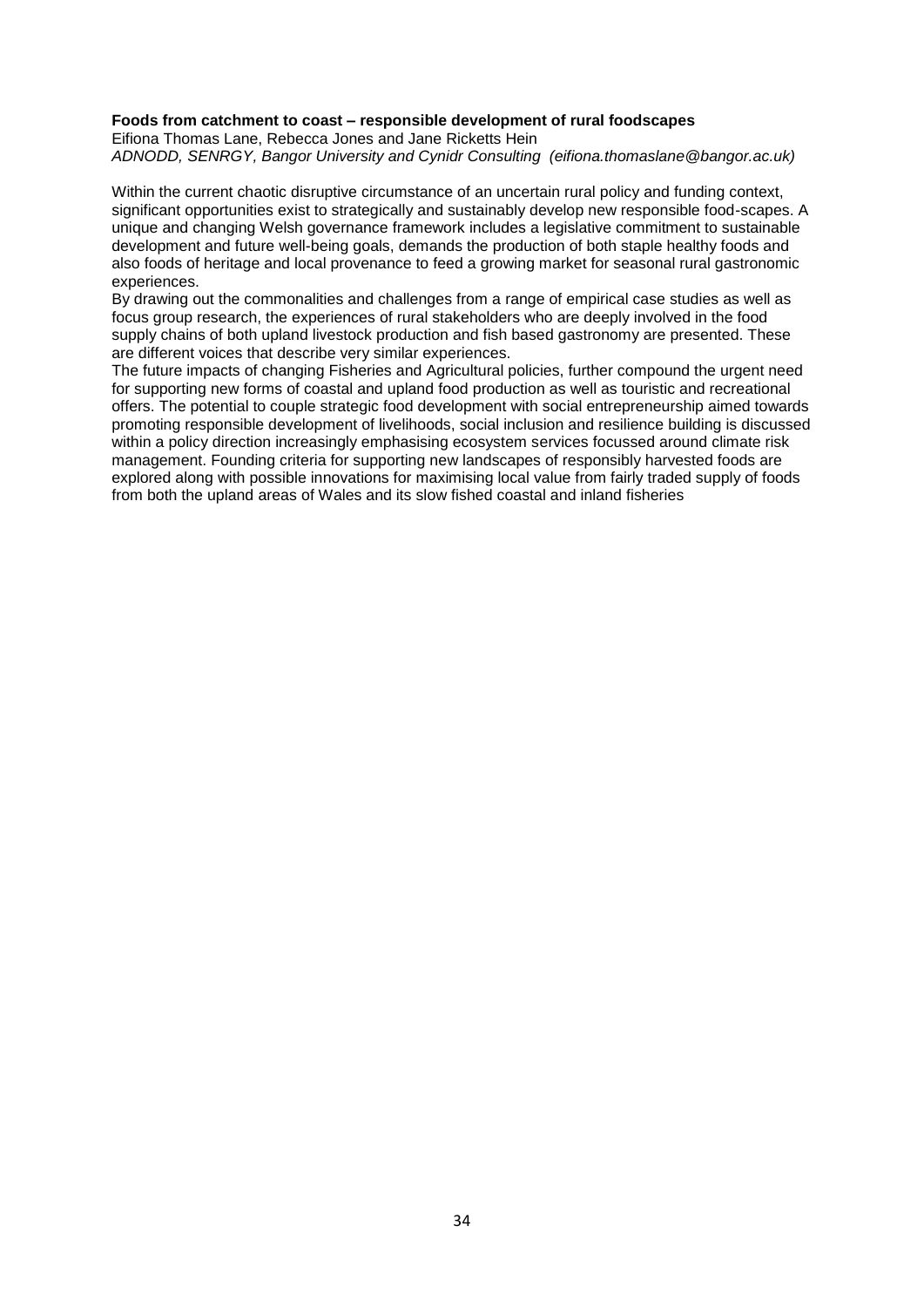### **Session 5d: Disruptive Hazards, Weathers and Climates**

Friday May 5th 11:00-12:30 ORB Room 132

### **Disruptive hazards and climates: Making sense of ambiguity**

Jim Jeffers *Bath Spa University (j.jeffers@bathspa.ac.uk)*

This paper explores the ambiguous ways in which local actors interpret weather related hazards and climate change. It draws on evidence from qualitative analysis of interviews with decision-makers and stakeholders in the cities of Dublin, Cork and Galway to examine how hazards and climate impacts are interpreted in ways that appear contradictory including: as both a threat and an opportunity, as a present reality but also located in an uncertain future, and as a process that is spatially near at hand yet also distant and remote. These ambiguous interpretations emerge from encounters and experiences that bring together the material and socio-cultural realities of weather and climate. Climate change is encountered as a material reality through weather events that are viewed as unusual. It is also experienced as a social, cultural and political reality shaped through a wide range of information sources. Ambiguous interpretations present numerous challenges for decision-making and policy. They may require the development of new approaches to decision-making that are improvised, provisional and reflexive.

# **A comparison of the 2009 and 2015-16 flooding in Ireland and its historical context**

Kieran Hickey *UCC (kieran.hickey@ucc.ie)*

Given its western extremity and relatively high and generally year round rainfall Ireland has a long history of river flooding with the Shannon catchment being the most problematic. In addition the morphology of Ireland inhibits good drainage with most of the centre of the island being very low lying and most of the mountain ranges along the coast, thus being described as saucer shaped. This paper compares and contrast the flooding of 2009 and 2015 -16 both considered to be 1 in 100 year floods (Hickey 2010).

Both events are associated with record monthly rainfalls received in November 2009 and December 2015 e.g. Cork Airport recorded 402.2mm of rain in December 2015 which represents 302% of its long term average and was its wettest December on record since the station opened in 1962. Both floods occurred after long periods of above average rainfall which meant that there was little additional storage capacity in the lakes, channels and soil. Both led to record water heights being recorded on some Irish rivers especially on the Shannon catchment.

The human factor cannot be ignored and the encroachment onto floodplains of extensive building during the Celtic Tiger era has significantly exacerbated the problem in terms of impact. This is coupled with persistent underinvestment in flood defences and a planning and tendering process for new flood defences which can be easily stopped have also contributed to the scale of the problem. This paper will assess the role of climate change in both these events and will also contextualise them with the historic flood record. This will give insight into Ireland's rising future river flood vulnerability and how this scale of flooding is likely to occur more frequently into the future.

#### **Climate change: fake news or ideology? Combining insights from geography and critical communication theory.**

Trish Morgan & Paschal Preston *Dublin City University (trishmorgan@gmail.com)*

As the years 2014-2016 were the three warmest years since climate records began, the spectres of 'post-truth' and 'fake news' are on the rise in populist political discourse, directly undermining, if not denying, efforts to communicate the scientific consensus on ecosystem crisis.

This paper explores the sources and meaning of the recent rise of populism, nationalisms and accompanying notions of 'post-truth' and 'alternative facts' amidst growing scientific evidence of environmental distress. The approach draws on a specific interdisciplinary perspective combining insight from the fields of geography, communication and cultural studies including the crucial concepts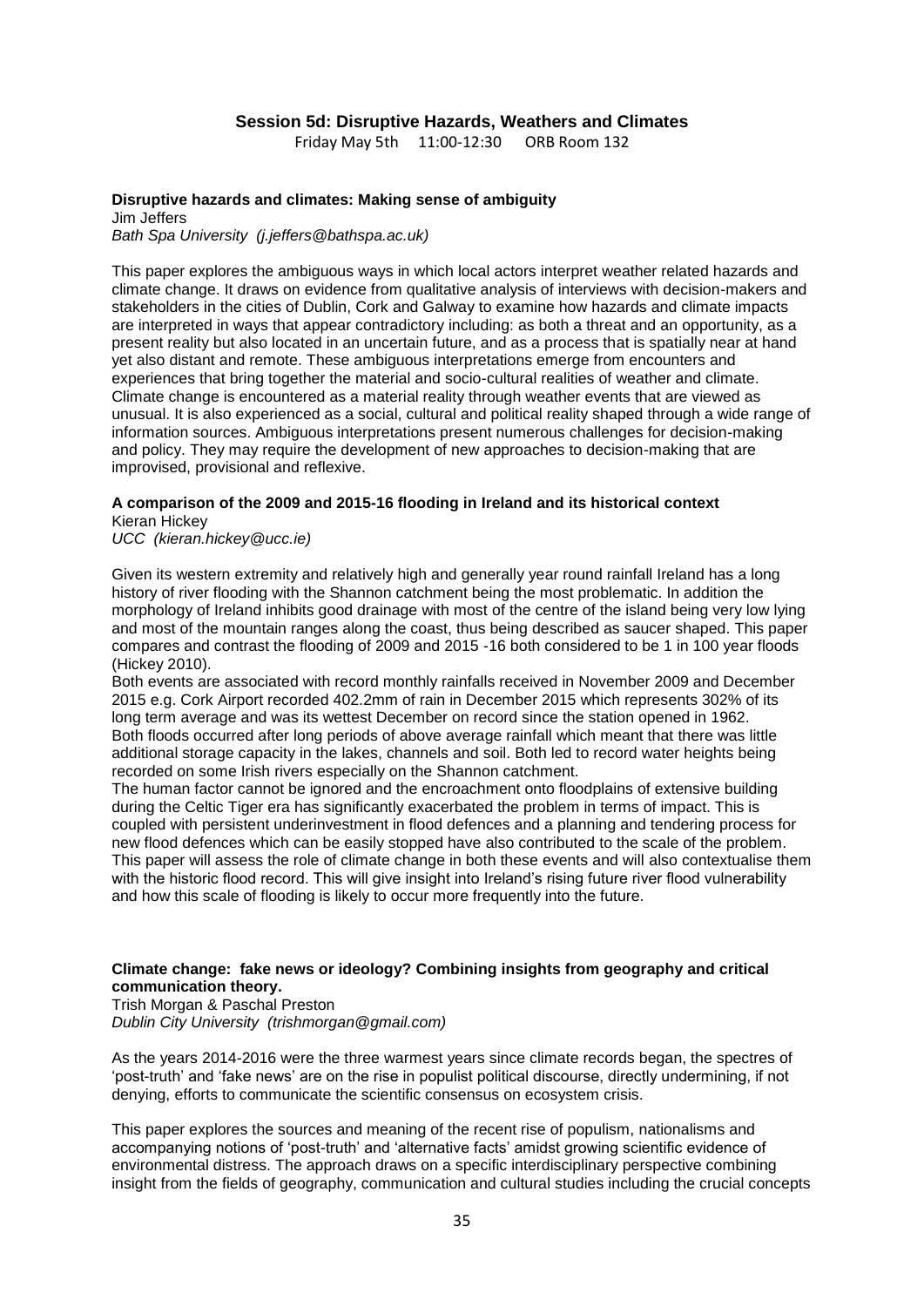of ideology, alienation and reification.

Geography and other disciplines provide ample empirical data and robust scientific 'facts' that foreground the pressing need for action towards more ecological sustainability. They also yield insights on the prevailing economic system, which situates ecosystem crisis as an issue that is most likely to be 'fixed' by continued spatial or temporal expansion, the extension of neoliberal practices, or, a move towards 'green growth'.

Critical cultural theory, on the other hand, has long problematised issues of ideology, alienation and cultural reification. At the same time, the communication studies field can help us understand how, despite the rich empirical data that foregrounds economic and ecosystem crises, a distinctly 'business as usual' approach characterises the contemporary zeitgeist.

The paper explores how these traditions of inquiry can help understand the growth of nationalisms, populism, 'post-truth' and 'alternative facts' - all of which threaten to derail positive progress connected with ecological sustainability and climate action.

#### **Methodology for quality control and homogenisation of the long term daily (max/min) summer and winter air temperature records in Ireland.**

Carla Mateus, Aaron Potito & Mary Curley *1National University of Ireland Galway, 2Met Éireann (C.PEDROSOMATEUS2@nuigalway.ie)*

This research is the first to achieve data and metadata recovery, digitisation, quality control and homogenisation of all available summer and winter long-term instrumental daily maximum and minimum air temperature records since the beginning of meteorological observations in Ireland. The ten long-term records of daily air temperature observations, dating back to the 19th century are: Phoenix Park (1831-2016), Armagh Observatory (1844-2016), Botanic Gardens (1848-2016), NUI Galway (1861-2016), Birr Observatory (1872-2016), Roches Point (1872-2016), Valentia Observatory (1872-2016), Markree Observatory (1875-2016), Blacksod Point/Belmullet (1885-2016) and Malin Head (1885-2016).

The aim of this presentation is the introduction and discussion of the methodology for rigorous quality control and homogenisation (detection and adjustment of non-climatic inhomogeneities) of the longterm daily air temperature records.

To achieve high quality daily maximum and minimum air temperature series it is important to rescue the most complete available metadata for each meteorological station (notes on its characteristics and changes of: thermometers, exposure, shelter, observation times, observation procedures, observer, location of the station, surroundings, parallel readings and conversion from manual to automatic station).

The following methodologies will be discussed:

(1) Interpolation techniques to fill missing data in the series;

(2) First difference correlation coefficient for reference and candidate climate stations (PETERSON and EASTERLING, 1994) and adjustment of non-climatic inhomogeneities through statistical techniques and metadata comparison;

(3) Difference correlation coefficient for parallel measurements (e.g. manual and automatic stations).

#### References:

PETERSON, Thomas C. and EASTERLING, David R. (1994) Creation of homogeneous composite climatological reference series. International Journal of Climatology, vol.14, Iss.6, pp.671-679.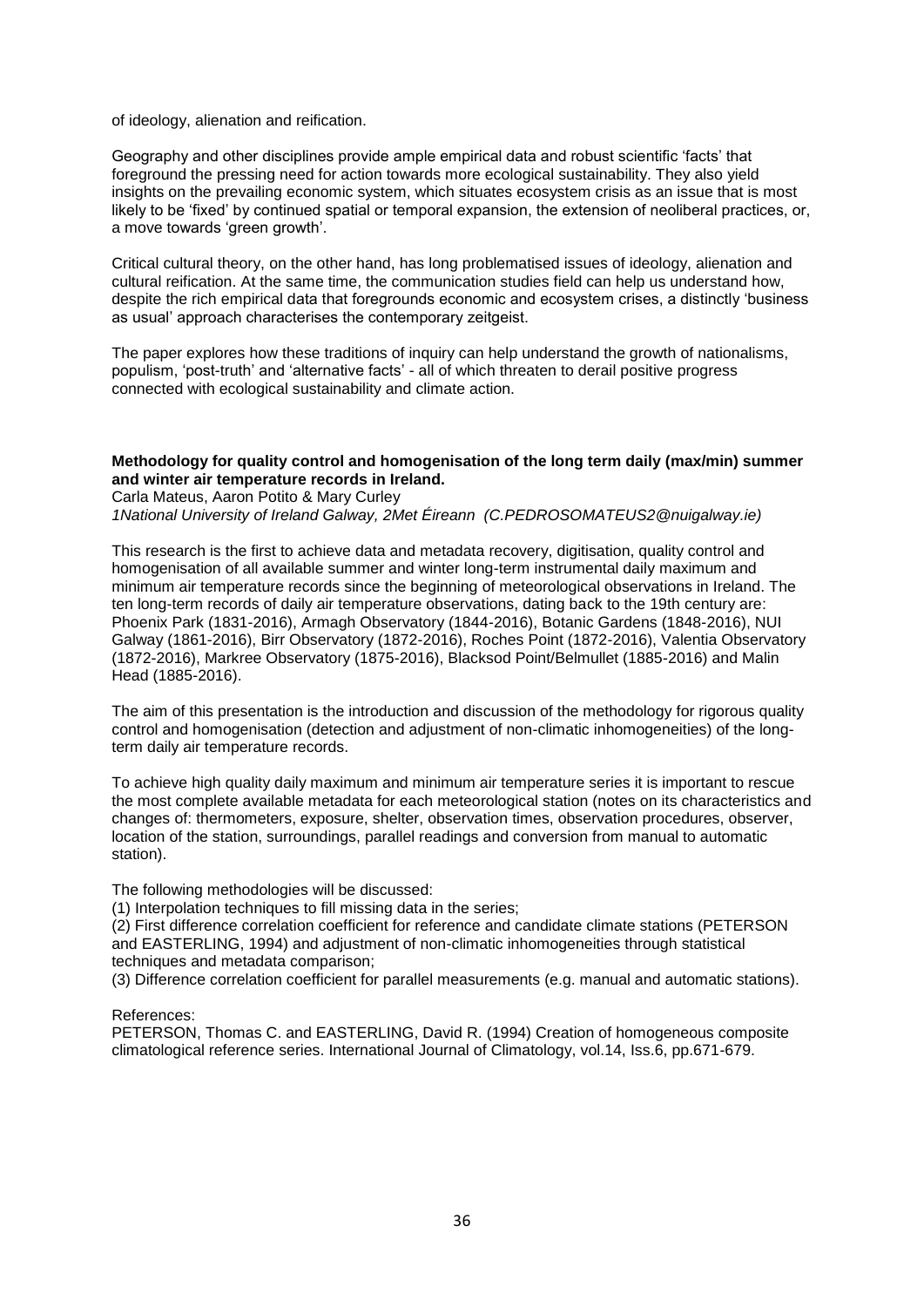#### **Session 6a: Infrastructural States (3)**

Friday May 5th 13:30-15:00 ORB Room 156

#### **The politics surrounding the proposed implementation of a smart lighting system** Darach Mac Donncha

*Maynooth University - The Programmable City (darach.macdonncha.2014@mumail.ie)*

Existing studies on the proliferation of Smart City associated technologies have often sought to identify the forms or models of such initiatives. However, the implementation of such schemes is often detailed in a manner that fails to account for the political and economic realities necessary. In reality, the roll-out of such schemes is often far more contested politically and ad-hoc in nature than presented due to a variety of factors, such as: the technologies; motivations; and vested interests involved. The difficulties surrounding such schemes are also reflected by their position as the intersection between advocates of digital technology solutions and urban decision-makers. Indeed, despite the increasingly pervasive nature of the smart city agenda amongst a variety of sectors, initiatives are still struggling to be fully implemented in a variety of cities. This paper examines this issue through an analysis of the contingencies and practicalities of implementing a smart lighting project. Critical reflections on the material politics of the proposed plan, a review of the accompanying regime and the project's development as a consequence are provided. The paper also reviews the suitability of using regime and regulation theory in conjunction with one another to provide greater insights into both the influence of local political machinations and place those relationships in the context of their wider political economy.

#### **A Design-led Approach to Sustainable Urban Infrastructure**

Daniel Tubridy *University of Sheffield*

This paper will investigate experimental approaches to designing sustainable urban infrastructures. More specifically, it will ask what it would mean to take a 'design-led approach to infrastructure' (Design Council/CABE, 2012). This notion suggests that design disciplines of architecture, landscape architecture and product design amongst others should be given a leading role in infrastructure projects and that their combined technical and social expertise could help fix a wide range of urban problems including liveability, resource over-consumption and lack of environmental awareness.This paper will review emerging debates about design-led infrastructure and highlight possible implications for future urbanism. It will ask what, if anything, is distinctive in current debates about designing infrastructure? What do these debates imply for design practice? Where are experiments in infrastructure design happening? Why are they happening in those places? And whose interests do these experiments serve? Drawing on ongoing empirical research the paper will discuss where and in what circumstances a design-led approach to infrastructure is being adopted with reference to international examples of experimental infrastructure design. This raises the issue of the broader policy context and urban strategies which are leading to a design-led approach being legitimised and implemented. These include familiar concepts of multifunctionality and liveability but also the resilience agenda, a recognition of the complexity of local environmental problems and the trend towards 'experimental urbanism'. The above complicates the aspirations of designers to radically reimagine urban infrastructures, leading to the question of under what conditions might this process be productive?

### **Power relations and spatialised discourse in acute hospital reconfiguration in Ireland**

Darren O'Rourke

*Maynooth University (darren.orourke.2017@mumail.ie)*

The debate surrounding the reconfiguration of acute hospital services in Ireland is inherently spatial juxtaposing, as it does, regionalised 'Centres of Excellence' with small local hospitals. In recent years reconfiguration has been an important area of contestation between health authorities/Government and local communities faced with the prospect of service withdrawal. This paper takes one such instance, the controversial and publicly contested decision to close the Emergency Department at Roscommon County Hospital in July 2011, to explore acute hospital reconfiguration in Ireland from a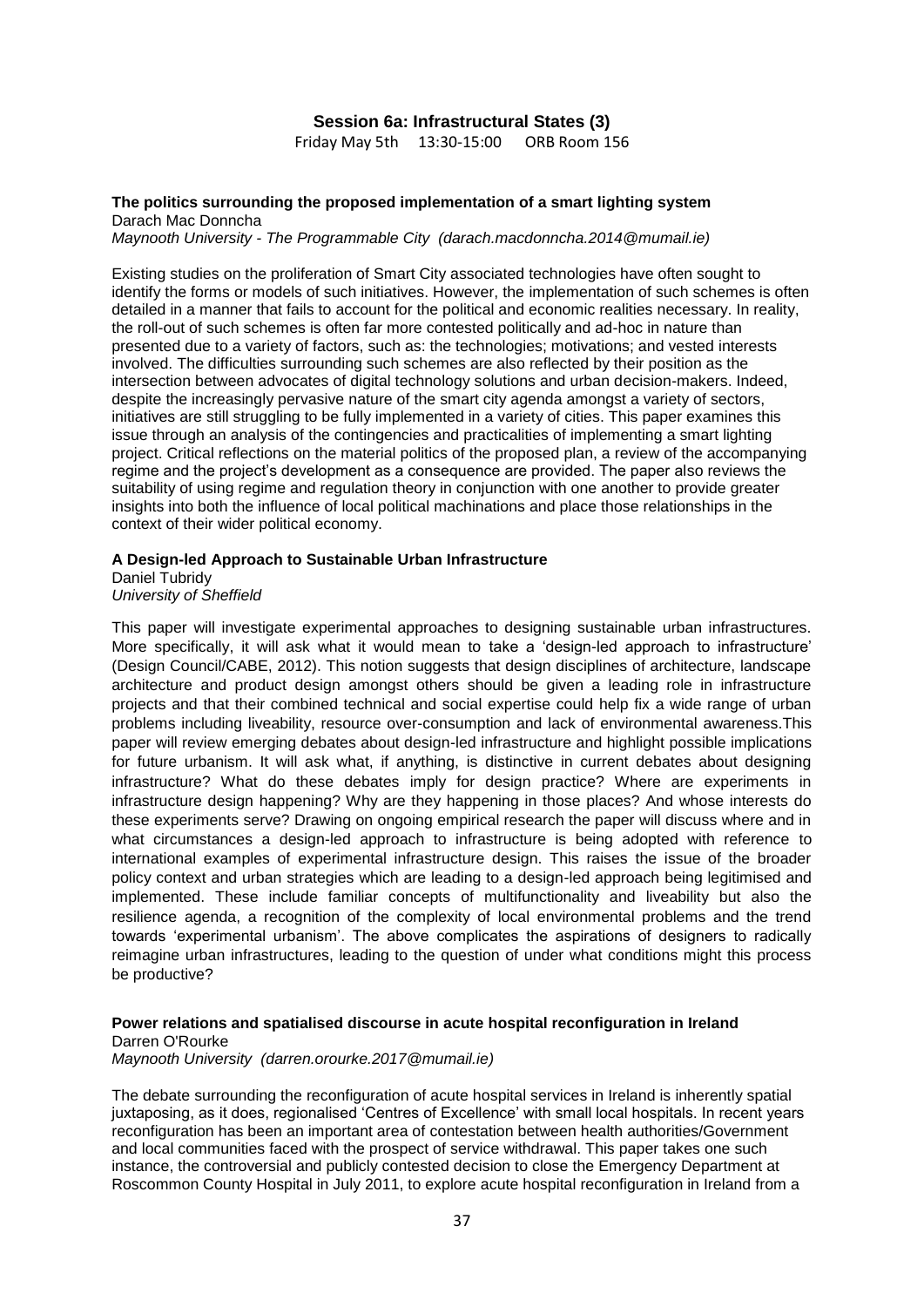#### Foucauldian perspective.

It examines, through a textual analysis of policy documents, parliamentary debates and local print media, the extent to which policy is apparent, visible and knowable and identifies those power relations and spatialised discourses which exist and are used to sustain and contest it.

The study found geographic metaphors and spatial imaginaries are used to construct and reconstruct place and space in contemporary health policy discourse in Ireland. Policy, despite a change of national Government during these events, was permanent, blurred and seen as "implemented by stealth". A significant power differential existed, particularly in relation to control of truth, and it is argued that this was crucial in the debate surrounding closure and was used by authorities to reproduce spatial power relations.

This paper adds an Irish case to the growing literature on the use of geography within contemporary health policy and examples how Foucauldian analysis can provide further understanding of discourses which contribute to contestation in the reform agenda.

#### **Post-Commodity Africa: Industrial Policy as Assemblage**

Padraig Carmody *Trinity College Dublin (carmodyp@tcd.ie)*

The central problematic of African development is rooted in the continent's economic structure and the nature of the political settlements and unsettlement to which this has given rise. The end of the recent commodity boom has once again revealed the structural weaknesses and vulnerabilities of many African economies and consequently reinforced the imperative to move beyond commodity dependence. Developed countries are typically characterised both by diversified economic and developed class structures. In contrast most African "economies" are characterised by commodity dependence and fragmented class structures. What this conceptualisation neglects however is the way in which territorially embedded development processes can be conceived of outcomes of transnational and transnationalising assemblages of actors and artefacts or actants. A relational economic-geographic perspective goes beyond binaries, such as development/underdevelopment and core/periphery to examine the ways in which globally imbricated structures are produced and reproduced, with concrete territorial effects.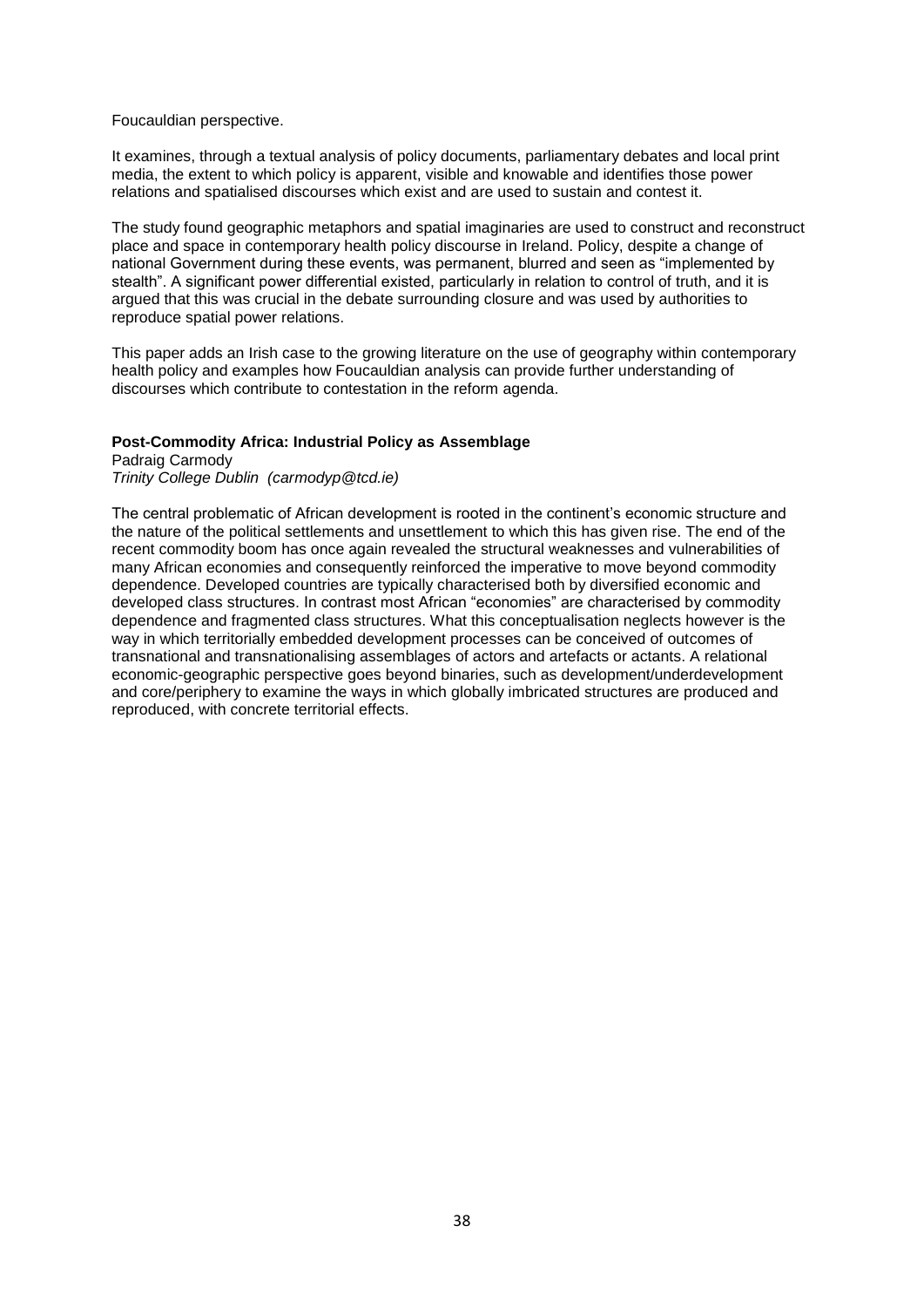# **Session 6b: Art and Geography (3): Alternative Engagements: Counter-Mappings**

Friday May 5th 13:30-15:00 ORB Room 101

### **Who's disrupting whom? Reflections on process-related and personal learning in an artsscience-engagement climate change project called Art, Change, & Creativity, in Prince George, BC (Canada)'**

#### Zoë A. Meletis & colleagues

*University of Northern British Columbia (UNBC); UNBC; Pacific Institute for Climate Solutions; UNBC; UNBC; Two Rivers Gallery; Two Rivers Gallery (zoe.meletis@unbc.ca)*

Our paper details disruptive aspects of our Art, Change, and Creativity (ACC) project. While not likely "capital D" disruptive for radical scholar activists, they represent unusual undertakings in climate change engagement. We incorporated activist and artist panels, art activities, and a co-curated art exhibition, to move climate change into new spaces and spur different dialogues. We challenged engagement as top down dissemination from "experts", aiming for behavioural change. We emphasized citizens as experts of their own experiences, and learned alongside them. We invited them to draw, make bicycle license plates, contribute suggestions, and vote. We sought to educate decision-makers and ourselves, reversing the typical flow of climate change information. Our team's composition is also disruptive; it involves university researchers, gallery employees, an NGO employee, and undergraduate students. We continue to learn from our unconventional group as we negotiate activities, tasks, and texts. In this paper, we focus on the co-curated exhibition CHANGE and arts-based activities with children. We examine how the ACC transformed a gallery space into a venue for engaging with climate change, questioning "business as usual" emphasis on science and technology. Our goal was to disrupt typical engagement formats and to blur lines drawn between art and science, research and activism, expert and project participant. In the end, we also experienced intimate disruptions as individuals and as a team. Unconventional interactions forced us to confront the emotionality of climate change and our roles within it. We consider how such disruptions have influenced our team and project outputs.

### **"Taming the wilderness" mapping visual representations of a peatland landscape through time** Kate Flood

*UCD* 

The study of place is increasingly interdisciplinary in nature, synthesising information from the natural and social sciences such as geography, ecology, archaeology, cartography, and history. This integration of science and humanities is recognised as necessary in solving today's complex environmental problems. Increasingly, history has taken a 'spatial turn', literary studies a 'cartographic turn' and art and geography have long been linked through the visual representation of landscapes found in maps. The time period covered in this research begins in the early 1600s, when the study site, Girley bog in County Meath, first appears meaningfully in maps and historical records, and examines subsequent visual representations of the site in maps, photographs, and other documents. Exploring landscapes through the visual arts and cartography can also reveal current attitudes towards peatland habitats, which were traditionally viewed as 'unprofitable land', to be drained, reclaimed, and transformed into agricultural land. The creation of maps and spatial representations of places by artists and communities, in processes such as participatory mapping, can reflect changing perceptions of peatlands as places of wildness, biodiversity, and recreation. These knowledgeforming practices can be used to destabilise existing approaches to nature conservation and question 'top down' modes of engagement, promoting a more collaborative, inclusive approach that involves communities and other actors. This presentation will explore how digital technologies can be used to reveal and aid visualisation of landscape change over time, enabling greater understanding of human impacts on the environment and improved awareness of the necessity of conservation among differing sectors in society.

# **Land~Edge: Disrupted photographic practice on a bioregional edge**

John Sunderland

This paper will discuss a three-part work in progress that uses interpretive photographic practice to investigate the shoreline as the border of a bio-cultural region as an alternative to a national or political boundaries. My presentation has two elements: A paper discussing the ontological process of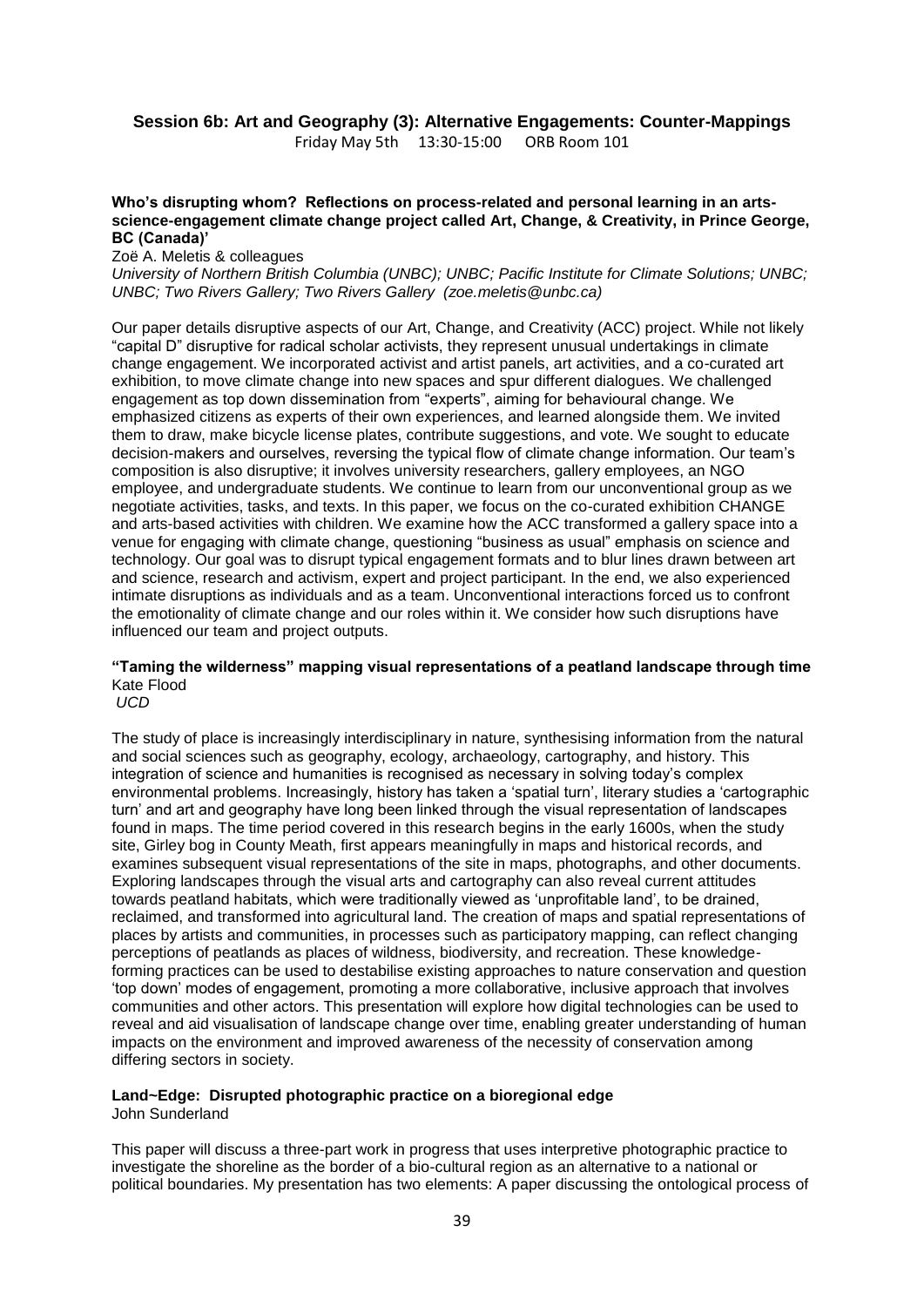making as a form of disruptive spatial interpretation; Four large-scale photographic artworks. This project disrupts photographic traditions of landscape photography by using composite photography, performative photography and studio still life to find an edge to my inhabited bio-cultural region in an ontological and metaphorical interpretation. The works enter a negotiation between the environment and the individual; the artwork and the beholder, in a process of encountering and making that changes as the project progresses due to these dialogues. Outcomes are not always predictable but journeys and discoveries are made that bring together diverse elements such as, Brexit, existentialism, identity, climate change, classical allegory, perception, nationalism and ecology. A unifying over-arching influence is the writing of Albert Camus and each part of the project is titled "The Search for Sisyphus", "The Fall" and "Sisyphus Found" respectively. This work is in part a response to Brexit and to the current rise of nationalism in a neo-liberal anarcho-capitalist context. It is both personal and political. As a process, it is multi-layered, using photography's capacity for ambiguous depiction of a range of elements that include the social and the natural, often blurring the boundary between the two. Along with the paper, "The Search for Sisyphus", which includes four large archive inkjet photographs mounted on Aluminium artworks, will be on exhibition at the Glucksman Gallery. For additional information see: *http://johnsunderland.com/landedge/*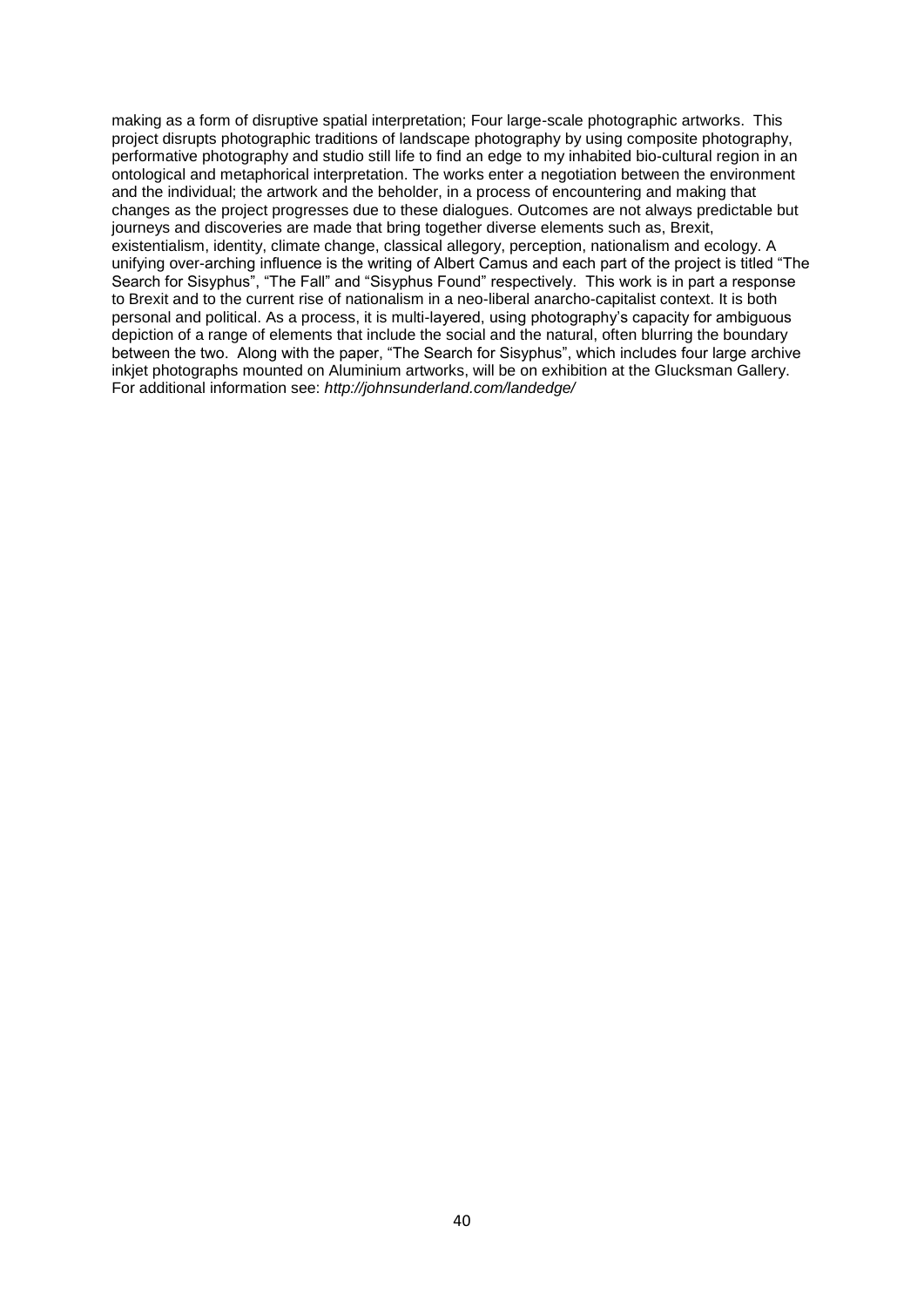### **Session 6c: Rural Revitalisation: Valuing Local Heritage Communities (1)**

Friday May 5th 13:30-15:00 ORB Room 255

### **Social Enterprise: A Strategy for Rural Socio-Economic Rejuvenation?**

Shane O'Sullivan & Cathy Jones *Limerick Institute of Technology (shane.osullivan@lit.ie)*

In recent decades, the rural economic base in Ireland, similar to that of other developed countries across the globe, has witnessed a period of significant structural change, with academic literature coining the term rural restructuring to classify and describe this socio-economic transition. As a result, there has been a knock-on effect on population structure and economic activity. Some locations, particularly those in close proximity to urban centres and with high levels of connectivity, have thrived whilst others, that are considered to be peripheral and rural, have declined dramatically. The development and expansion of social enterprises offers a possible strategy towards combatting the negative effects of rural restructuring – isolation; unemployment; and loss of retail services and recreational amenities. Social entrepreneurship provides an important role in delivering a 'social value to the less privileged or an environmental value, all through an entrepreneurially orientated entity that is financially independent self-sufficient and sustainable' (Abu-Saifan, 2012). There are many different types of social enterprise business models and structures, which vary according to social mission / purpose; ownership; and management structures and accountability. Prominent examples include: community enterprises; social firms; co-operatives; credit unions; development trusts; public sector spin-outs; and trading arms of charitable organisations. This paper will provide two contrasting case studies of social enterprises operating at different geographic scales within rural Ireland. Both organisations have responded pro-actively and effectively to the challenges posed by rural restructuring. These include a community shop / tea-rooms situated in a rural village; and a homecare provider operating across several counties.

#### **Rural Development in Ireland: an overview of strategies to revitalise rural areas 1845-2017** Ray O'Connor & Mark Rylands

*University College Cork (ray.oconnor@ucc.ie)*

This paper provides an overview of the origins and impacts of rural development strategies in Ireland from the mid-nineteenth century to the present day. It explores the effectiveness and value of different kinds of interventions in rural areas in during the period of British control and the approach adopted by a newly independent Irish State. It traces initiatives that influenced rural areas in the second half of the twentieth century and evaluates EU membership on rural development strategies. The paper concludes with an examination of recent changes in rural development delivery mechanisms (Local Government Reform Act, 2014) and anticipates possible outcomes from the government's recent Action Plan for Rural Development (2017).

### **How effective is external policy support and funding in empowering rural communities? A case study of rural revitalisation from rural Ireland**

Mary O' Shaughnessy

*University College Cork (mary.oshaughnessy@ucc.ie)*

In Ireland, rural development policy and associated programmes funded from the EU and the national exchequer have had mixed success in terms of impact on the economic development of rural regions and the well-being of rural residents. There has been no detailed assessment of whether rural and local development programmes have improved the capacity of rural communities to intervene effectively to bring about change, regardless of whether the ultimate outcome is business establishment or quality of life enhancement.

In this paper we focus on the success of one rural community-based local development organisation – Ballyhoura Development – in improving community capacity to achieve change and hence contribute to a process of rural revitalisation. Participation in various EU and state programmes over a period of three decades has facilitated this organisation to access resources so as to put in place a range of interventions that have delivered substantial economic and social dividends to a rural region. A distinctive feature of the Ballyhoura approach is the capacity to mobilise partnerships, and engage in ongoing activation, animation and mobilisation of individuals and groups to achieve agreed objectives.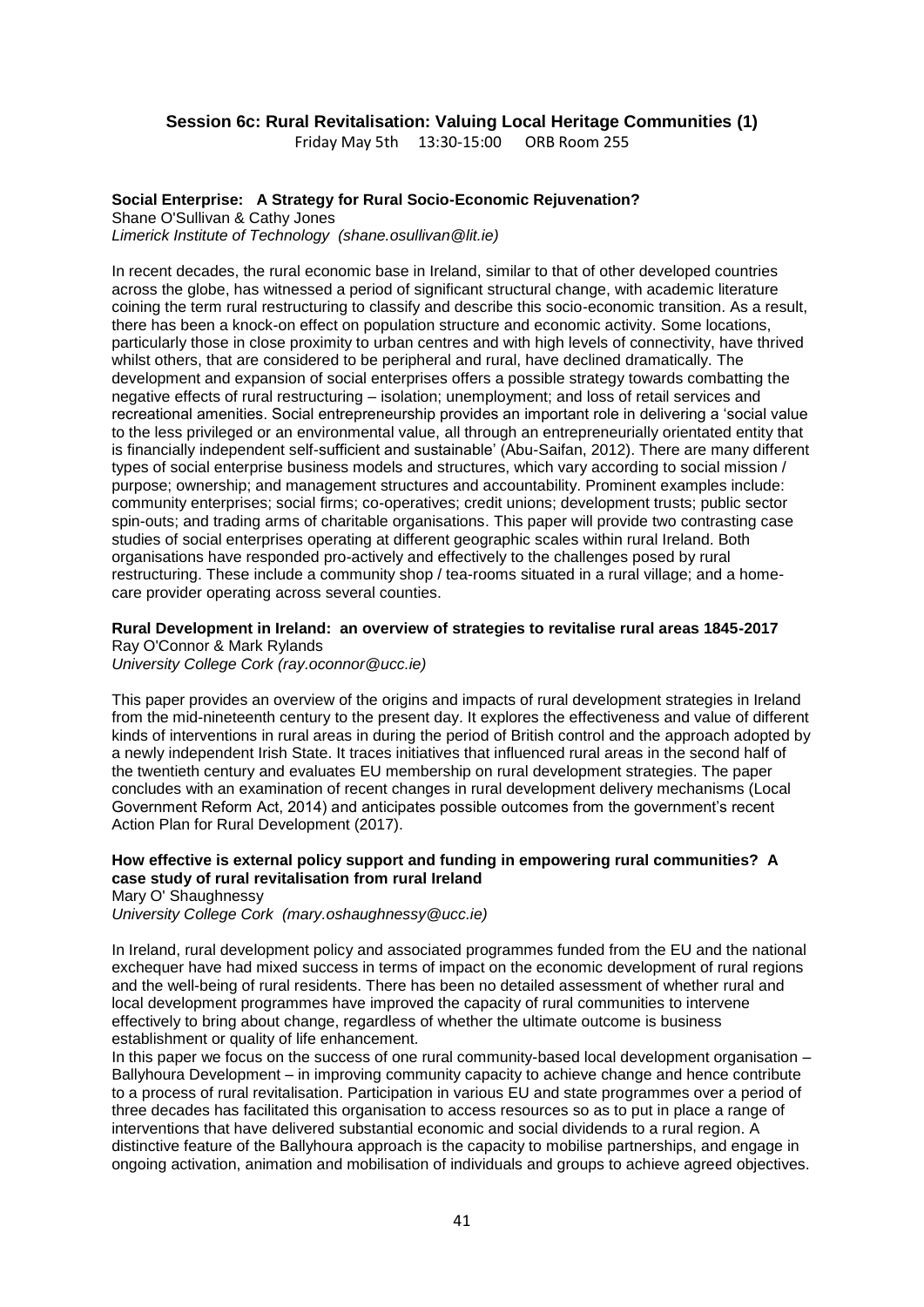One of the ways this is achieved is through integrated outreach. This delivers support to communities through the deployment of skilled development officers to respond to community needs and access particular expertise in for example, heritage, tourism, enterprise or employment. They and others work closely with partners in various networks and structures, and as they identify issues or spot trends they can alert the local community to potential opportunities. When this is combined with a consistent methodology that empowers communities and helps to ensure that community planning and development takes place in a professional strategic manner, it facilitates a genuine process of participatory development, builds stores of social capital and encourages a more efficient use of statutory and community resources.

In this paper we explore the Ballyhoura methodology, focusing on the way it has used state and EU resources to achieve strategic objectives that have a strong and measurable impact on the rural communities that it serves.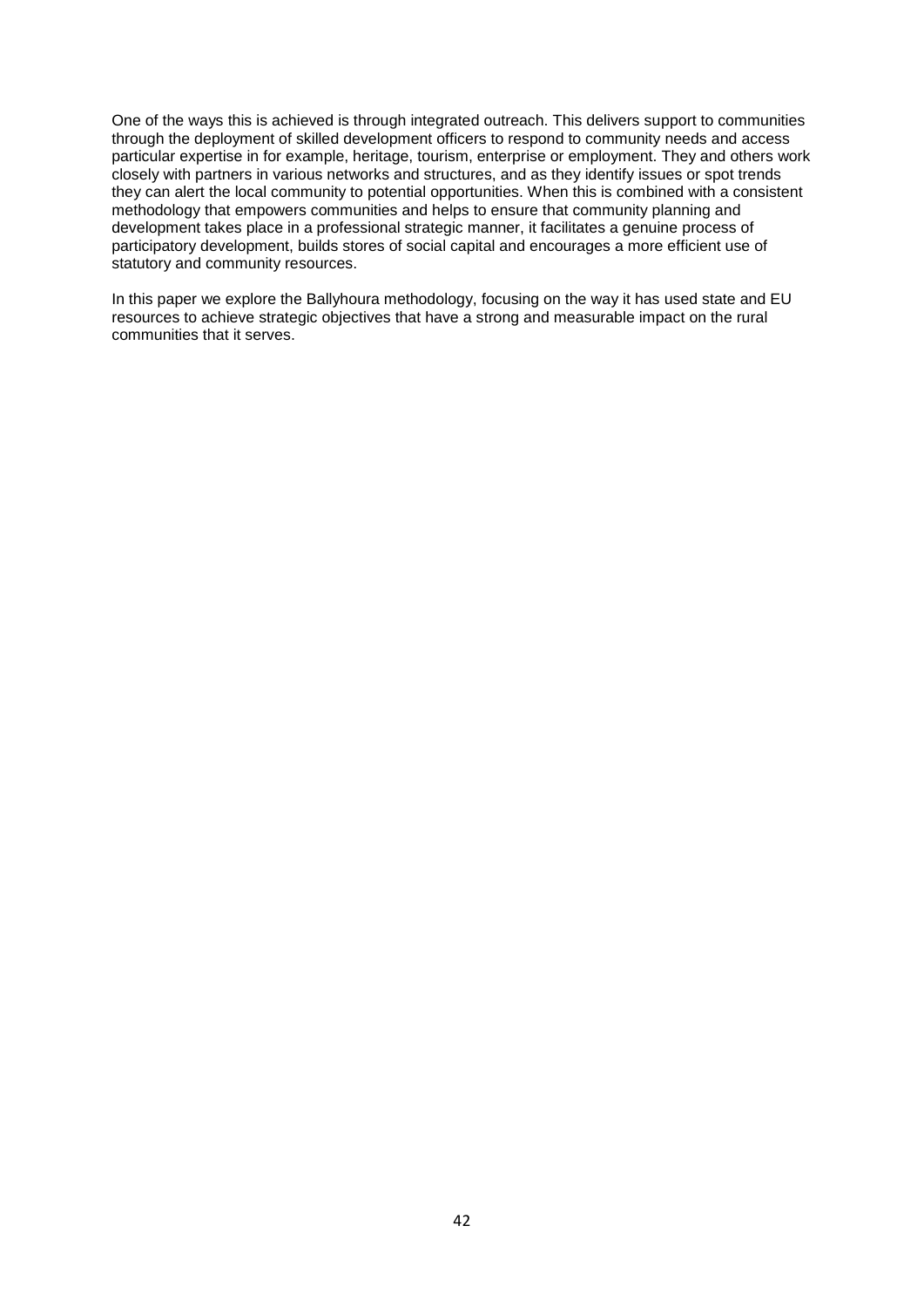### **Session 6d: Coastal Geomorphology**

Friday May 5th 13:30-15:00 ORB Room 132

### **The response and recovery of coastal beach-dune systems to storms** Eugene Farrell, Kevin Lynch, Sinead Wilkes Orozco, & Guillermo Castro Camba

*National University Ireland Galway (eugene.farrell@nuigalway.ie)*

This two year field monitoring project examines the response and recovery of a coastal beach-dune system in the west coast of Ireland (The Maharees, Co. Kerry) to storms. Historic analyses were completed using maps, aerial photography, and DGPS surveys inputted to the Digital Shoreline Analysis System. The results establish that the average shoreline recession along the 1.2 km site is 72 m during the past 115 years. Geomorphological changes on the beach and near-shore bar migration were monitored using repeated monthly DGPS surveys and drone technology. Topographical data were correlated with atmospheric data obtained from a locally installed Campbell Scientific automatic weather station, oceanographic data from secondary sources, and photogrammetry using a camera installed at the site collecting pictures every 10 minutes during daylight hours. Changes in surface elevation on the top of the foredune caused by aeolian processes are measured using erosion pin transects. The preliminary results illustrate that natural beach building processes initiate system recovery post storms including elevated foreshores and backshores and nearshore sand bar migration across the entire 1.2 km stretch of coastline. In parallel with the scientific work, the local community have mobilized and are working closely with the lead scientists to implement short term coastal management strategies such as signage, information booklets, sand trap fencing, walkways, wooden revetments, dune planting in order to support the end goal of obtaining financial support from government for a larger, long term coastal protection plan.

### **Coastal barrier system changes in Ireland under climate warming and their significance for coastal people and future land uses**

Robert Devoy

*University College Cork (r.devoy@ucc.ie)*

Since the 1990s a series of internationally partnered research projects have examined the process functioning and key controls operating on the clastic beach-barrier and other soft sedimentary coastal systems of the west and the south of Ireland, e.g., EU Framework Projects SEA LEVELS, IMPACTS, STORMINESS. More recently, higher resolution and instrumented studies have been undertaken at some representative sites on these coasts, where good quality records exist, e.g., at Inch - Rossbehy, Ballyheigue and Fanore. This progression of scaled work has been done to develop a better understanding of the complexity of the processes operating at different locations along these coasts. Further, this work has served as a basis for numerical modelled projections of these coasts under climate warming and as analogue for the behaviour of these extensive, vulnerable coastal systems elsewhere in the North Atlantic region. The resulting development in the understanding of the functioning of these coasts under, e.g., sea-level rise and storminess (high energy waves), at different spatial and time scales, has established their sensitivity to both present and particularly future climate and linked environmental changes (through a series of EU InterReg and linked projects, e.g., CONSCIENCE, CoastAdapt). Significant physical system and living space impacts, with economic costs for the people, settlements and commercial activities on these coasts, will result from these changes (as at e.g., Castlemaine Harbour, Lahich, Ballhheigue, Youghal, Doonbeg). This paper presents some of the results of these integrated approaches in coastal research and their significance for future coastal space uses and costs.

**Supervised classification of continental shelf sediment off western Donegal** Kieran Craven<sup>1,2\*</sup>, Stephen McCarron<sup>1</sup>, Xavier Monteys<sup>2</sup>

*<sup>1</sup> Maynooth University Geography Department, Maynooth, Co Kildare; <sup>2</sup> Geological Survey Ireland, Dublin 4 [\(Kieran.craven@nuim.ie\)](mailto:Kieran.craven@nuim.ie)*

Managing human impacts on marine ecosystems requires natural regions to be identified and mapped over a range of hierarchically nested scales. In recent years (2000-present), the Irish National Seabed Survey (INSS) and Integrated Mapping for the Sustainable Development of Ireland's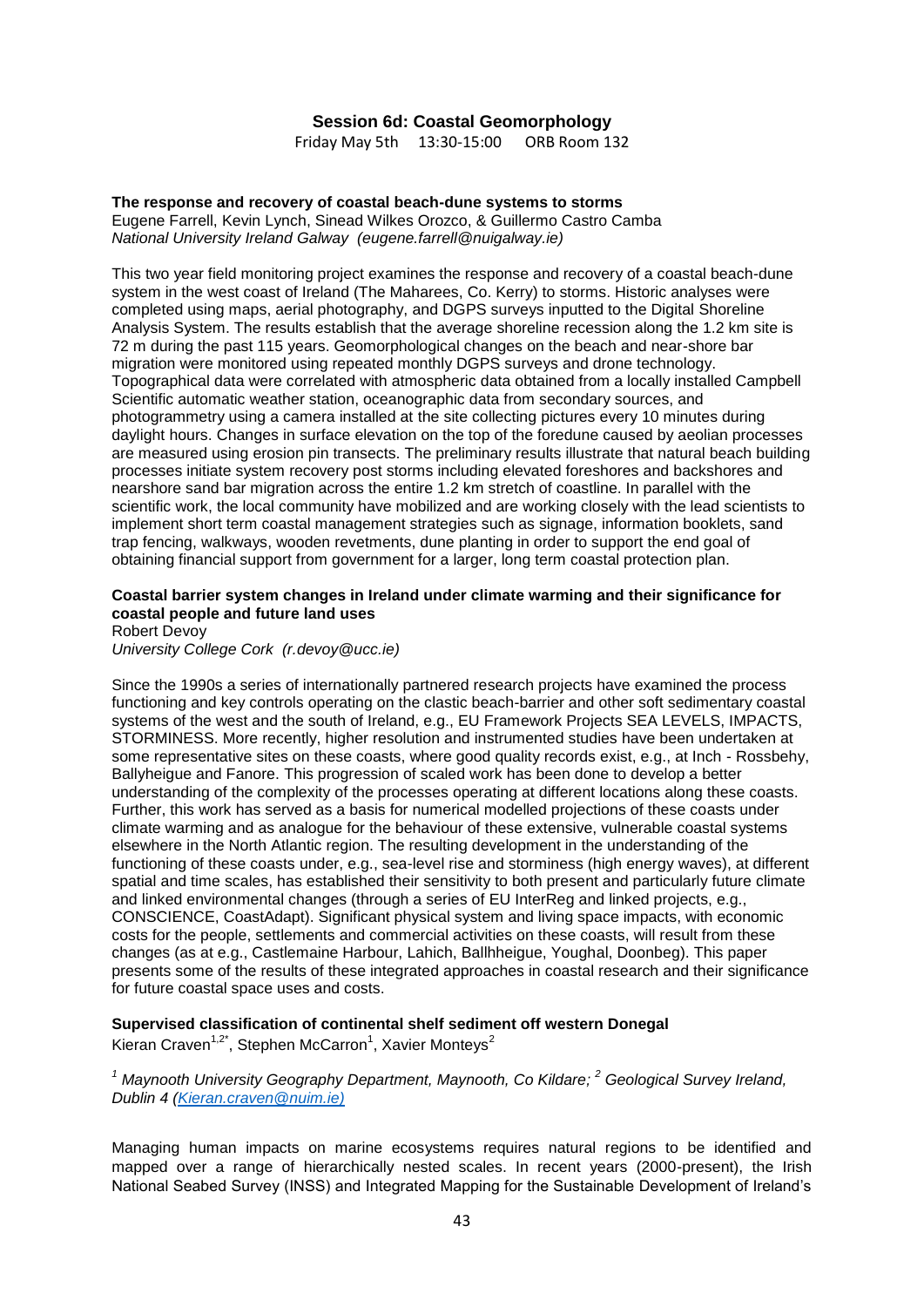Marin Resources (INFOMAR) (Geological Survey Ireland and Marine Institute collaborations) have provided unprecedented quantities of high quality data on Ireland's offshore territories. However, the increasing availability of large, detailed digital representations of the seafloor requires the application of objective and quantitative analyses

This study presents results of a new approach for sea floor sediment mapping based on an integrated analysis of INFOMAR multibeam bathymetric data, backscatter data and sediment groundtruthing over the continental shelf, west of Donegal. It applies the image classification software eCognition to provide a supervised classification of the surface sediment. This approach can provide a statistically robust, high resolution classification of the seafloor. Initial results are promising and indicate a methodology that could be used during physical habitat mapping and classification of marine environments.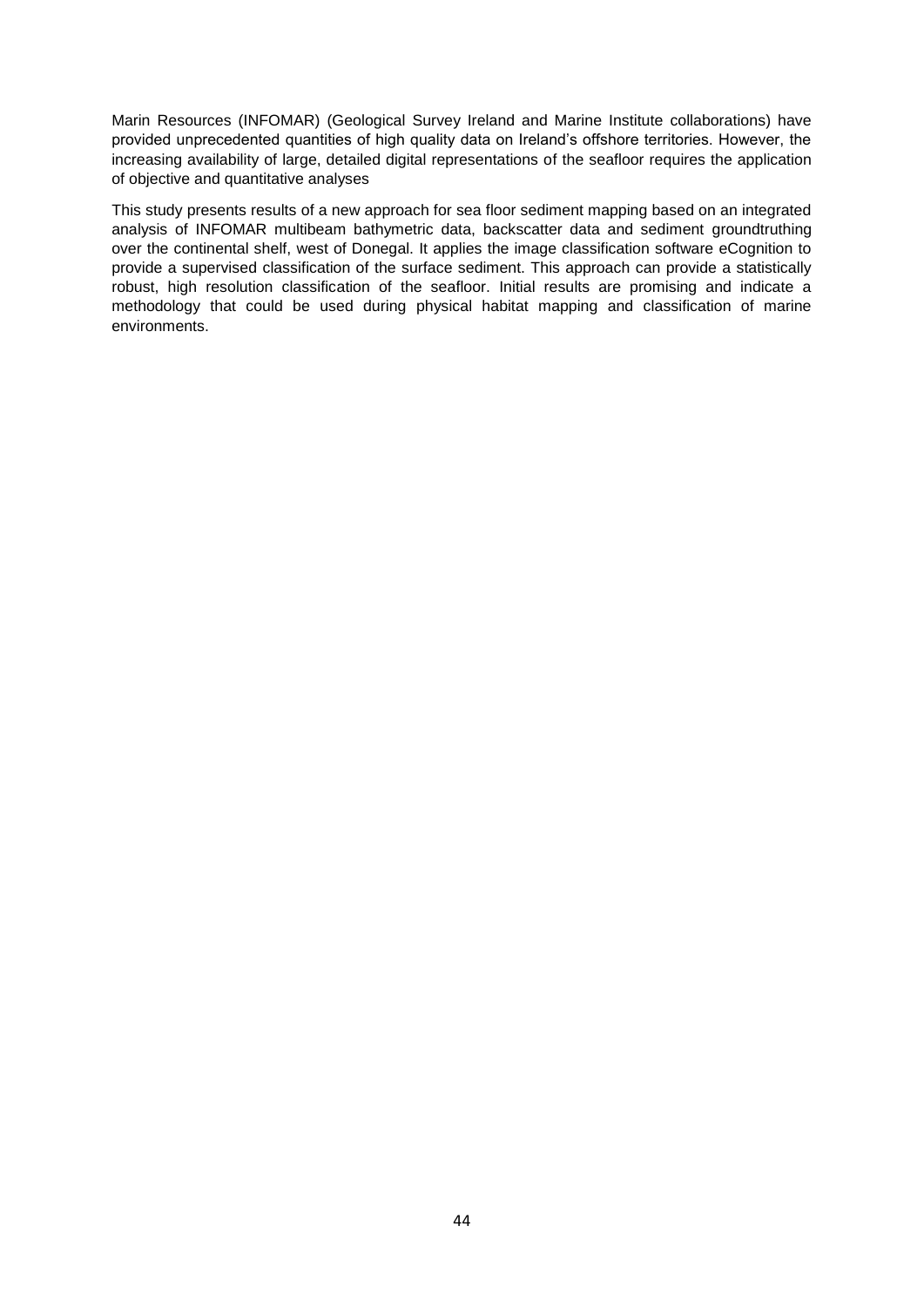## **Session 7a: Formatting urban policy: Urban policy mobilities in Ireland and beyond**

Friday May 5th 15:20-16:50 ORB Room 156

#### **Between Slow Transfer and Fast Mediation: The case of the The Quito Papers** Philip Lawton

*Maynooth University (philip.lawton@nuim.ie)*

This paper undertakes an analysis of the transfer and dissemination of different forms of urban knowledge. This is carried out through an engagement with 'The Quito Papers', and associated activities (lectures, films, previews) by a number of key urban theorists, including Saskia Sassen and Richard Sennett (Clos, Sennett, Burdett, and Sassen, 2017). Launched in response to UN Habitat III, The Quito Papers seek to reimagine a new future for the urban world, with the ultimate desire to promote what they term an 'open city'. Moreover, while much current urban critique discusses notions of 'fast policy', The Quito Papers instead emphasises the dominance of modernist principles over urban experiences over a period going back at least to the first half of the 20th Century. While being broadly sympathetic to the approach taken by the authors, this paper will seek to undertake a critical analysis of its assumptions and arguments. In so doing, it will also seek to examine the potentials and challenges of alternative forms of urban knowledge transfer as is proposed within, and ask questions about the ways in which various forms of urban knowledge are produced and transmitted by different groups and actors.

### **Metro-phobia? The politics of spatial planning in Dublin**

Niamh Moore-Cherry and John Tomaney

*University College Dublin; University College London (niamh.moore@ucd.ie)*

In a context where primate/capital cities are seen as motors of growth in the global economy and national governments typically favour them in policy terms, Dublin represents an anomalous case. International research suggests large cities experience growing interdependencies and externalities alongside the fragmentation of jurisdictions at the metropolitan scale, that represent a challenge of governability. In search of better urban governance and more effective spatial planning, reform of metropolitan government is a key central government priority in many contexts. Ireland appears to have been bypassed by these developments. Through a case study of the city of Dublin, we challenge some of the current thinking on the intersections between national policy and urban primacy. This paper reports the emerging results of a research project investigating the politics of spatial planning in Dublin, drawing on interviews with key actors in national and local government and the private sector. We analyse why Dublin, a city of tremendous economic and demographic power, seems to diverge from the experience of other comparable places. We ascribe these outcomes to a distinctive planning culture – actors, institutions, discourses and practices – that shape the production of the built environment in Ireland. We suggest there is a metro-phobia at work in Dublin that can only be explained by unpacking the territorial politics and planning culture that intersects with neoliberalisation in the Dublin city-region.

### **The multiscale circuits of smart cities policy mobility**

Rob Kitchin, Claudio Coletta, Leighton Evans, and Liam Heaphy *Maynooth University, Maynooth University, University of Brighton, Maynooth University (rob.kitchin@nuim.ie)*

In a few short years, cities from around the globe have a declared an ambition to transform themselves into a 'smart city' – that is, to prioritize the use a range of digital technologies to address urban issues. Originating in a longer discourse concerning the creation of 'wired', 'cyber', 'networked', 'knowledge', 'innovation', 'entrepreneurial', 'creative', and 'eco' cities that have promoted the use of ICT in urban development, and championed by a number of stakeholders (e.g., industry, consultancies, academics), smart city rhetoric, policy ideas, and technical solutions have multiplied exponentially and circulated extensively. There now exists a broad private-public advocacy coalition that operates on multiple scales from the global (e.g., Smart City Council) to the supranational (e.g., European Innovation Partnership – Smart Cities and Communities), to the national (e.g., All Ireland Smart Cities Forum) and local (e.g., Smart Dublin and Smart Cork Gateway). This advocacy coalition formulates and circulates smart city policy through a number of channels that seek to enact social learning, including conferences, international trade fairs, competitive funding schemes for projects,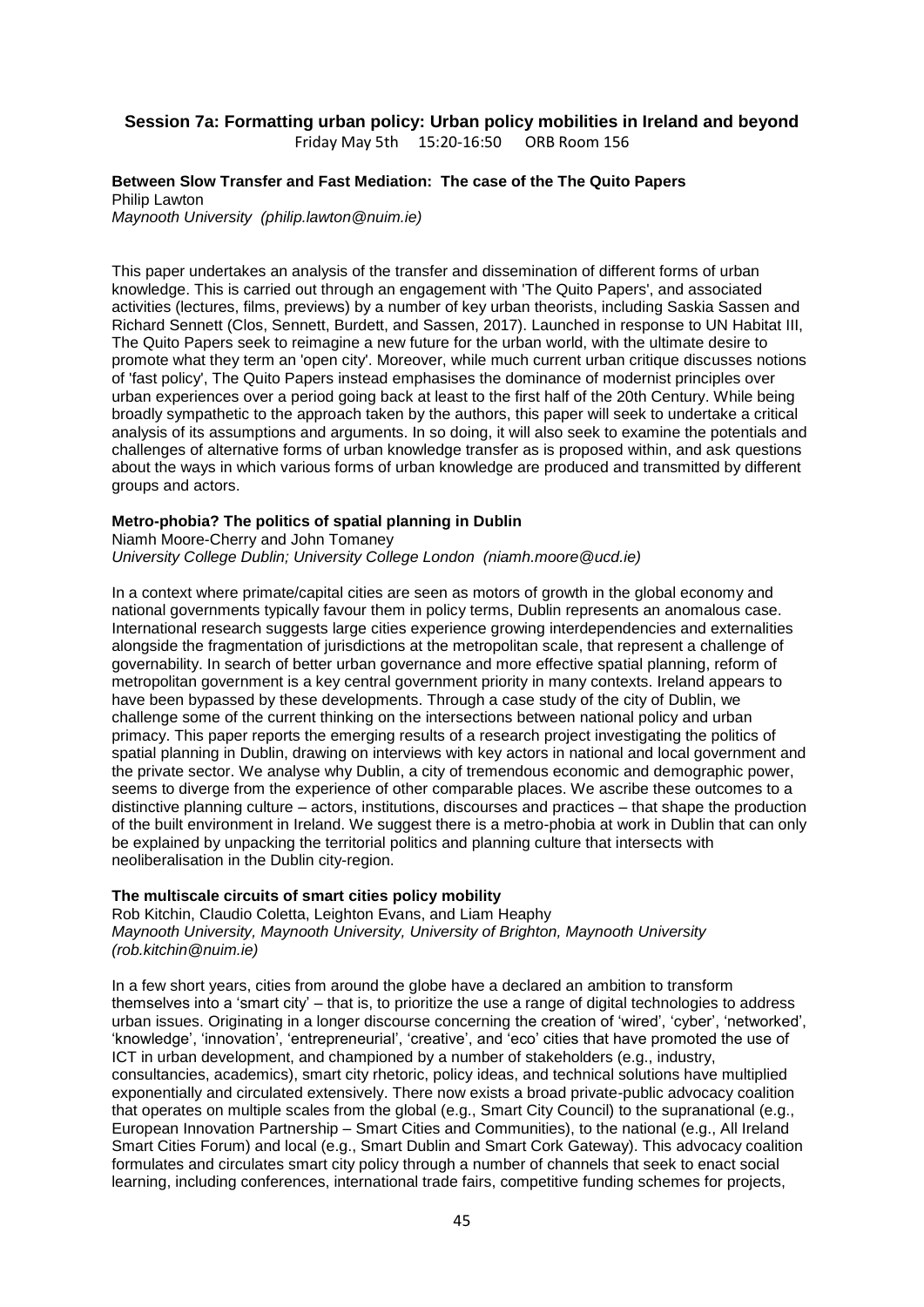co-creation through city collaborations, testbedding and trialling, consultancy services and feasibility studies, professional education and training, hackathons, and city benchmarking exercises. In this paper, we examine the work of smart cities advocacy coalitions and the multiscale circuits of smart cities policy mobility.

#### **Governing Policy transfer in the EU - the case of Urbact III** Mark Boyle

*Maynooth University (mark.g.boyle@nuim.ie)*

Recently, and in concert with scholarship inspired by critical urban policy studies, human geographers have played a key role by developing new conceptual tools to articulate the notion of policy mobilities. Central to this contribution is the claim that it is no longer tenable to construe policy transfer in terms of the cascading of celebrated models, intact, from pioneering centres to lagging peripheries bent on emulation, replication, copying, and reuse. Instead, attention is to be focussed on the one hand on the socio-institutional scaffolds, circulatory systems, capillaries, distended networks and policy assemblages which canonise some policy models at the expense of others and route them in complex ways, and, on the other, the unpredictable downstream mutations, transmogrifications and germinations which ensure that the political, institutional and technical architecture of policy models routinely shifts in transit. The purpose of this paper is to offer an account of the increased institutionalisation of policy transfer across the EU. We use the case of the ERDF Urbact programme for illustration. Using Agamben's concept of the oikonomia, we assert that in involving itself in policy transfer in an effort to administer the house so as to promote a particular understanding of integrated and sustainable urban development.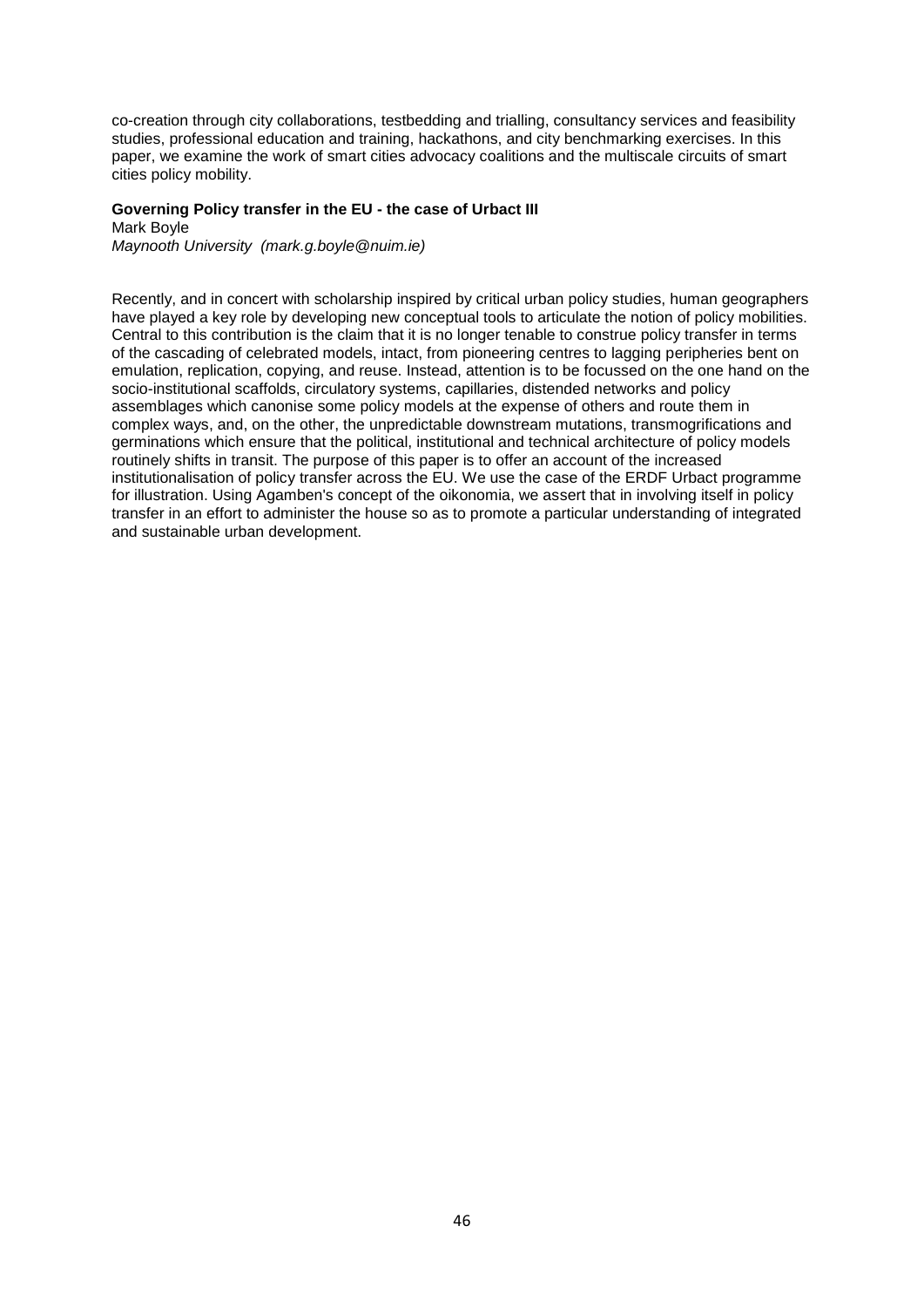#### **Session 7b: Healthy Natures**

Friday May 5th 15:20-16:50 ORB Room 101

### **Growing fruit, vegetables and sustainability in urban community gardens** Sonya Agnew

*University College Dublin (sonya.agnew@ucdconnect.ie)*

Cities are facing increasing environmental, social and economic challenges. With urban population trends rapidly increasing, the continued drive for economic prosperity is having considerable implications for environmental and social well-being in relation to resource depletion, deteriorating ecosystems and many other challenges. Over the past three decades there has been a resurgence in different forms of urban gardening. Indeed, there are abundant benefits attributed to urban gardening documented in the literature: providing a platform for cultural diversity and creativity, environmental activity, community involved food and nutrition education, mental health and physical well-being, community cohesion and regeneration, as well as providing much needed green infrastructure and publicly accessible green space in densely populated urban areas.

Employing a walk along methodology involving semi-structured interviews of 35 community garden spaces, garden members were asked to discuss their personal experiences and motivations for involvement in the community garden, their connections to other gardens and groups and alignments with city administration and decision makers. This paper outlines current research examining the potential role of community garden spaces in fostering new forms of urban sustainability.

#### **Green-Blue Infrastructures: A Health-Led Approach.**

Olodunsin Arodudu, Ronan Foley Michael Brennan, Gerald Mills, Tine Ningal, Malachy Bradley *Maynooth University, UCD and Eastern and Midland Regional Assembly (ronan.foley@nuim.ie)*

A large body of evidence exists showing that the provision of, and access to, a good quality environment has detectable health benefits. These benefits include, inter alia, reduced stress and stress related illness, increased physical activity and higher self-reported satisfaction. While the presence of green and blue infrastructure (GBI) has been shown to improve health outcomes, consensus is lacking in the literature as to the magnitude-of-effect GBI elements, such as parks, street trees, etc., have on the health of populations. Additionally, most research in this area tends to be "GBI led", that is studies are performed where GBI data is available. This research seeks to examine the GBI/health interaction from a "health-led" direction, i.e. sites of interest have been chosen based on existing health data, with subsequent characterisation of the GBI elements in these sites of interest. Drawing on international research and best practice, this paper models environment/health interactions by identifying areas with high and low indicators of health and then characterising the GBI elements of these areas, thereby identifying the elements and configurations of elements contributing to these health outcomes.

### **Deprivation and Trees: spatial inequality of urban tree canopy cover in Dublin city.**

Mike Brennan, Gerald Mills & Tine Ningal *Eastern & Midlands Regional Assembly (1st Author), UCD (Other Authors) (mbrennan@emra.ie)*

The network of urban vegetation present within a city, often termed the 'green infrastructure', has become increasingly recognised as crucial the health and well-being of urban residents. Urban green infrastructure provides a host of physical, economic and social benefits; including climate regulation, air pollutant reduction, increases in property price, and relaxing spaces to name but a few. Urban trees represent key components of any city's green infrastructure, and can provide many of the benefits of green infrastructure even in isolation.

Accompanying the increased recognition of the importance of urban trees and green infrastructure to urban residents' the health and well-being, there has been a parallel realisation that access to green infrastructure (and the benefits provided) is often not equally distributed among different socioeconomic groups. Indeed, multiple studies have described situations where the quality and quantity of green infrastructure present in a location is inversely correlated with socioeconomic advantage.

Given the recognised benefits, there has been mounting emphasis in many countries to increase urban green infrastructure and in particularly urban trees. The challenge for policy makers then becomes to identify areas with the least amount of, and hence greatest need for, green infrastructure.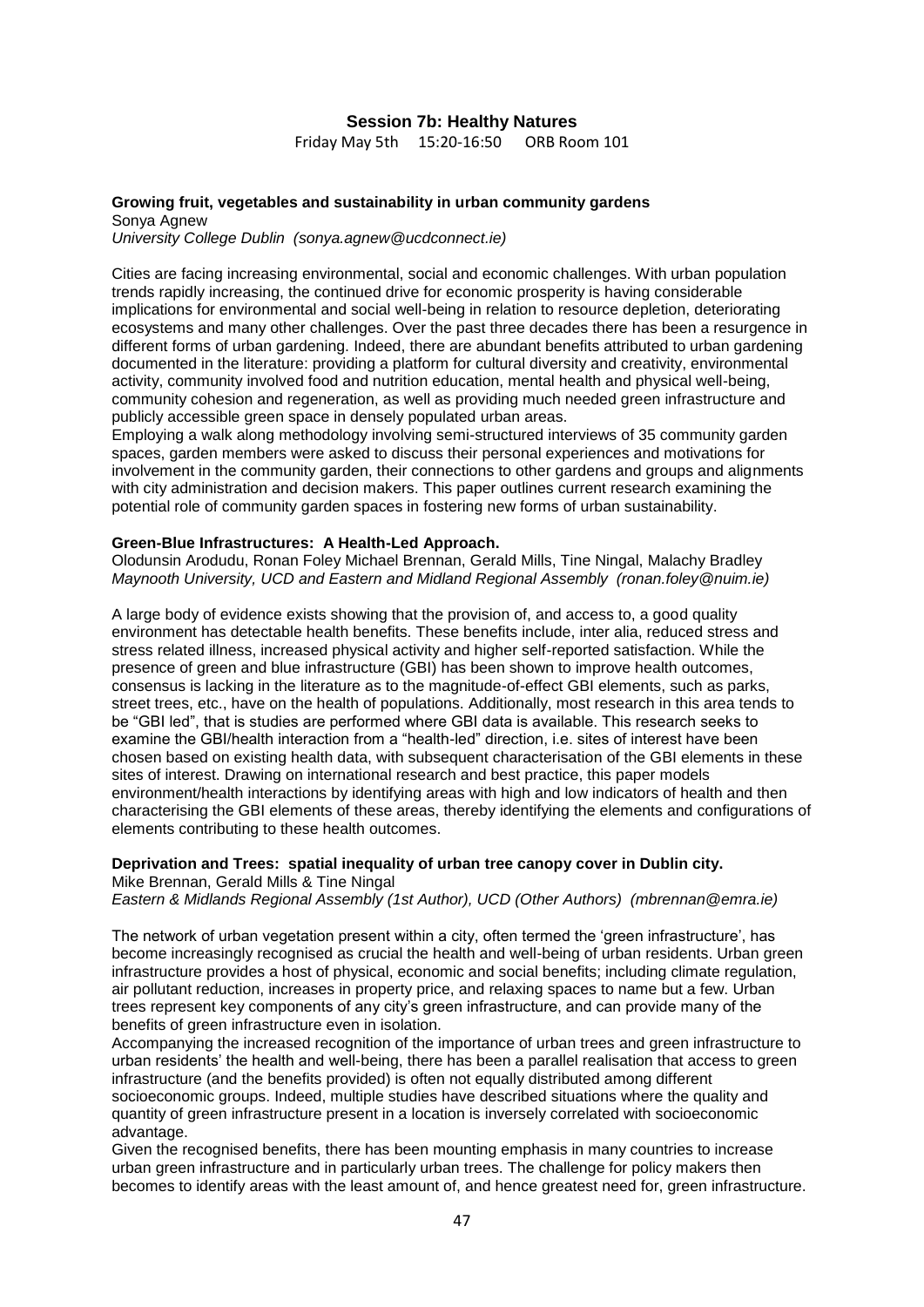In this paper, we present; 1) a city level assessment of one green infrastructure element (urban tree canopy cover) for one European capital (Dublin, Ireland), 2) examine how tree cover relates to measures of socioeconomic deprivation in this city, and 3) discuss the potential for increasing urban tree cover within areas currently impoverished in this resource.

### **From 'distribution' to 'opportunity': Planning for inclusive green spaces**

Owen Douglas, Mick Lennon and Mark Scott *University College Dublin (owen.douglas@ucd.ie)*

A considerable body of research has considered the potential positive health benefits of environmental 'goods', such as access to 'nature' and the distribution of urban green space. While much of this research has identified the varying health benefits of living close to green space, many studies have shown that the existence of green space in a locality does not necessarily equate with a health-promoting environment. Hence, this paper adopts a more nuanced approach to analysing the intersections of public health and green space by reflecting on the need to move beyond an overriding concern with equity in the spatial distribution of green spaces towards a focus on the quality of those green spaces provided. The paper thereby resonates with recent calls in environmental justice literature to move past a simple focus on 'distribution', and engage more fine-grained studies focused on issues of 'opportunities' and individual agency, functioning and well-being when examining the goods potentially offered us by the environment. This line of reasoning is reinforced by research which has demonstrated that differences in age, gender, cultural background and socio-economic status influence a person's relationship with green space. This suggests that the planning and design of green spaces should focus not only on provision, accessibility and distribution, but on design interventions that complement proximity by enticing people to use green spaces to enhance health and well-being.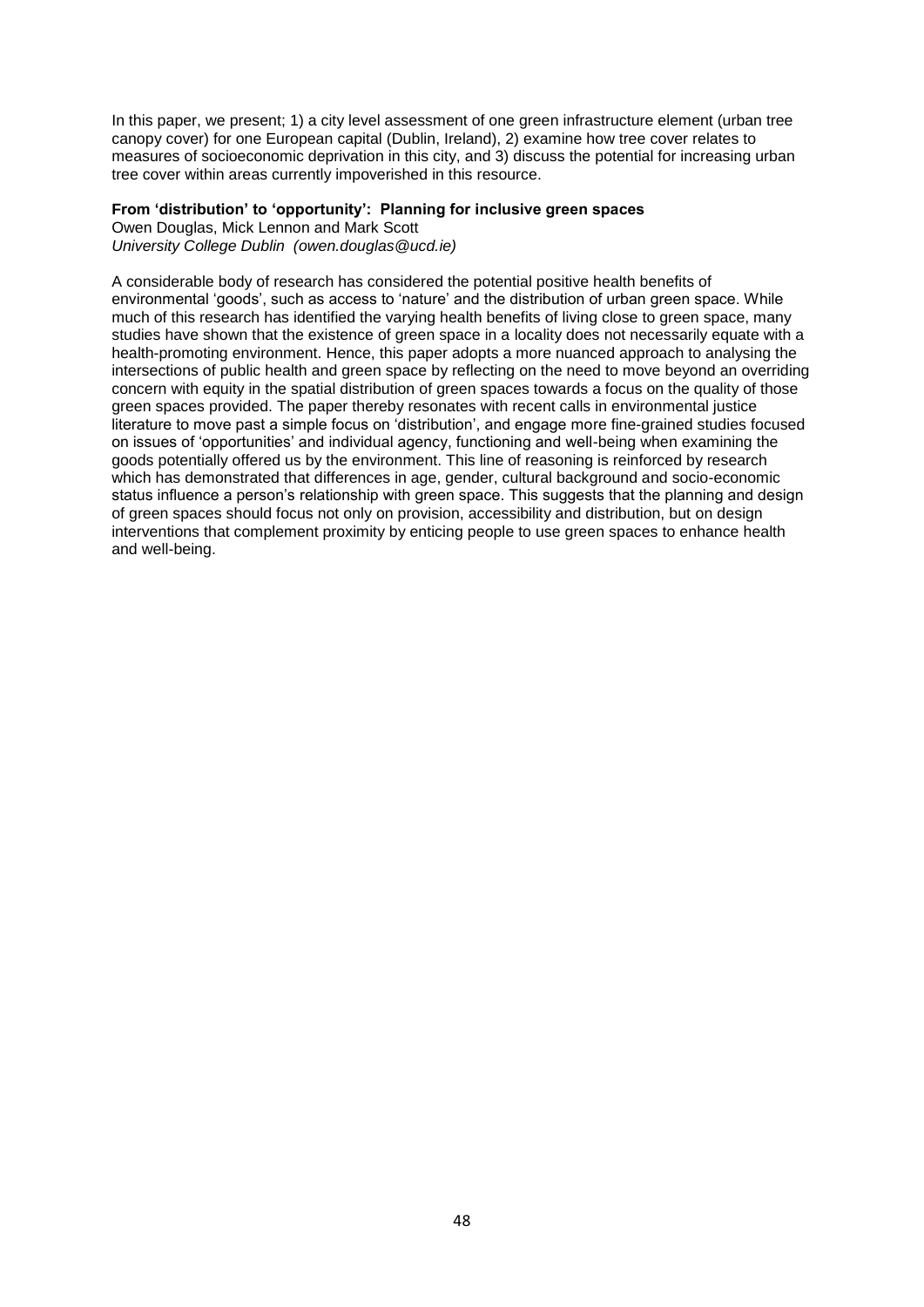### **Session 7c: Rural Revitalisation: Valuing Local Heritage Communities (2)**

Friday May 5th 15:20-16:50 ORB Room 255

### **Heritage led regeneration during the age of austerity**

Liam Mannix *The Heritage Council (lmannix@heritagecouncil.ie)*

How do you help regenerate historic rural towns when the budget you operate has been cut by almost 80%? This was the challenge facing the Irish Walled Towns Network (IWTN) and the Heritage Council in general with the collapse in employment and public funding in 2009/2010. The reaction was to totally re-evaluate how our resources were focused and to instead concentrate on empowering local communities through education, advice and the strategic use of our remaining funds. Ultimately, these efforts led to the IWTN being awarded the EU prize for cultural heritage/Europa Nostra awards in 2013. At present, the IWTN is undergoing a period of renewed change as it becomes the Historic Towns Network. Charged with being the leading network for heritage led regeneration of Ireland's rural towns, the new and expanded network has expanded goals and a moderately enlarged budget. During this presentation, Liam will talk about how the network has dealt with the challenge of change and how it has helped its member towns to at least partially recover.

### **Myths, Facts and Hidden Heritage – Revitalising rural areas by leveraging local assets to reveal people and place.**

Mark Rylands

*South Tipperary Development CLG / UCC (markrylands@stdc.ie)*

Peader Kirby, once stated that "most of us live our lives as strangers in our own land". While he was directly discussing our relationship with the Irish language, that same sentiment could be applied to any discussion of our relationship with that all-inclusive term, 'Irish Heritage'. This term, inter alia, as defined in the 1995 Heritage Act, includes monuments, archaeological objects, heritage objects, architectural heritage, flora, fauna, wildlife habitats, landscapes, seascapes, wrecks, geology, heritage gardens and parks, and inland waterways. In such an all-encompassing area, few people could be classified as experts in 'Heritage'. Few people could be expected to know as much about a flower as they do about their language, or about the architectural style of building or the potential damage of introducing new floral or faunal species into an area.

This paper explores how one small community group in Tipperary (Knockmealdown Active) sought to address this knowledge deficit as they began to explore their own local heritage using a variety of local volunteers and labour activation participants. Through fundraising they began to leverage those funds, from LEADER and County Councils grants, to host a range of activities and projects, the results of which were used to produce maps, DVDs and even graphic novels, all of which contribute to a greater understanding of what makes any place special. This paper further explores the role that such groups can play in using local heritage to revitalise and develop those rural areas that are off the beaten tourist tracks.

#### **Beyond Beauty: Landscape Appraisal and Planning in Rural Environments** Karen Ray

*University College Cork / Brady Shipman Martin, Cork (ray.karen@gmail.com)*

The management of change in rural areas is now as integral a focus of planning as urban land use. Over the past few decades, rural planning has adopted an increasingly value-laden and environmentally sustainable approach. Regardless, in the context of landscape management, the essence of rural areas can become overshadowed by broad and somewhat dated appraisals of landscape which underpin both local and strategic policies, and at the expense of meaningful engagement with heritage, vitality, and above all distinctiveness. This paper examines some of the tensions and discords that often emerge between themes such as natural versus built heritage, scenic beauty versus socio-economic issues, progress versus conservation, and physical versus intangible value layers. Building on these themes, it further examines the scope for enriching how we engage with the rural in routine planning, ensuring the longevity of both beauty and vitality in these living landscapes.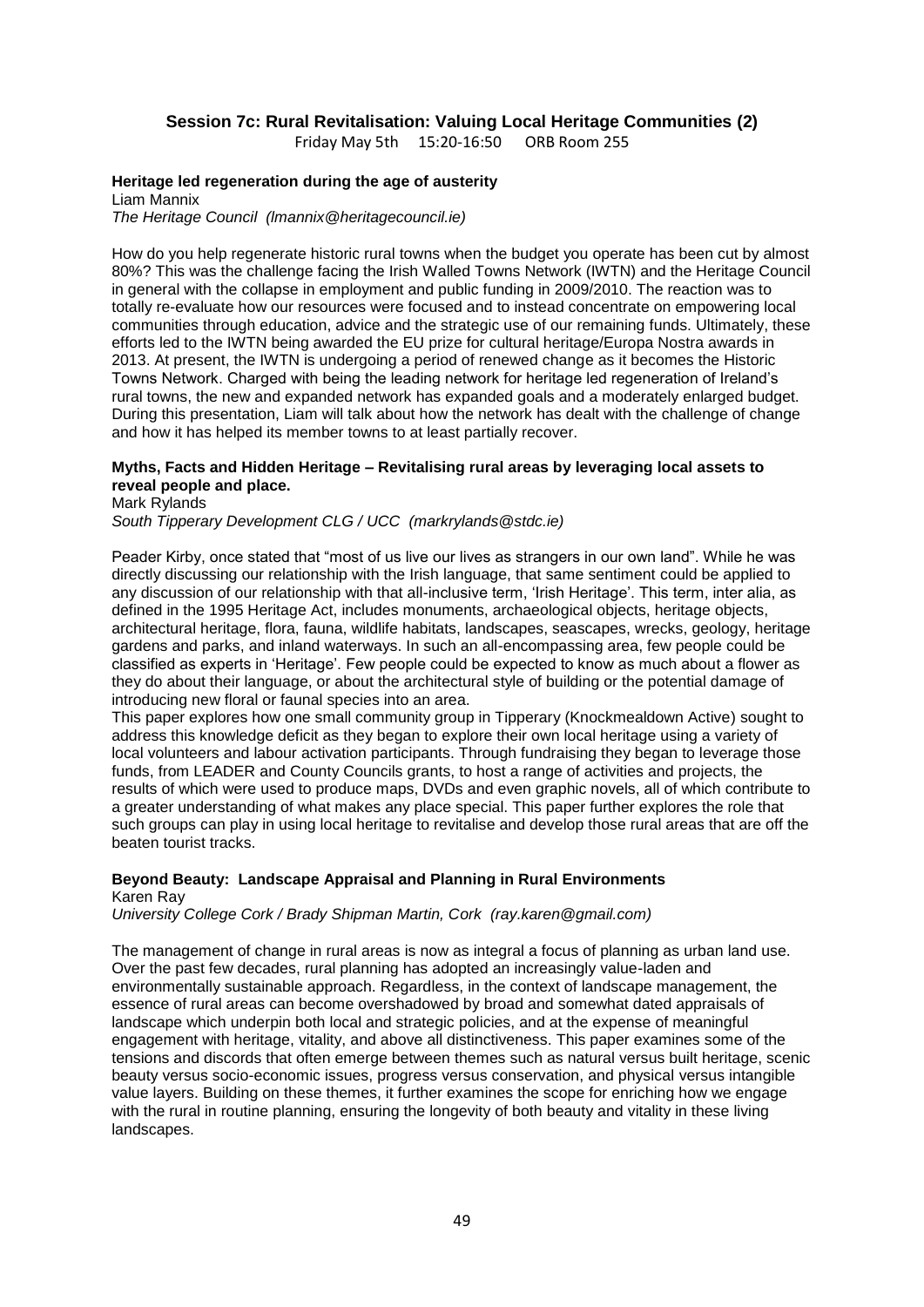#### **Session 7d: Disrupting Imagined Geographies: Media, Power and Representation**

Friday May 5th 15:20-16:50 ORB Room 132

### **Discourse or rhetoric? Framing the "others" from humanitarian perspectives** Gerry O'Reilly

*DCU, SH&G (gerry.oreilly@dcu.ie)*

Framing the "others" is an integral part of cultural dynamics within any society. Social and political scientists including Chomsky (2002, 2015), Said (1978), Foucault (1966, 2009) and Gregory (2004) have researched this from various perspectives including power narratives and 'manufacture of consent' so helping to deconstruct geographical, cultural and political orthodoxies. This has contributed to diverse understandings of crucial development, humanitarian and human rights issues whose narratives were once the preserve of state and 'commercial' media, but sometimes being challenged by NGOs. Now with the Digital Revolution, ever-more multitude voices are seeking to be heard occasioning 'other' perspectives. While this is laudable from humanitarian perspectives, cacophony may clash with fake news and the production of new 'orthodoxies'. In this context, the perceptions of 40 third level Geography students will be explored with emphasis on Ireland's Department of Foreign Affairs – Irish Aid, Amnesty International Ireland and MSF (Médecins Sans Frontières/Doctors without Borders).

### **Deconstructing Crisis: Refugees, Representation, Responses**

Ryan Brown

*National University of Ireland, Galway (NUIG) (ryanbrowne1990@gmail.com)*

Humanitarian campaigns have the discursive power to represent, construct and ultimately script the lives of distant people and spaces outside of the West (Said 1978). Amnesty International's, When You Don't Exist (2012), Amnesty Poland's, Four Minute Experiment (2016), Save the Children's, Most Shocking Video Today (2014) Action Aid's, Help Keep Children Warm and Dry (2016) and Trócaire's This is Our Exodus (2016) are targeted campaigns that focus exclusively on the 'refugee/migrant crisis' in Europe. This paper will examine how the figure of the refugee, the migrant, and the child are constructed within these films, considering how these constructions account for a critical understanding of current migration patterns into Europe. The analysis will demonstrate how the campaign footage produces a homogeneous and collectivised refugee experience that ultimately ignores the more complex and nuanced reality of the situation. This has the effect of marginalising and alienating a significant proportion of refugees and migrants from the narrative, namely those individuals travelling from sub-Saharan Africa. Looking across a broad range of INGO campaign material, the message from these separate organisations is the same: certain types of migrants are prioritised and valued over others. In creating a partial, reductive and collective narrative the organisations exclude and marginalise all those who fall outside of this scripting, not only limiting the subjects of the refugee, migrant and child, but in turn limiting the possible responses to the issues now surrounding the contentious label of migration in contemporary western society.

#### **Media Representations in 'The City After Terrorism'**

Anthony O' Reilly *University College Cork (anthony.oreilly@umail.ucc.ie)*

The media can be considered as an extremely influential actor in the propagation and reassertion of dominant ideologies, and a key agent in the shaping of discourse and public opinion. Additionally, as Dowling (1986) argues, a symbiotic relationship between the media and terrorism exists, while this has been reaffirmed by Rothe and Muzzatti (2004) who suggest that the media is intrinsically linked to terrorism, with the media existing as the epitome of 'terrorvision; a choreographer of violence, fear, revulsion and hatred' (p. 333). Subsequently, in the aftermath of a terrorist incident, the city becomes reconfigured and reassembled, with the media embodying a crucial role as a key actor in the assemblage of contemporary urbanism in 'the city after terrorism'. This reconfiguration and reassemblage of the post-terrorism city creates a temporal juncture through which 'moral panic' can accumulate and embed itself within the city, culminating in an increased potential for hostility and intolerance towards 'the other' (Said, 1978; Hubbard, 2003). This process is directly linked to the media, and contributes to emerging socio-spatial divides. As such, this paper is based on research which critically analysed the media representation of the 2014 Sydney Lindt café siege and hostage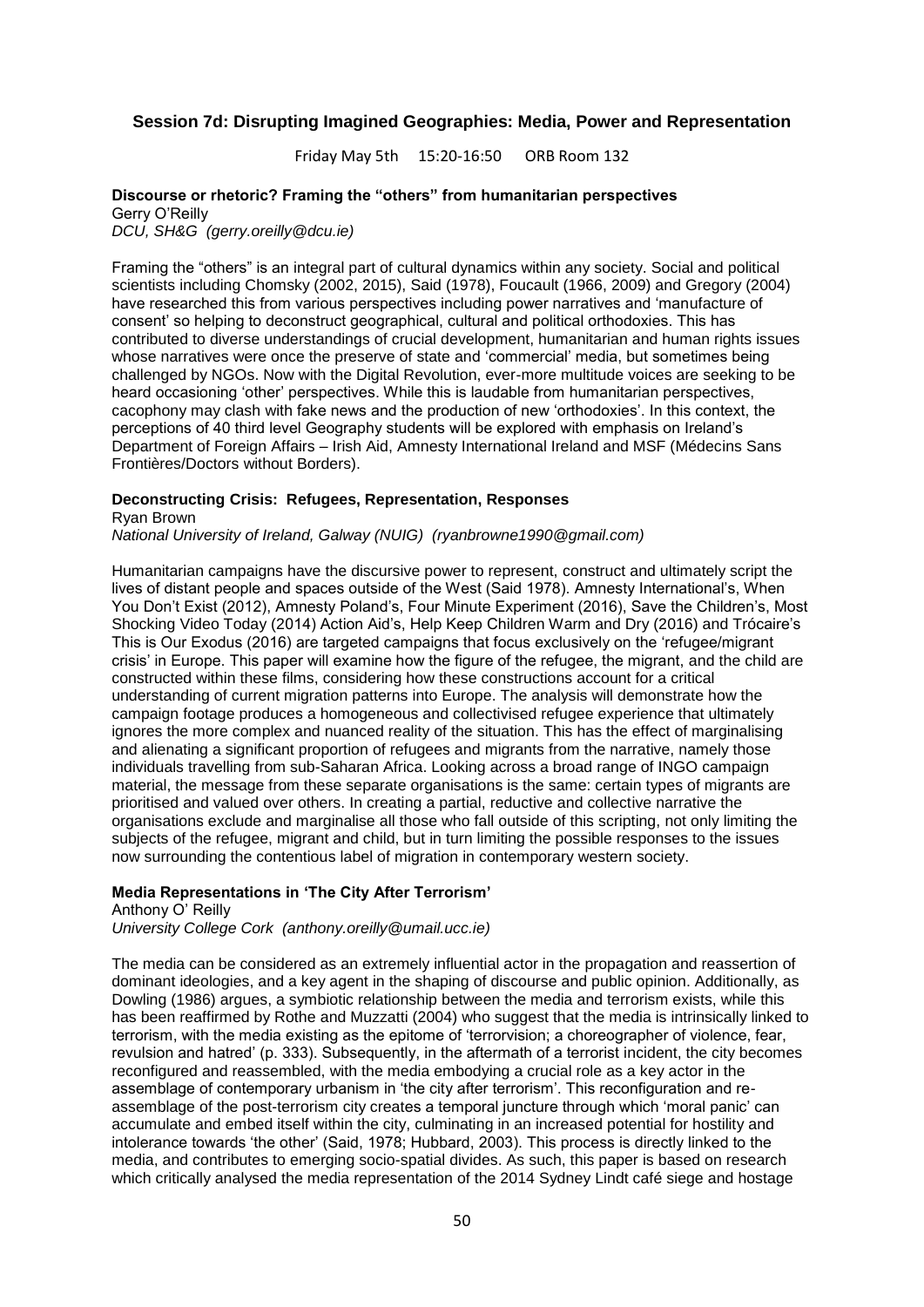crisis in The Sydney Morning Herald. Drawing on the analysis of 55 newspaper articles, 9 opinion letters, and 266 photographs from The Sydney Morning Herald in the immediate aftermath of the incident, this paper argues that while The Sydney Morning Herald has made a conscious effort to distance Islam from the siege, it has nevertheless failed to completely detach and disassociate the religion from the confines of terrorism. This is exemplified by the presence of a 'good' versus 'bad' Muslim dichotomy that has proliferated in the media reporting in the aftermath of the siege. The paper concludes by arguing that while there has been a shift in the representations of Islam by the media in the aftermath of a terror incident, representations are still considerably negative, reinforcing a Muslim 'other', and culminating in continued exclusion for the Islamic community

#### **Representing humanitarianism: Mediating alternatives across ambiguous discourses** Natasha Keenaghan

*National University of Ireland Galway (n.keenaghan1@nuigalway.ie)*

This paper considers how humanitarian work as both a discourse and a practice in the Global South becomes mediated in the Global North. In scripting hegemonic narratives about people and suffering, NGOs in particular have contributed significantly to a stock of knowledge that prioritises tropes such as pain, tragedy and helplessness in the public mind-set. As a result, donor expectations often fail to engage the local complexities and contextual nuance across Global South regions, priority is given instead to narrow goal-orientated interventions. This paper considers the role counter-geographies (Gregory 2005) can play in disrupting such hindering understandings of distant people and places within the current humanitarian context; in doing so highlighting the challenges posed by these reimaginings for traditional charity-based NGOs, and considering the emergence of social entrepreneurship as a potentially alternative discourse of humanitarian interventionism. Thus the paper proposes a project that offers a new perspective on the imagined geographies of humanitarianism interventionism.

#### **Lucid Geopolitics: playing with imaginative geographies of war**

Tara Woodyer and Sean Carter

*Portsmouth, UK; Exeter, UK (tara.woodyer@port.ac.uk)*

The important role of play and toys to warfare – as tools for recruitment and training, test beds for defence industry innovations, and strategies for legitimating and sustaining geopolitical logics – has been noted, but is yet to receive sustained investigation as a form of geopolitical representation and geopolitical culture. This is due, in large part, to play being frequently overlooked as an irrelevant aspect of people's social worlds. Yet it is precisely play's banal and taken-for-granted nature that often enables the domestication and sanitisation of military technologies and logics, and allows its role in popular imaginaries to go unchallenged. This paper examines how geopolitical cultures are (re)configured across a variety of scales, but especially in and through the space of the home, through attention to children's play with military action figures. It is argued that play and toys do not merely respond to geopolitical climates and cultures, but are co-constitutive of them. Moreover, by examining how children do not simply reproduce dominant geopolitical tropes, this paper argues that play is a useful mechanism for crafting more nuanced and critical representational practices than typically afforded in hegemonic media representations.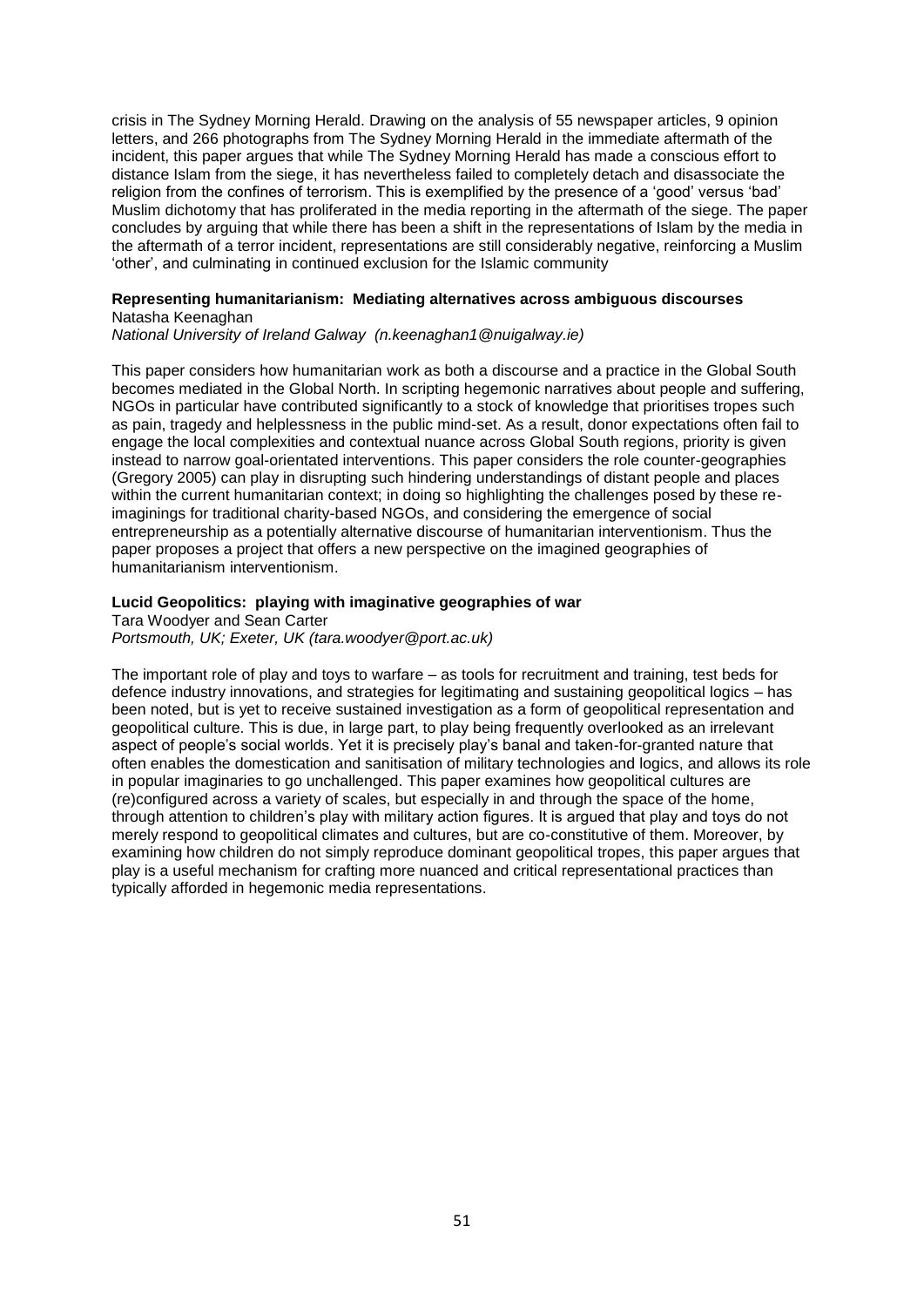### **Session 8a: Lived Spaces of Austerity (1)**

Saturday May 6th 9:30-11:00 ORB Room 156

#### **Lived experiences of resistance and solidarity among working-class communities in Dublin's post-crash gentrification.**

Lidia Manzo & Sinead Kelly *Maynooth University (lidia.manzo@gmail.com)*

Successive waves of entrepreneurial urban agendas have consolidated large-scale urban redevelopment projects, booming local housing markets and the gentrification of space as central pillars of urban policy. For many urban dwellers, these policies have intensified housing pressures and everyday experiences of displacement and affordability problems. This paper addresses the variegated impacts of neoliberal urban policies in the aftermath of Dublin's economic crisis, highlighting the responses of disadvantaged communities that are experiencing housing and other pressures in the current climate of welfare state retrenchments in Ireland. Dublin, a city dramatically transformed with the creation of new industrial, residential and financial spaces, vividly illustrates the contradictions of relying on a property-led or gentrification-based model, which in turn has served to create an unprecedented housing crisis. Drawing on a two-year field and participatory research project conducted in Dublin's inner-city Liberties area, we consider the extent to which gentrification processes in the aftermath of the property crash has created the space for grassroots activism. We analyse the intersections of affect, solidarity and community forms of support in the lived manifestations of crisis and resistance to gentrification enacted by working-class communities. Ethnography helps us understand why and how everyday relationalities of care become attached (and central) to alternative repertoires and community responses. The research highlights the key role that women have played in creatively and effectively organizing residents' activism to resist disinvestment in public housing. Finally, we reflect on the impact of our position and practice in the field.

#### **The Irish Water War: Ireland's Delayed Anti-Austerity Movement & New Spaces of Contentious Politics in Ireland.**

Rory Hearne *Maynooth University (Rory.Hearne@nuim.ie)*

This paper explores the actual every-day practices and outcomes of the contestation of austerity in Ireland using the case study of the 'water movement'. This movement emerged in 2014 in the form of community based protests against the installation of water meters and has become one of Ireland's largest social movements in many decades with a significant impact on the Irish political landscape in a very short period of time. This paper draws on the political theory of Laclau and Mouffe and framework of contentious politics (Featherstone, 2015) to analyse the way in which the movement constructed and articulated its antagonisms; its politics and impacts, explaining why it emerged 'late', explains it success by acting as a signifier for popular opposition to austerity, the framing through a human rights approach; the creation of a new strong working class and local community based protest action. Using a socio-spatial lens it assesses the success of the Irish Water movement the role of attachment to place and how it constructed itself via local, national and international scales and subaltern solidarities. The water movement represents a regime crisis in Ireland as it unified the majority of the Irish people into an antagonistic opposition to the hegemony of the elite. In an era of onslaught from on-going neoliberalism and austerity, this research into the reasons for success and significant achievements of the Irish water movement, provide an important contribution to the international literature focused on movements and struggles against neoliberalism and austerity.

#### **Subjectivity and the situated (re)production of urbanization through contested vacancy, housing and homelessness in post-crisis Dublin.**

Cian O'Callaghan & Cesare Di Feliciantonio *Trinity College Dublin (ocallac8@tcd.ie)*

In the context of calls for a theory of "planetary urbanisation" (Brenner and Schmid, 2015; Merrifield 2013), we argue that more attention needs to be paid to the lived realities of austerity and their asoociated impact on urban politics. In this paper we respond to the need to "bring an 'other' urban studies… more fully into being", and take inspiration from calls for an urban theory that is "provisional"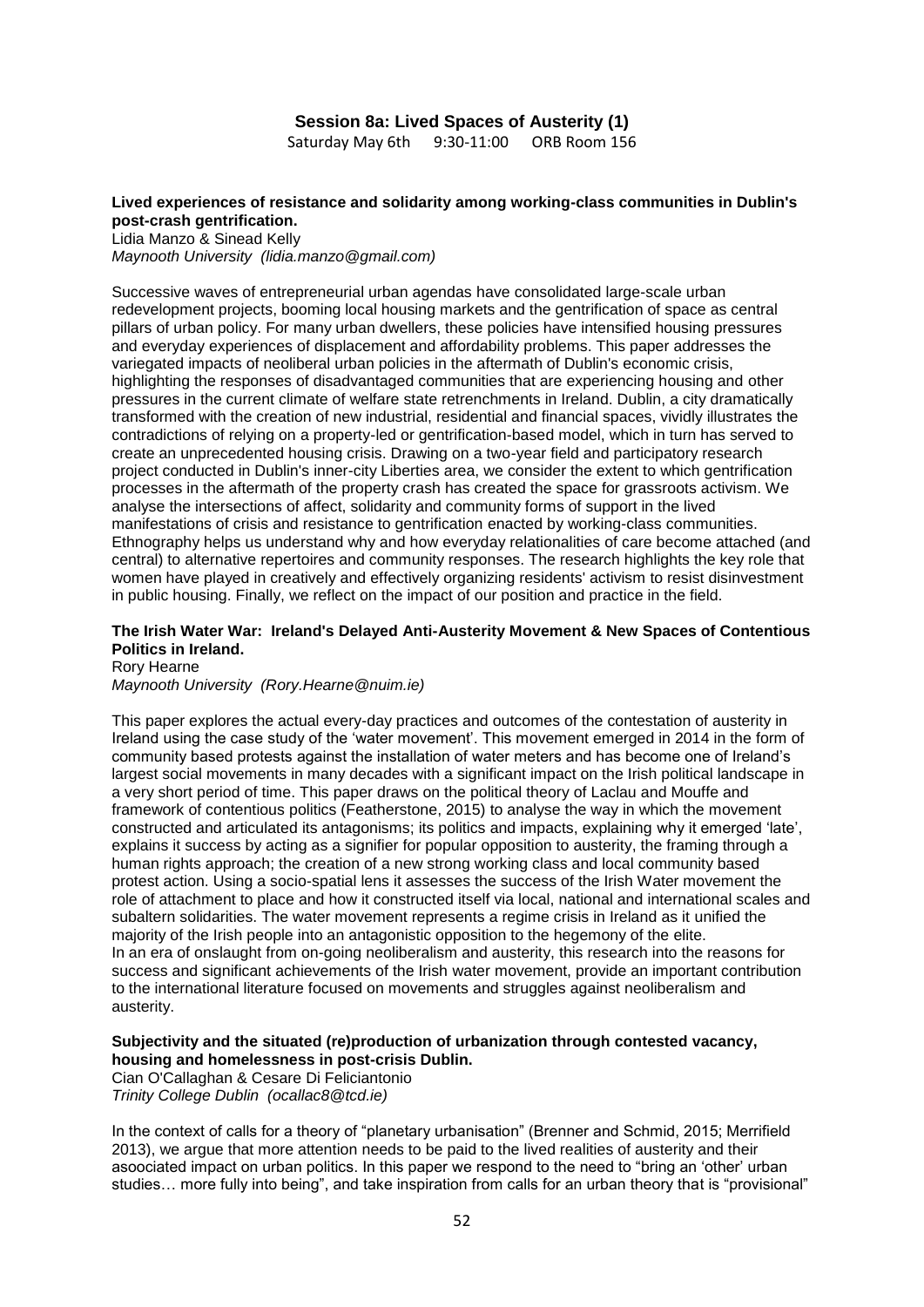and informed by a "feminist mode of situated knowledge production" (Peake, 2015). We focus our analysis on contestations over the reuse and remediation of vacant spaces following Ireland's property crash, and their relationship with an evolving homelessness and housing crisis. A key political antagonism has emerged in Dublin between the persistence of vacant properties/space and growing levels of "family homelessness". This crisis disproportionately affects single parents, especially women, and their children. In response, a core component of recent housing activism has centred on redressing the stigma of homelessness through practices of care, community, and solidarity. The contestations encapsulated in these practices – which encompass both political action and everyday life – have been instrumental in remaking normative discourses of homelessness, along with related questions of who has a 'right to housing' in the city. Thus, these situated practices of (re)producing subjectivities play a crucial role in producing new forms of post-crisis urbanization. Placing these practices as central to situated urban theorising, we argue for an approach to urban scholarship that is positioned at the fluid and evolving interface between the "context of context" of neoliberal capitalism and the messy and complex praxis of political struggles and everyday life.

### **Constructing austerity experiences: connecting the personal and structural through the lifeworld assemblage.**

Sander van Lanen *University College Cork (s.vanlanen@umail.ucc.ie)*

Although geography has widely engaged with Irish austerity, there is a relative absence of work on the qualitative and experiential aspects of austerity in everyday life. This paper develops and presents the concept 'lifeworld assemblage' as instrument to investigate lived experiences of austerity as grounded in an individual or group's social, spatial and structural context and their interactions. It is argued that a partial return to and redevelopment of humanistic geography offers the opportunity to investigate the changing meaning, value and experience of place within the structural disruptions of austerity and recession. Specifically, the lifeworld is developed critically to integrate structural transformations and their everyday consequences as mediated by social and spatial contexts. Building on in-depth interviews with disadvantaged urban youth from Dublin and Cork, a comparative approach enables to establish the urban geographies of austerity experiences, while simultaneously challenging the overwhelming focus on Dublin in Irish austerity research. The lifeworld assemblage interrogates the structural disruptions of everyday life while remaining sensitive to the personal, subtle and fine-grained variations austerity experiences, it investigates the plethora of austerity experiences by disadvantaged urban youth, embedding them within the structural context of Irish austerity.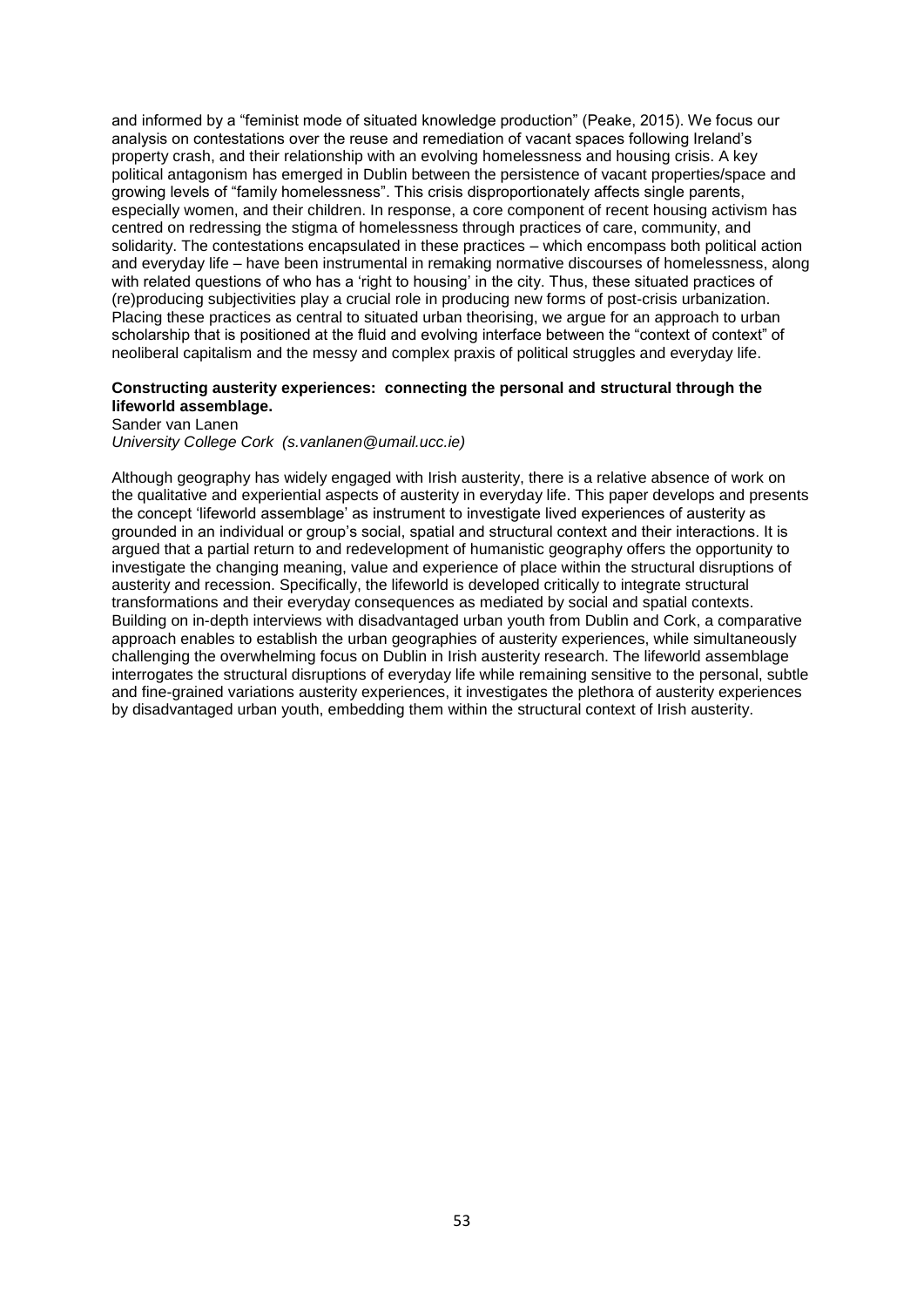### **Session 8b: Innovating and Disrupting Geographical Research Methods**

Saturday May 6th 9:30-11:00 ORB Room 101

#### **Characterization and monitoring of forest disturbances in Ireland using active Microwave satellite platforms**

Preeti Balaji *University College Cork (preet.balaji20@gmail.com)*

Accurate assessment of spatial extent of the forest cover is a crucial requirement for quantifying the sources and sinks of carbon from the terrestrial biosphere. A reliable system is needed for quantifying land use changes for global GHG models and reporting requirements. The constant cloud cover in Ireland is not a hindrance to Synthetic Aperture Radar (SAR) which is also an active sensor, being independent of solar illumination. The Advanced Land Observing Satellite (ALOS) Phased Array Lband SAR (PALSAR) launched in 2006 has been successfully used for forest disturbance mapping, however very few studies have investigated the potential of SAR for forest monitoring in sparse and fragmented forest landscapes. Forest/Non-forest maps were generated on selected study sites for the years 2007-2010 using a Random Forest (RF) machine learning approach. Due to the lack of annual ground truth data availability, a data driven approach was used to monitor the disturbances within the forest sites identified by the RF algorithm. The ISODATA clustering algorithm was used to derive clusters indicating a change in the signature of the SAR backscatter. The clusters corresponding to a disturbance event showed a change in the SAR backscatter profile. The methodology was then transferred and tested on the recently launched ALOS-2 data. Using ALOS-2 and ALOS-1 images, deforestation and other disturbance information will be extracted. Along with other new SAR sensors, there is potential for annual forest monitoring in Ireland on a national scale.

#### **Mapping digital contention networks: social media, GIS, and the anti-water charges movement in Co. Dublin**

Grainne Nic Lochlainn *NUI Maynooth (grainne.niclochlainn.2017@mumail.ie)*

Digital contention is online activity which attempts to influence how sociocultural/political issues are addressed in twenty-first century societies. Geographers and geographical approaches have a rich history in the study of contention and social movements, but modern digital contention networks raise a number of profound geographical research challenges. This paper addresses these challenges in the context of the anti-water charges movement in Dublin, which has (and continues to) draw extensively upon public Facebook groups to create online social spaces and strategies going beyond co-ordinating offline activities and/or digital protest. Using the anti-water charges movement case study, the paper engages with digital contention from a geographical perspective and explores the process involved in geographically researching and interpreting digital contention in the twenty-first century. Methodologically, digital contention research involves the adaptation of existing approaches as well as the invention of novel research techniques. Grounding these methods in traditional and/or new theoretical frameworks requires a willingness to explore (and sometimes reimagine) conceptualisations of sociospatial 'reality'. The paper discusses how these alternative/adaptive methodological and theoretical considerations can inform innovative uses of GIS and social media studies within the discipline.

### **"Entrer, sortir, traverser". A visual ethnography at the margins of the city** Elisabetta Rosa

*Université catholique de Louvain (elisabetta.rosa@uclouvain.be)*

What does a visual methodology add to an ethnographical research at/on the margins of the city ? How does it affect our knowledge of the field and the consequent representations? How does the positioning of the researcher articulate when she/he uses a camera, specifically when urban margins are concerned?

This paper comes from my recent research on urban margins and is based on a visual ethnography that I conducted in Marseille between 2015 and 2016 with a Romanian Roma family living in a squat. The documentary Entrer, sortir, traverser (Going in, out, through - Marseille, 2016, 36') is the result of this experience at the crossroads of relational pragmatism and more-than-representational theories. These two theoretical approaches underline, in particular, the progressive character of knowledge that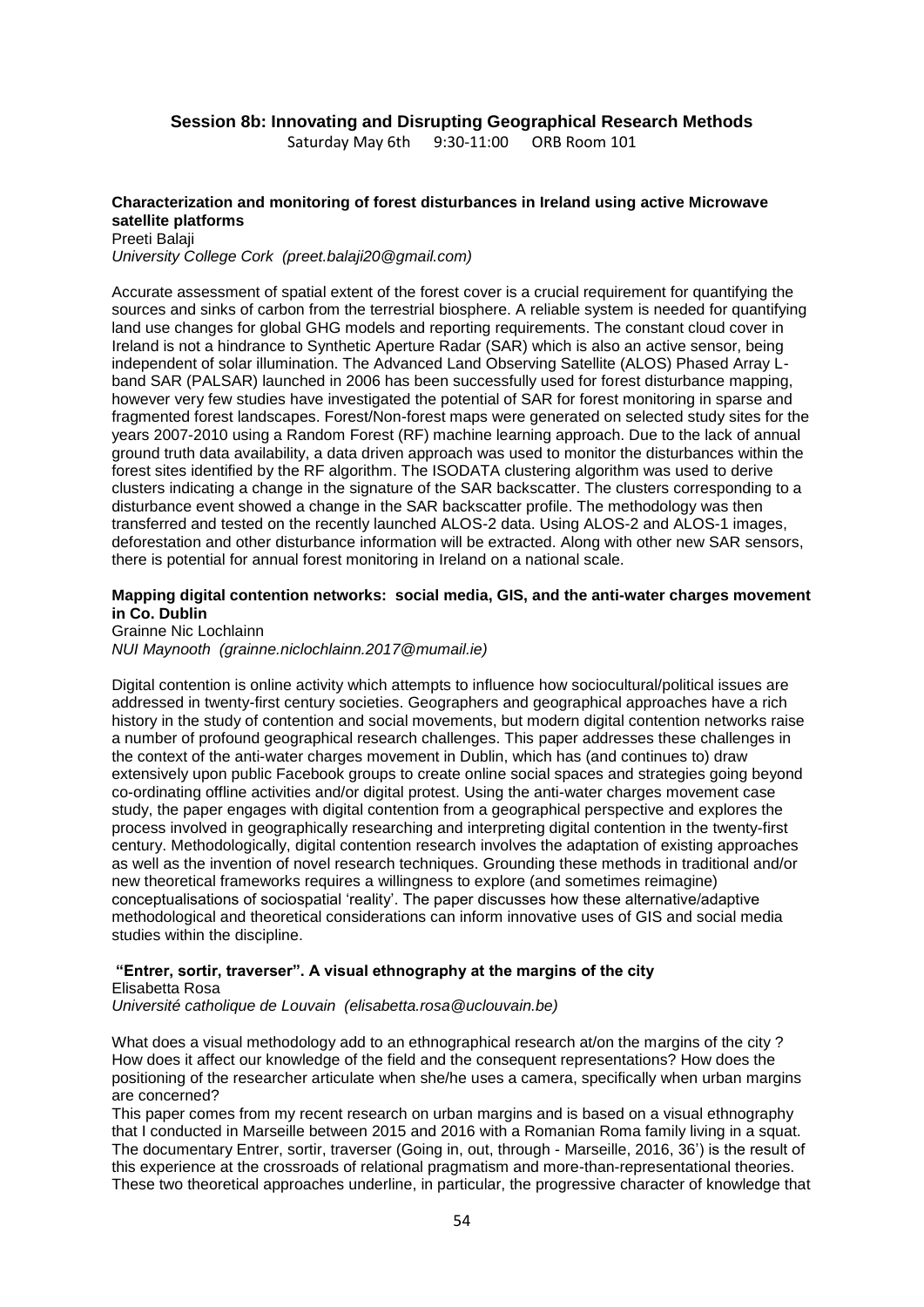is made through the body and the experience, as well as the relational nature of knowledge that comes from the relationship we have with others (people, objects, environments). Based on this framework, the documentary builds on the experience of marginality of the Roma people I met, as well the one I personally did within the field. In other words, the guiding thread that forms the narrative of the film is played around the encounter: between the Roma people, the margins, the city and I. Today, the spatial and temporal distance makes it possible to rethink the experience I made, both of the field and the documentary, proposing my reflections on:

- the epistemological issues I faced during the field, which question the positioning of the researcher vis-à-vis of her/his research subject, particularly when marginality is at stake;

- the opportunities and challenges that a visual methodology entails in terms of knowledge, representation and communication of a research;

- the opportunities and challenges that a camera involves as a machine-tool within a research field.

### **Expanding the Archives; Social Media Data Harvesting for Human Geography'**

Rosie Howlett Southgate

*UCC (111454782@UMAIL.UCC.IE)*

Geographies of asylum and refuge have evolved into a study of the convoluted, everyday entanglements of law, policies and politics as they play out in the lifeworld of an individual. Geographical research methods have similarly expanded into a more diverse array of options, including in recent years the online world of social media data. Asylum seekers in Ireland occupy a complex position within the political sphere, as they are situated physically within Irish society (unlike the 'holding centres' employed by many countries, away from their sovereign shores) but they are marginalised and excluded from meaningful integration into Irish society as they have no right to work. This system of 'Direct Provision' has been critiqued as a "space of exception" by (Lentin, 2016) where people's lives and deaths (61 since 2004) slide under the societal radar without due investigation from governmental departments. The privatization of Direct Provision and the enforced reliance of its inhabitants on welfare payments has led to discrimination, myths and anxiety around asylum seekers in Ireland. To investigate the more intricate dimensions of this discrimination, the study to hand utilises social media commentary and analyses the trends emerging online through NVIVO software. This is a novel way of 'doing' political research as it expands the field to include digital, ever-evolving archives of social media commentary. It also provides filter-free, primary attitudinal data on current asylum policies and politics as stories break in online news outlets, providing a nuanced pictures of the true spectrum of views on asylum in Ireland. However, it simultaneously raises issues of rigour in analysis and ethical questions in the use of personal data for research purposes.

#### **Maps and Apps as Pedagogic Tools**

Aoife Corcoran

*UCD School of Architecture, Planning & Environmental Policy. (aoife.corcoran1@gmail.com)*

Traditionally geography focuses on understanding the world around us with a strong emphasis placed on the relationship between people and place. Mapping has been a fundamental research tool for geographers allowing them to visualise the spatial relationships they seek to understand and acting as a key method for engaging people with place. This is evident in the work of Patrick Geddes and his promotion of surveying methods in the early 1900s as part of his pioneering town-planning, and the work of the early Irish Geographer T.W Freeman in the 1930s with his Land Utilisation Survey and land-use map of the Dublin region. Geddes's aspiration was to democratise mapping, and to engage the ordinary citizen with their locality whereas Freeman's focus was on engaging students with the world around them through fieldwork and surveying.

Integrating and translating the ambition of both men into the present day, this research explores a prototype crowd sourced web mapping app for surveying underused urban spaces. The emerging methodology, trialled by groups of students from a range of disciplines in Aarhus and Dublin, is discussed. The paper focuses on a reinterpretation of the thinking of Geddes and Freeman as a stimulus to the development of techniques to promote student engagement with their immediate surroundings. It looks at the use of crowd sourcing and interactive mapping as pedagogic tools to promote more effective ways of engaging with place, generating data and facilitating meaningful codesign. This work is part funded by Horizon 2020 "OrganiCity - Co-creating smart cities of the future".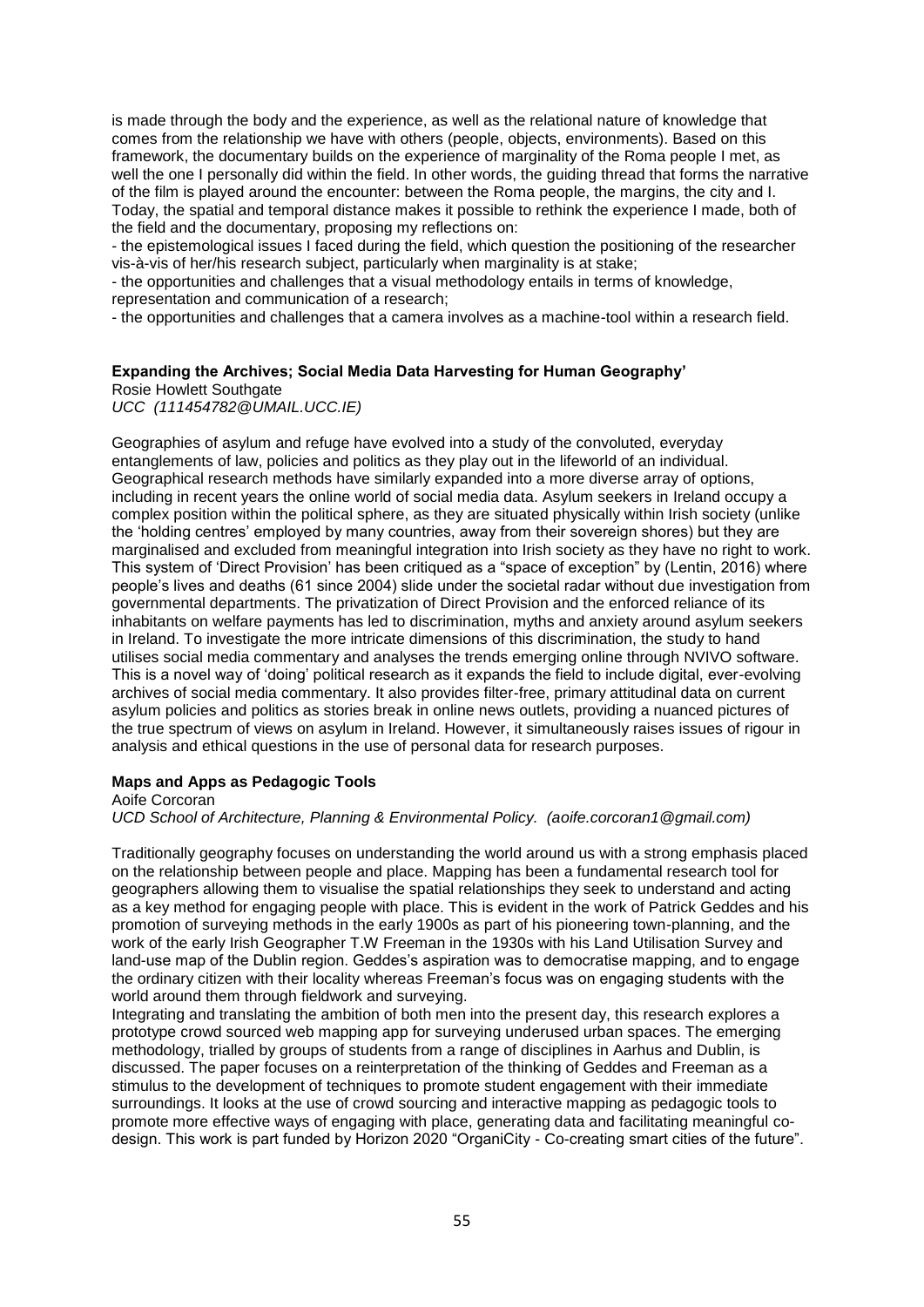### **Session 8c: Electoral Geography**

Saturday May 6th 9:30-11:00 ORB Room 255

### **The Eurovision Song Contest: Voting Patterns, Politics and Geography**

Adrian Kavanagh *Maynooth University Department of Geography (adrian.p.kavanagh@nuim.ie)*

Are voting patterns for the Eurovision Song Contest totally, or partially, determined by political concerns? This paper will tease out this question, while also considering aspects of the contest that are of interest from the perspective of political geography. Given recent changes in the voting system for the contest, there will also be a consideration, from a political geography perspective, of voting patterns evident in the jury vote and the public vote/televote.

#### **Best of both worlds? Identity, Place and Politics in the election campaigning of Sinn Féin** Caoilfhionn D'arcy

*Maynooth University (claire.f.mcging@gmail.com)*

Rosalind Brunt suggested identity politics is continuously "making and remaking" ourselves in relation to others. (Bondi,1993) This paper will explore how identity and place can redevelop and transform within politics, with particular reference to Sinn Féin which contests in both Republic of Ireland and Northern Ireland elections at a national and local level. It will illustrate how identity and place have an effect on voting behaviour and candidate selection in elections, where localism is also prominent. (Gallagher, 1980) Pile and Thrift see identity as a "political problem", representing those who can be seen as a minority in regards to gender, class and race. What will be argued is Sinn Féin give an opportunity to be a representation to those in this "minority". (Gregory, 1980)

I intend to firstly look at the role of identity and place in Sinn Féin and how this has benefited/ failed them in election campaigns by drawing on candidate selection and campaign methods. Secondly, I look to illustrate how Sinn Féin display Brunt's redevelopment of identity and inclusion with reference to the role of women in Sinn Féin. I suggest the possibility that Sinn Féin now hold an identity that not only promotes a "United Ireland Party" but displays a "gender-friendly" party also.(Coakley, Gallagher, 2010:178) Finally, I make a comparison of both electoral sides of the Irish border and outline the impacts and effects gender quotas, boundary changes, seat reductions and an overall "sense of place" have had on elections.(Agnew,1992) I will compare the similarities and differences between Sinn Féin electoral geographies in the North and Republic of Ireland with reference to election results. This will take a focus on General Elections in the Republic of Ireland and National Assembly Elections in Northern Ireland, concluding how a development of identity and place can both be a benefit and a disadvantage to a political party.

References:

Agnew, J.A. (1992) Place and Politics in Modern Italy. Chicago: The University of Chicago Press. Bondi, L (1993) Locating Identity Politics In: Keith, M. Pile, S., eds(1993) Place and the Politics of Identity.London:Routledge. Ch.5.

Coakley, J. Gallagher, M.(2010)Politics in the Republic of Ireland. Fifth Edition.London: Taylor & Francis

Gallagher, M. (1980) Candidate Selection in Ireland: The Impact of Localism and the Electoral System, British Journal of Political Science 10(4), pp.489-503. Available at:

http://www.jstor.org/stable/193572?seq=1#page\_scan\_tab\_contents

Gregory, D. (2011) The Dictionary of Human Geography.Fifth Edition.Oxford:Wiley- Blackwell. Keith, M. Pile, S. (1993) Place and the Politics of Identity.London: Routledge.

### **Political parties and women's recruitment as Dáil Éireann candidates, 2011-2016: the impact of localism**

Claire McGing *Maynooth University (claire.mcging@mumail.ie)*

The excessive localism that defines Irish politics has long been documented (O'Carroll, 1987), but few studies explore the impact of localism and brokerage on the selection women candidates for the Dáil. Few women have been elected to the lower house of the Irish Parliament over the years in comparison to men (McGing, 2013). Using a feminist institutionalist framework (Chappell, 2010; Krook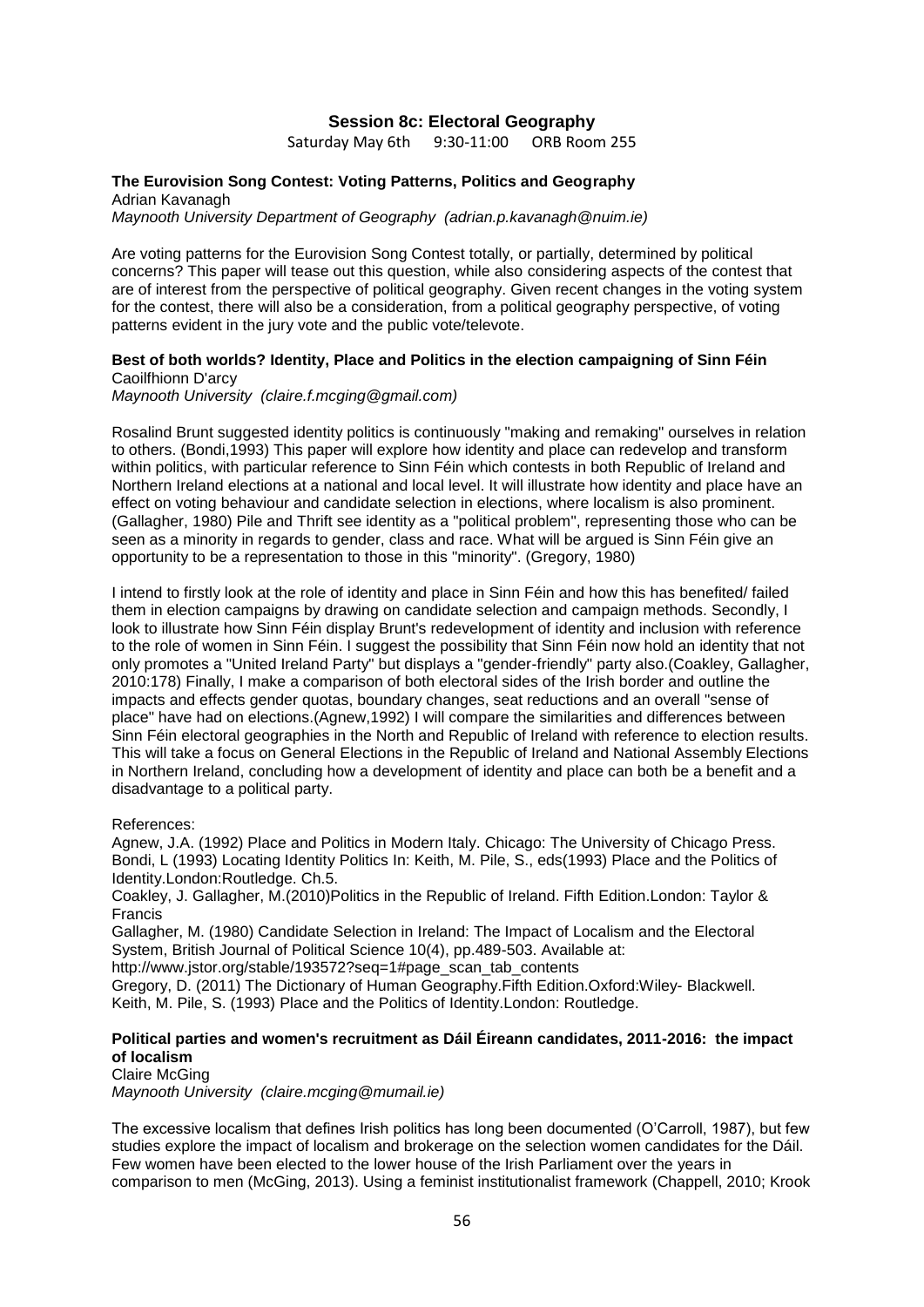& Mackay, 2015), this paper draws a distinction between formal rules (rules that are written down) and informal rules ('the way things are done around here') to assess how localism interacts with gender to structure political opportunities for women (and men) in different parties and different constituencies. The 2016 election was the first in which quota legislation for Dáil selections applied, specifying that parties must run at least 30 per cent women candidates or else surrender half of the state funding they receive on an annual basis to run their operations. The research finds that while legal quotas did result in an increase in the numbers of women selected, and thus elected, for the major political parties, the underlying informal gendered rules and norms within parties – the masculinised nature of local party democracy and a preference for 'local' men – remained embedded and in fact created a new layer of difficulty for women candidates. The Irish case shows that legal quotas, while changing or modifying the formal rules of the game, do not necessarily make an institutional difference where it is needed the most: at local levels.

#### **Political Disengagement, Under-Representation, and Spaces of Neglect in the Current Political System**

William Durkan

*Maynooth University (william.durkan.2014@mumail.ie)*

This report investigates the relationship between declining voter turnout trends and candidate location in recent Irish elections. While there have been a number of studies which identify and explore various socio-economic and demographic influences on declining voter turnout rates, the impact of candidate location holds an increasingly influential role in this respect and is in need of further analysis. This is particularly relevant as the Republic of Ireland currently has the lowest political representation level since the foundation of the state, close to the constitutional limit of one TD per 30,000 members of the population, a factor which directly influences candidate location. Analysis of marked electoral registers at a sub-constituency level allows for the identification of areas which display declining voter turnout trends and political disengagement. Mapping this information using G.I.S. software allows for comparison with General Election candidate locations. There is a strong correlation observed between declining voter turnout rates and candidate location, especially in constituencies which have a clear urban/rural divide, such as those in the Dublin City commuter-belt area. This trend not only impacts on political representation and engagement in specific spaces of political neglect, but also raises administrative issues when addressing constituency boundary changes and subsequently the impact of these changes in a given locality. A suggested solution to this issue is an increase in the national number of political representatives, a solution which may also have positive implications in other aspects of the current electoral system.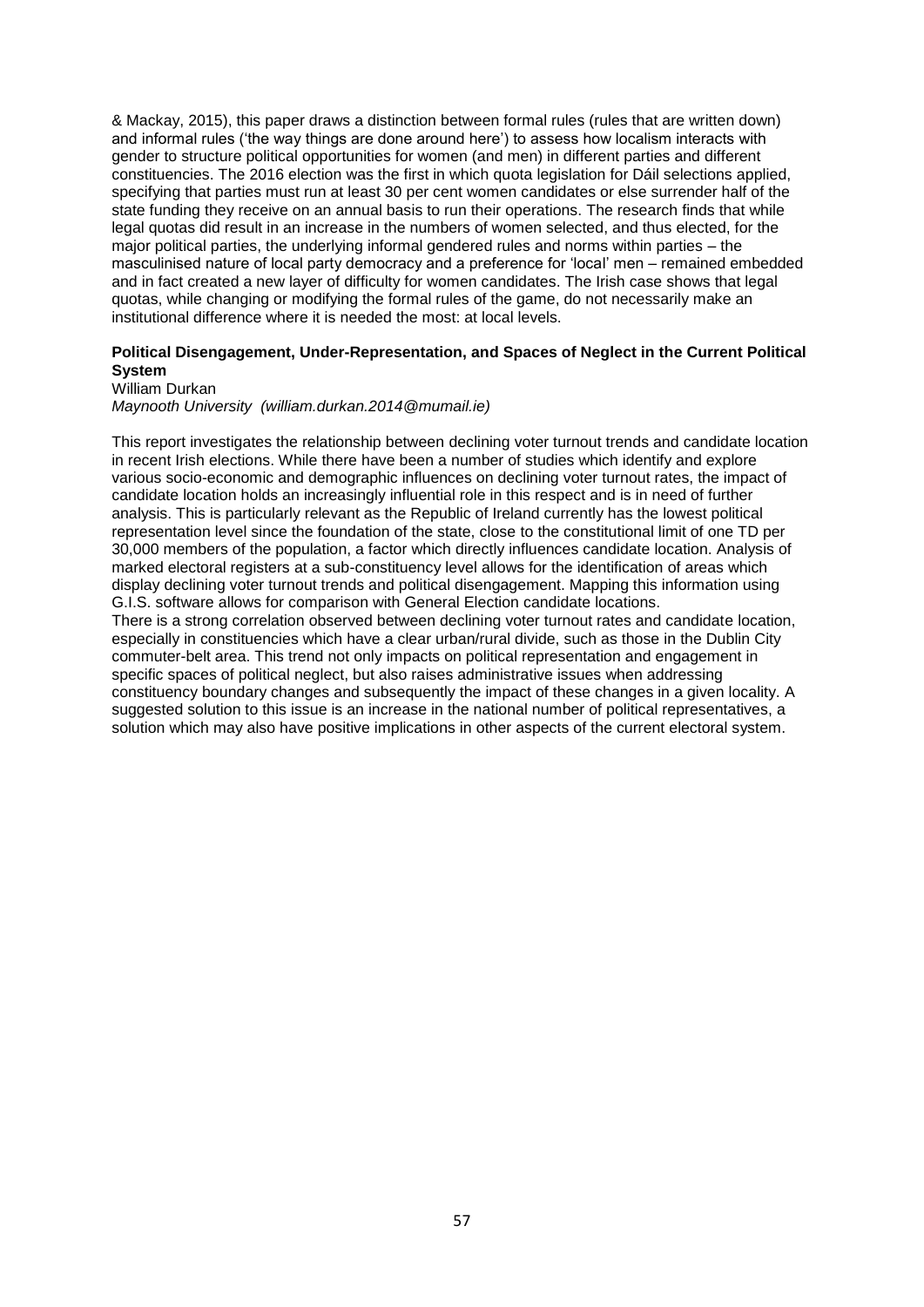#### **Session 8d: Disruptions and the Urban Environment**

Saturday May 6th 9:30-11:00 ORB Room 132

### **Climate Change impacts on Heat Exposure Across the Greater Dublin Region**

Alexander, Paul J.; O'Dwyer, Barry; Nolan, Paul;

*Environmental Research Institute / MaREI, University College Cork & Met Éireann (paul.alexander@ucc.ie)*

With the majority of the global population now residing in urban areas, assessing the risk of future climate changes must now focus on fine-scale conurbations where there is a concentration of people and vital critical infrastructural assets. Even with ever increasing spatial and temporal resolutions, general circulation models and regional climate models are presently unable to resolve fine-scale processes, therefore exclude important heat and moisture exchange processes unique to cities and/or do not capture intra-urban variation. Yet, such information is urgently required to carry out risk assessments and begin formulating and implementing local-level adaptation plans in urban areas. In this presentation, we assess the exposure of conurbations to heat hazards located in middle latitudes situated around the eastern-midlands region of Ireland i.e. the Greater Dublin Region. We identify heat exposure by modelling 1) The background climate 2) The localised impact of urban areas and 3) Climate change projections for the region of interest up to the 2060s. Urban areas at this latitude are generally considered to be low risk with respect to heat hazards. We test the validity of this assumption by combining our simulations with the Universal Thermal Climate Index (UTCI), a thermophysiological model which is useful for examining human biometeorology. We use the UTCI to carry out a spatially explicit heat risk assessment for these urban areas, now and in the future, taking account of projected changes in land cover and demographic changes which form part of a comprehensive vulnerability assessment.

#### **Pollution hotspot analysis in urban soil geochemistry**

Chaosheng Zhang

*International Network for Environment and Health (INEH), School of Geography and Archaeology, National University of Ireland, Galway, Ireland (Chaosheng.Zhang@nuigalway.ie)*

The identification of pollution hotspots is an important approach for a better understanding of spatial distribution patterns and the exploration for their influencing factors in environmental studies. One of the most often asked questions in an environmental investigation is: Where are the pollution hotspots? This presentation explains one of the popularly used methodologies called local index of spatial association (LISA) and its applications in urban geochemical studies in Galway, Ireland and London, the UK. The LISA is a useful tool for identifying pollution hotspots and classifying them into spatial clusters and spatial outliers. The results were affected by the definition of weight function, data transformation and existence of extreme values, and it is suggested that all these influencing factors should be considered until reasonable and reliable results are obtained. This method has been applied to identify Pb pollution in Galway, polluted areas in bonfires sites, elevated P and REE concentrations in London. Hotspots identified in urban soils are related to locations of high road density, traditional festival bonfires, industries and other human activities. The results of hotspots analysis provide useful information for the management of urban soils.

### **A remote sensing approach to extracting tree canopies in Dublin city centre**

Tine Ningal *et al.*

*School of Geography, University College Dublin, Dublin 4, Belfield, Ireland; Eastern and Midlands Regional Assembly, Dublin, Ireland (Tine.Ningal@ucd.ie)*

In recent times, there has been an increased emphasis in research on the environmental and other associated benefits of green infrastructure, particularly in cities. The scale and duration of such studies vary, however, they all begin by mapping the extent and character of existing green infrastructure including parks, gardens, and trees. Tree cover assessment is necessary due to a range of essential environmental benefits and services that they provide to both environment and society. To gather data on tree canopies and produce relevant and timely information, technologies such as Geographic Information System (GIS) and remote sensing (RS) are required to create geographic databases for querying, analyses and mapping. In this paper, several GIS and RS approaches are investigated to extract tree canopy cover in Dublin city centre. Software such as ArcGIS, Erdas, Envi (IDL), eCognition and others are used to extract and map tree canopies. There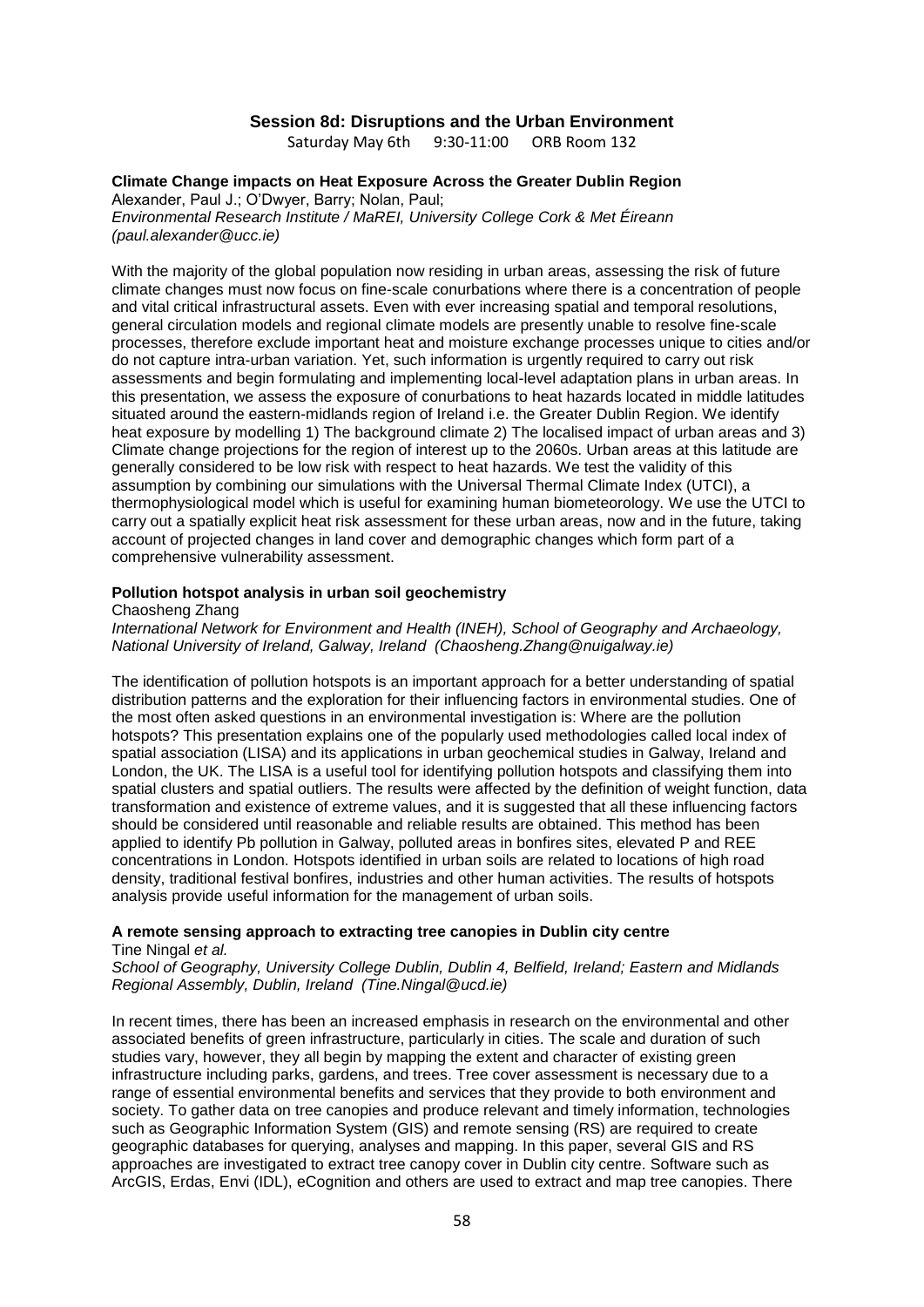are differences in the results of each method; however, the decision on which method is 'best' depends on various considerations. These are image resolution, availability, and ease of access to the RS data; experienced personal and the necessary software. These issues would be discussed along with the results from the various feature extraction approaches. The results of this study would provide valuable information to others undertaking similar work.

#### **The geography of Dublin's building stock and energy demand**

Buckley Niall, Mills Gerald & Fealy Rowan *UCD & Maynooth University (niall.buckley1@ucdconnect.ie)*

Each EU member state is committed to a 20% reduction in Greenhouse Gas emissions (GHGs) by 2020 (relative to 2005 levels) to be achieved through the introduction of renewable energy and energy efficiency. The largest contributors to Ireland's GHG emissions are agriculture (29.2%), energy (21%) and transport (21%); the remainder is made up by the residential sector at 12%, industry and commercial at 14.8%, and waste at 2%. Given that much energy generation is used for heating/cooling homes and businesses, running computers, etc. the contributions of buildings to GHG emissions is significant. However, these sectoral assessments do not account for the significant spatial correlation between population, housing, transportation and employment – in this respect, the non-agricultural drivers of GHG emissions are 'bundled' together in urban centres. Policies to mitigate emissions through energy efficiency must focus on the building stock and occupation patterns to identify spatially-focussed opportunities for intervention. This work examines built stock for Dublin city centre on a building-by-building basis using a variety of data sources and techniques. Each building in the city centre is classified by type into residential, commercial, institutional and mixed types and the properties of each in terms of occupation patterns and energy demand is estimated. For example, residential buildings are classified using the Tabula building typology, which was developed to identify energy performances of buildings across the EU. The housing stock is mapped to Tabula using the 2011 Census and Google Earth. These data are organised and managed within a GIS system and the focus of the presentation will be on the methodology employed and the initial results.

# **Using WUDAPT to explore urban exposure to climate change hazards**

Gerald Mills *Geography, UCD (gerald.mills@ucd.ie)*

The World Urban Database Access Portal Tools (WUDAPT) project acquires, stores and makes available climate-relevant data on cities globally. Urban information is organised by level of detail in WUDAPT; Level 0 data has a resolution of 1 sq. km and is based on the Local Climate Zone (LCZ) classification scheme, which has 10 different categories of urban land cover. Using publicly available data and locally-based expertise more than 100 cities have been mapped into LCZ types. Each type is linked with ranges of values that describe properties of the urban landscape, such as the green proportion, mean building height, impervious fraction etc. In other words, a LCZ map is also a framework for assigning parameter values that can be used to run climate models to examine the urban effect. Currently, Level 0 maps exists for nearly 100 cities across a range of latitudes, climates and topographies. The WUDAPT data provides a geographical framework for examining both the impact of the urban landscape on local climate and the impact of global and regional climate changes on the urban landscape. In this paper we use this database to compare cities in terms of their exposure to current and projected climate hazards.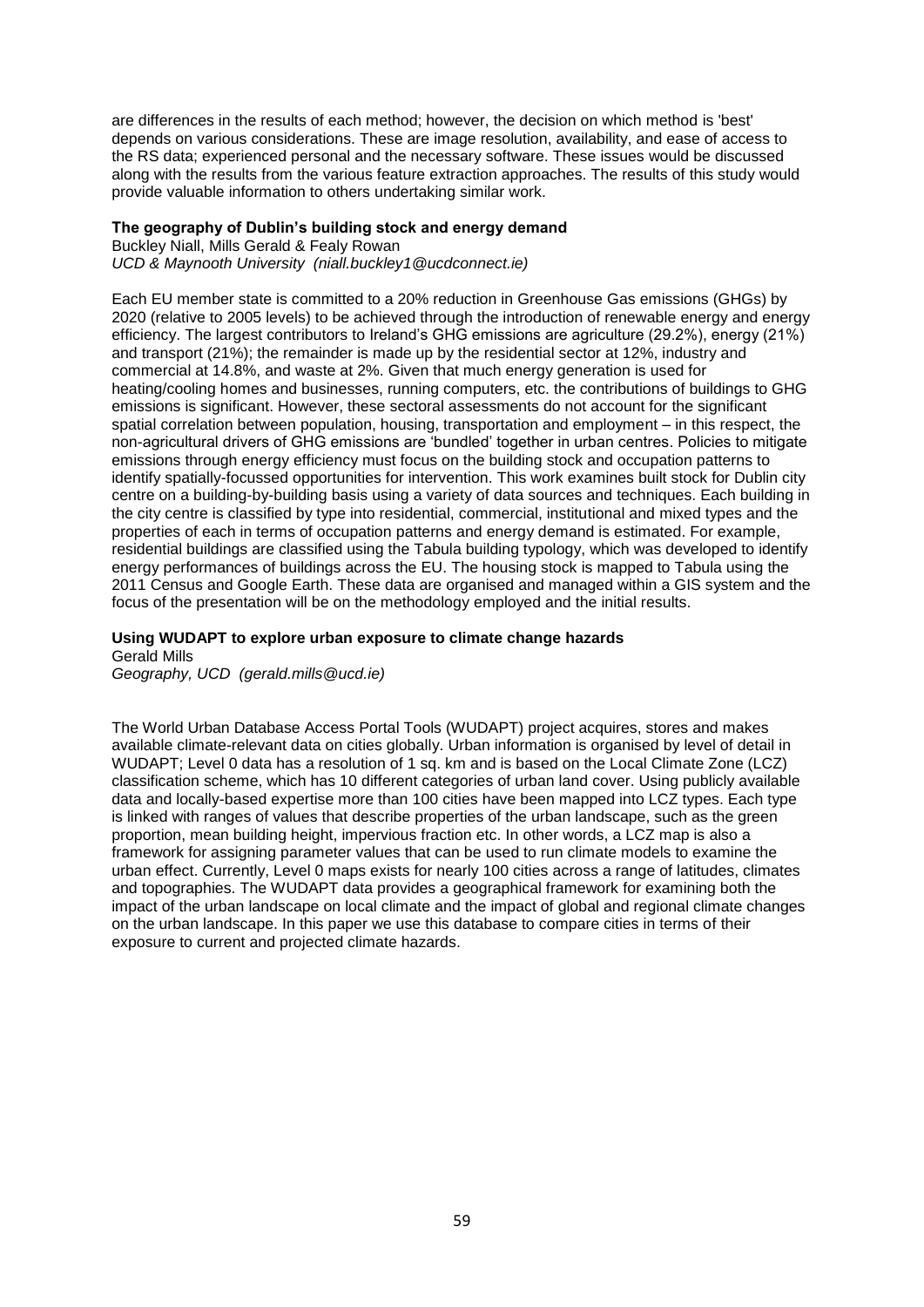### **Session 9a: Lived Spaces of Austerity (2)**

Saturday May 6th 11:20-12:50 ORB Room 156

### **Household vulnerability and resilience after a global economic shock: evidence from Ireland.** Jon-Paul Faulkner

*NUI Galway (s.conway9@nuigalway.ie)*

The 2008 financial crisis revealed the increasing exposure of rural economies to exogenous disturbances caused by unpredictable global markets. Academic literature suggests that the economic downturn has been more protracted in rural regions with emerging structural unemployment resulting in longer-term economic disturbance. This paper explores the impacts and coping mechanisms of households in rural regions through the application of a socio-economic instrument which combines various strands of scholarship to generate a model that is applicable to alternative economic contexts. The instrument was administered to a sample of 386 farm and non-farm households in rural Ireland across three case study locations chosen to reflect potentially high, moderate, and low resilient areas based on a spatial analysis of employment rate change over the past 30 years. The results focusing on identifying (1) important indicators of perceived sensitivity and adaptive capacity; (2) indicators of objective sensitivity and adaptive capacity; and, (3) components of exposure and capacity of response.

#### **Young people, return mobilities and spaces of austerity: the reproduction of intergenerational transnational families.**

Caitriona Ni Laoire *UCD Teagasc (jon-paul.faulkner@ucdconnect.ie)*

This paper explores lived spaces of austerity by focusing on how im/mobility mediates the ways in which the economic crisis has been experienced and articulated in the lives of young people from return-migrant families. The focus is on young people who had earlier moved to Ireland with their Irish return-migrant parents during the economic boom, amid familial intentions to settle 'back home'. The economic crash and subsequent period of austerity disrupted the dream of return for many of these families. In this paper, I explore how these young people have experienced and responded to economic crisis and austerity. In particular, the paper highlights the ways in which they and their families have used diverse mobility strategies, including transnational re-migration, to cope with economic hardship. The paper explores how everyday lives, identity formations and place-belongings have been disrupted by the crisis; in this way, long-established intergenerational familial patterns of transnational mobility are being reproduced, re-asserting the role of migration and migrancy as necessary and deeply embedded dimensions of socio-spatial processes in the Irish context.

### **Blood, Sweat and Tears: Symbolic Power and the Insidious Pervasiveness of Symbolic Violence in the Family Farm Transfer Process.**

Shane Conway

*School of Applied Social Studies, University College Cork (c.nilaoire@ucc.ie)*

The older generation's reluctance to 'step aside' and retire to facilitate young farmers who want to establish a career in farming is a globally recognized feature of family farm transfer. This is despite the array of financial enticements encouraging the process. Recent research carried out in the Republic of Ireland reveals that the prospect of such a transition places significant emotional stress on older farmers, leading many to abstain from retirement. Applying Pierre Bourdieu's concepts of symbolic power and violence as a theoretical framework, this paper presents an insightful analysis of the manner in which the older generation galvanize and sustain their managerial control and dominance as head of the family farm. This research employs a multi-method triangulation design, consisting of self-administered questionnaires in conjunction with complimentary Problem-Centred Interviews, to reveal the actions that have a hindering and deterring influence on the process. Preliminary findings suggest that the prominent strategies of symbolic violence employed by the senior generation are their efforts to reiterate their indispensability to the daily management and operation of the farm, the imposition of a mind-set of the disastrous consequences retirement would bring and unilateral acts of generosity. Additionally, farmers are found to hold contradictory and conflicting desires about farm transfer. The paper concludes by suggesting that policy and professionals dealing with farm families must be cognizant of the pervasiveness of power relations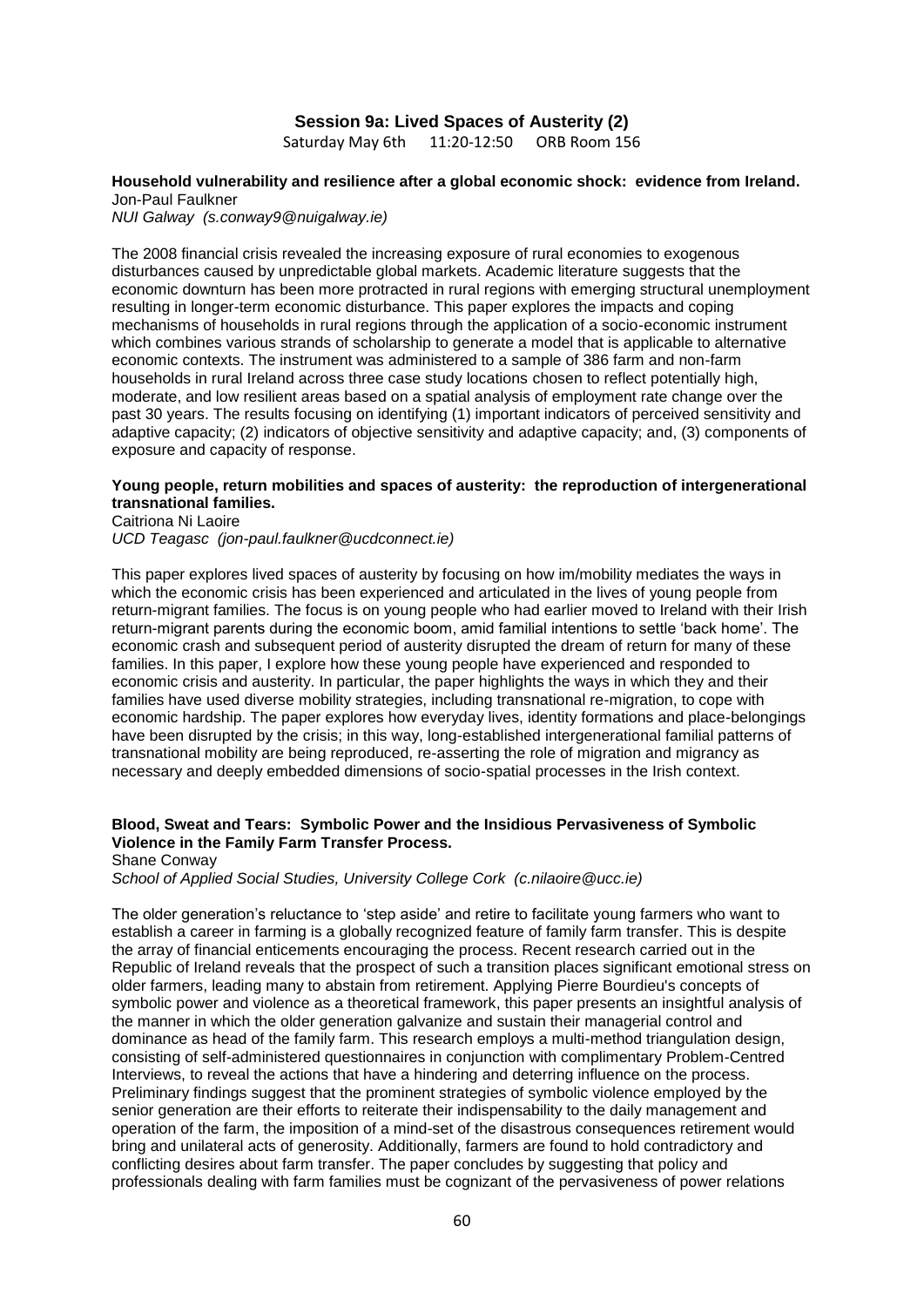embedded in the mentality of everyday farm life when facilitating discussions between old and young family members' objectives, goals and expectations for the farm.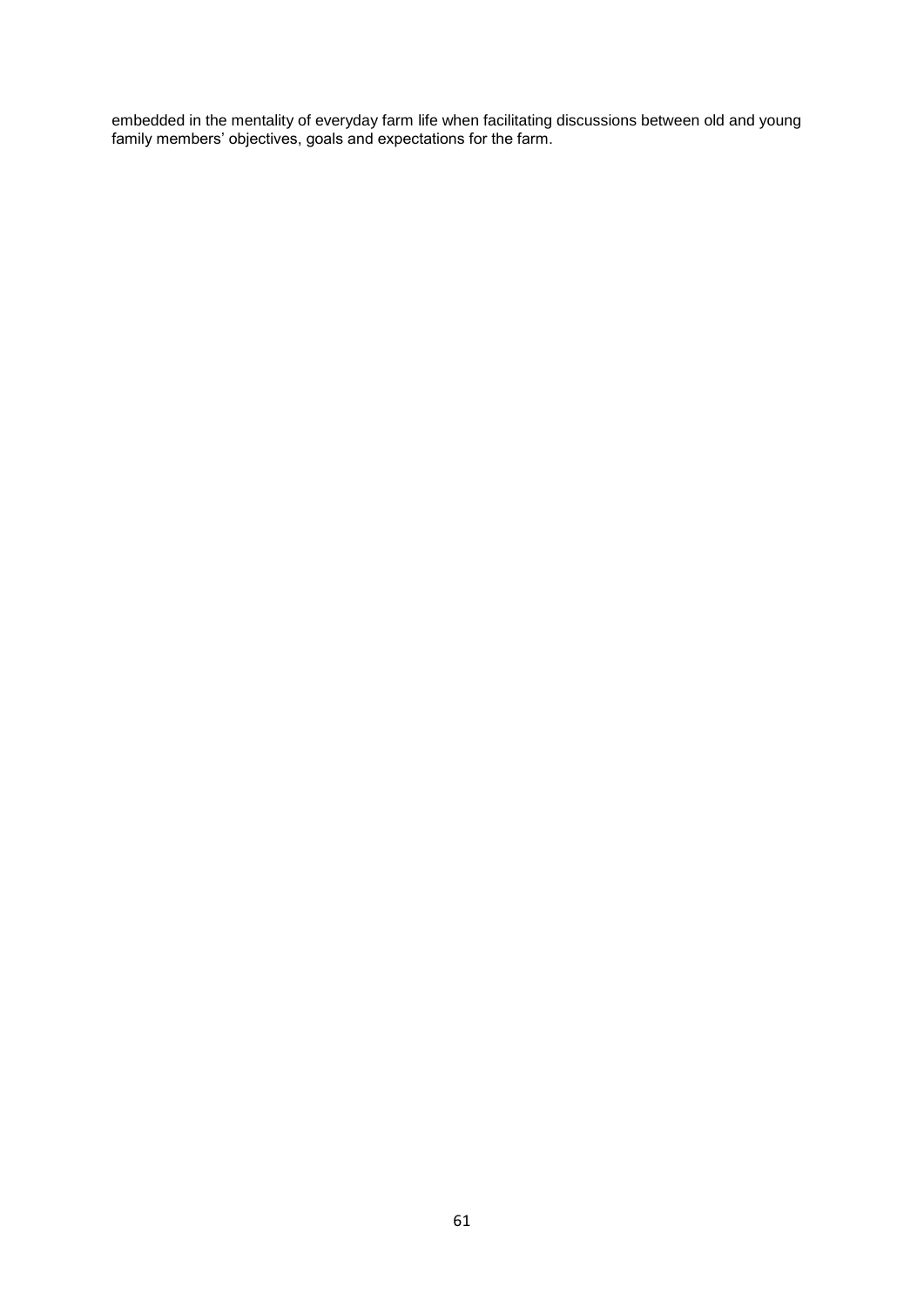#### **Session 9c: Contemporary Geographies**

Saturday May 6th 11:20-12:50 ORB Room 255

#### **Oh, East is East and West is West, and never the twain shall meet: Cross cultural/political perspectives of combining Human and Physical geographies and its impact on teaching and learning**

Tasleem Shakur and Rory Flood *Edge Hill University, Lancashire, UK (shakurt@edgehill.ac.uk)*

Engagements between human and physical geographers (and geographies) tend to run parallel and neither converge in a manner akin to Kipling's poem. Engagement between and within human and physical geography has tended to see the former focus on philosophical discussion, with the latter being considered to avoid ontological and epistemological issues (Harrison et al., 2004). In recent times there have been movements towards deriving greater linkages between the two sub-disciplines of geography (e.g., Massey, 2000; Lane, 2001), with further integration of human and physical being the key. Yarnal and Neff (2004) contend that there is a case for 'intellectual centrality' within the discipline, with Turner (2002) proposing that both human and physical should carry an 'equal footing'. This study has looked at the communication to two final year undergraduate modules in human geography with interesting combination of two tutors from two separate disciplines of Geography but having similar diverse background of south Asian and Ireland. One class of GIS application in 'population and medical geography' module taught from the perspective of a physical geographer while the other on India's Sepoy mutiny (seen through James Joyce's 'Ulysses' and J G Farrell's 'The Siege of Krishnapur') with parallel in Irish perspective in the class of 'post-colonial theory' in 'south Asian popular culture module. For both the classes branching the intellectual divide between both sub-disciplines was necessary for student engagement, and this was carried out through an understanding of the situational knowledge of human geographers. The student experience was positive in terms of gaining an understanding of the material being taught, but with the caveat that sub-discipline boundaries were being eroded through this experience (i.e., a physical geographer teaching human geographers). Aspects of culture and ethnicity have been considered to play a role in this engagement between physical and human geography.

This paper attempts to analyse the surprising but interesting outcome of positive student experience from pedagogic perspective and explore the tutors ethnic, political and cultural experience which seemed to have enthused two tutors even from very different age perspectives.

#### **Bordering citizenship: Ireland, Britain and Brexit**

Mary Gilmartin and Patricia Burke Wood *Maynooth University; York University, Toronto, Canada (mary.gilmartin@nuim.ie)*

Since the Brexit vote, there has been a significant increase in the number of people applying for Irish citizenship who are living in Britain and Northern Ireland. We explore this issue through an examination of media representations of the rise in applications. We pay particular attention to the various ways in which media representations of citizenship applications make use of bordering tactics. While the key issue remains the land border between the Republic of Ireland and Northern Ireland, we also draw attention to the ways in which Irish citizenship is bordered by journalists, opinion and feature writers, and their interviewees and sources. In particular, we consider the ways in which access to Irish citizenship is bordered by narratives of ethnic belonging, and the implications of this for other immigrants living in Ireland.

#### **Using animations to visualise correlation structures in multivariate spatial data** Chris Brunsdon and Martin Charlton

Conventionally we used static displays to visualise relationships in multivariate spatial data. Such display can include scatterplots, boxplots, lineplots, and maps. However the challenge for multivariate data is being able to view several relationships at once. Scatterplot matrices become cluttered when the number of variables exceeds a relatively small number, and while principal component transforms allow us to concentrate on the most important relationships, a number of issues still remain. In particular (i) are such relationships stable over geographic space (ii) what level of sampling uncertainty manifest itself in the visualisations.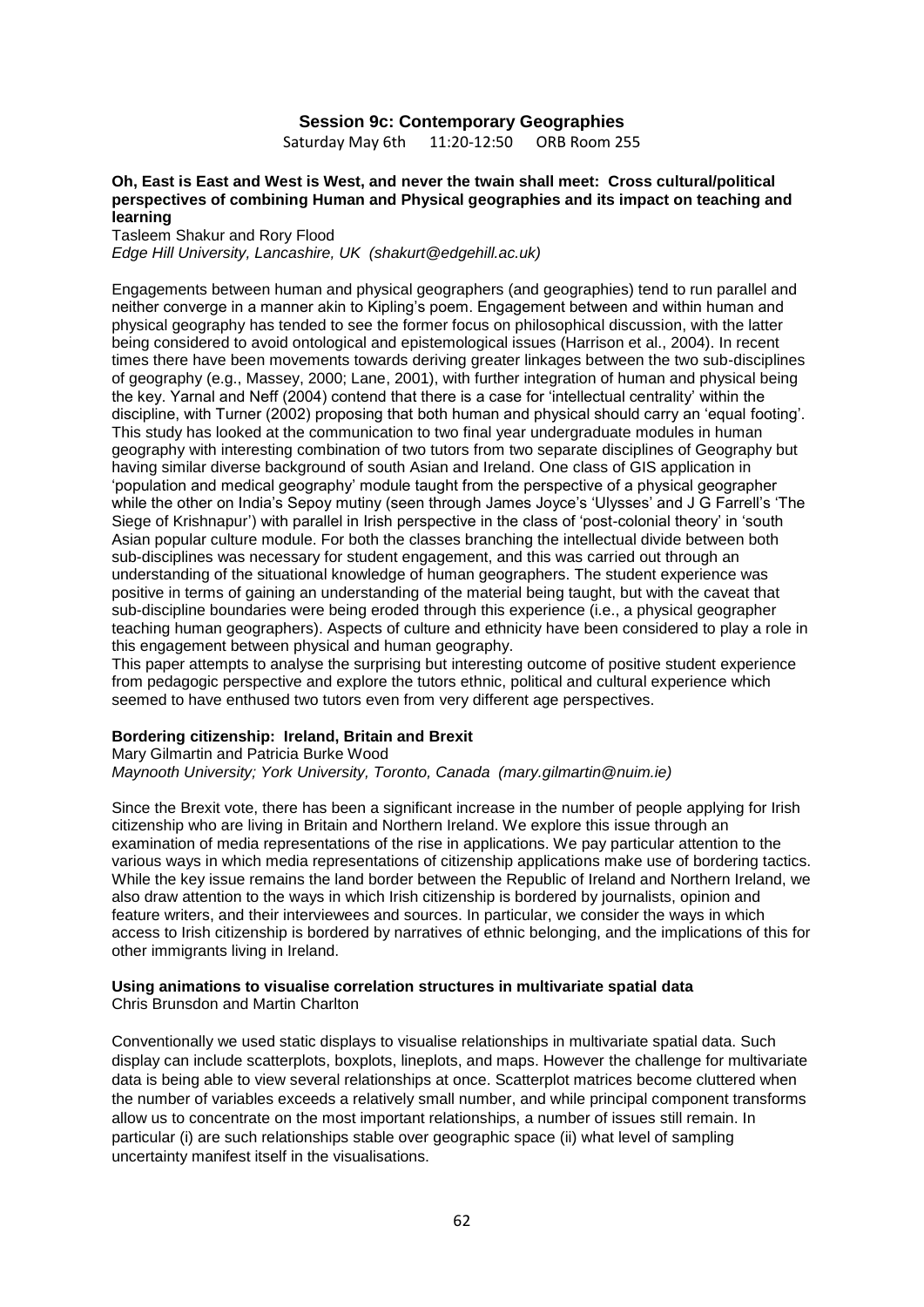We propose to address these issues through the use of animated visualisations: in particular to highlight the effects of sampling variability and spatial heterogeneity. This is achieved using open source software based on the R statistical and graphics programming language, together with other open source software tools. In addition these techniques lend themselves to web-based resources to explore these visualisation approaches and all techniques are fully reproducible.

A number of examples will be given in the presentation using dynamic visualisation applied to Irish socio-economic data.

### **Tracing the historical geography of social exclusion in Ireland**

Arlene Crampsie

*School of Geography, UCD (arlene.crampsie@ucd.ie)*

Irish historical geographers have long been interested in the creation and development of institutional landscapes across Ireland in the nineteenth century. In the main their work has focussed on two key areas – the role of these institutions as significant agents in landscape evolution and their role in facilitating the extension of the power of church and state across the island. However, a third important strand (perhaps more often perceived to be the domain of social and cultural geographers) remains largely ignored – the role that many of these institutions played in creating and developing geographies of stigma and social exclusion; the legacies of which persist in some cases to the present day. This paper seeks to address this gap by offering an exploratory investigation of the role played by institutions such as workhouses, prisons and lunatic asylums in this process as they physically segregated those individuals who did not conform to Victorian moral ideals in large, enclosed, foreboding institutional spaces on the outskirts of urban centres. Focussing on the period before Irish independence (1830s – 1922), this paper will also examine the extent of church-state cooperation in this regard under British rule in an attempt to provide a marker against which postindependence church-state relations can be compared.

#### **What is primary geography and who knows about it?**

Shelagh Waddington *Geography Department, Maynooth University (shelagh.waddington@nuim.ie)*

It is now more than 16 years since the current Social, Environmental and Scientific Education curriculum [SESE] (Department of Education, 1999) was introduced into Irish Primary Schools. This subject area includes geography, history and science. While this is a combined subject, all three subjects actually have separate curriculum documents. The SESE curriculum replaced one which had been in force since 1971 (Department of Education, 1971). This earlier curriculum included methodologies which were 'open-ended and experimental, including enquiry and the local environment' (Pike, 2011). Sadly, this curriculum (and its predecessors) was not fully implemented. Indeed, geography was widely regarded as 'learning off' various information, particularly locational knowledge. There is evidence (Pike, 2011) that the 1999 curriculum is being more widely implemented, but as this study reports some, at least, of those who experienced it as pupils were not apparently aware of this. Participants on the Professional Master of Education course and their cooperating teachers in schools displayed a similar lack of awareness of the primary programme.

Department of Education (1971). Primary School Curriculum: Teacher's Handbook. Dublin: Stationary Office.

Department of Education (1999). Primary School curriculum: Geography. Dublin: Stationary Office. Available at: http://www.ncca.ie/uploadedfiles/Curriculum/Geog\_Curr.pdf. [Accessed 9 March, 2017] Pike, S. (2011). Geography in Primary Schools. Geographical Viewpoint, 39, 31-34.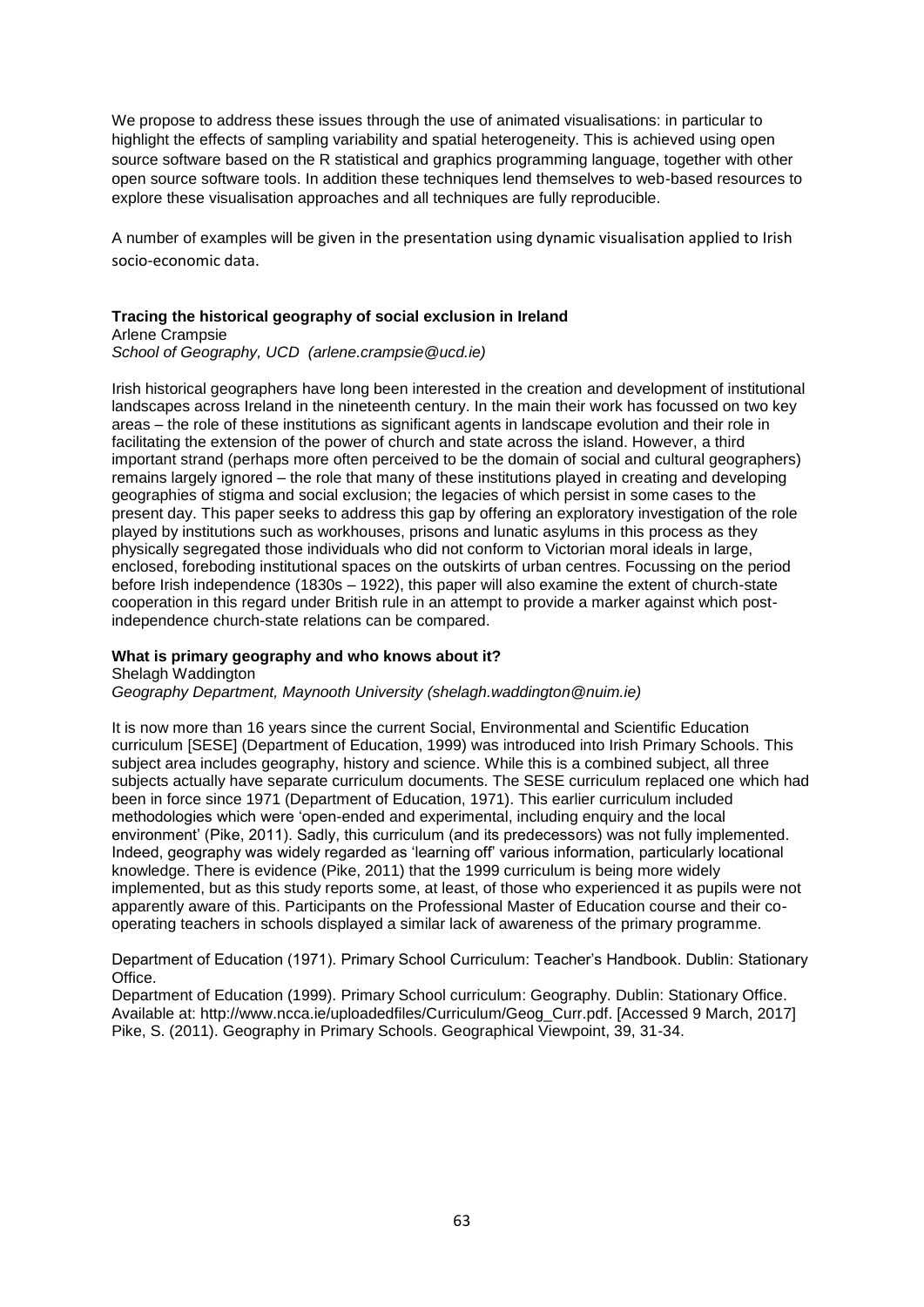### **Session 9d: River science towards the management of freshwater systems** Saturday May 6th 11:20-12:50 ORB Room 132

**Physiographic units map of Ireland supporting hydromorphology classification methods.**  Xavier M. Pellicer (presenting), Robbie Meehan, Monica Lee, Michael Sheehy *Geological Survey Ireland, Beggars Bush, Haddington Road, Dublin*

Physiographic maps are cartographic representations of the broad-scale physical landscape units of a region. Physiographic units consist of physical regions showing internal uniformity with respect to one or more environmental attributes that can be clearly differentiated from neighbouring regions. The value of physiographic unit maps is becoming increasingly acknowledged, particularly in the fields of regional land-use planning, landscape evolution, and the influence of physical landscape on aspects of the ecological environment. We present a draft classification scheme for Physiographic Units for Ireland. The units were mapped at 1:100,000 scale to be represented as a cartographic digital map at 1:250,000 scale. A hierarchical classification system was derived in order to provide representations of the landscape physiography at different levels of complexity. Level 1 differentiates between six broad physiographic units, which are further divided into 2 further levels of subclasses, providing additional detail in the landscape, based on geological influences. A supplementary classification scheme was developed, in partnership with the Environmental Protection Agency (EPA), to underpin a hydromorphological assessment method and river hydromorphological classification scheme currently being developed by the EPA in support of the Irish obligations under the Water Framework **Directive** 

#### **Modelling Annual Suspended Sediment Yields in Irish River Catchments.**

A Rymszewicz (presenting), J.J. O'Sullivan, M. Bruen, J.N. Turner, D. Lawler, Harrington, J., E. Conroy & M. Kelly-Quinn

*1) School of Civil Engineering and UCD Dooge Centre for Water Resources Research, University College Dublin, 2) School of Civil Engineering, UCD Dooge Centre for Water Resources Research and UCD Earth Institute, University College Dublin, 3) School of Geography and UCD Earth Institute, University College Dublin, 4) Centre for Agroecology, Water and Resilience, Coventry University, UK, 5) School of Biology and Environmental Science, University College Dublin, 6) School of Biology and Environmental Science and UCD Earth Institute, University College Dublin (*[anna.rymszewicz@ucdconnect.ie](mailto:anna.rymszewicz@ucdconnect.ie)*)*

Estimates of sediment yields (SY) are important for the ecological and geomorphological assessment of fluvial systems and for the assessment of soil erosion within a catchment. Measurements of sediment transport at a national scale can be challenging and therefore, sediment yield models are often utilised by water resource managers as an alternative for estimating sediment export from catchments. Regression based models, calibrated to field measurements, can provide information on the factors controlling sediment production and are usually based on easily available catchment descriptors making them attractive for the prediction of sediment yields. This study presents an overview of suspended sediment yield measurements in Irish catchments and explores a number of different catchment characteristics as potential predictor variables for the development of a national sediment yield model.

### **An Urban River Survey of the River Dodder, Co. Dublin**

Linda Heery (presenting) and Jonathan Turner *University College Dublin (jonathan.turner@ucd.ie)*

The Urban River Survey (URS) is a reach-scale, scientific physical assessment method and tool kit, adapted from the UK Environment Agency, River Habitat Survey, that supports the work of river managers in urban environments. The technique is specifically designed to capture the variety of engineering types and influences found in urban settings, together with the spatial variability of mesoflow habitats, and riparian and aquatic vegetation that hitherto has not been incorporated into the more conventional classification of surface waters as 'urban'. This paper presents results from the first URS to be conducted in Ireland using the River Dodder in Dublin as a case-study. The work was